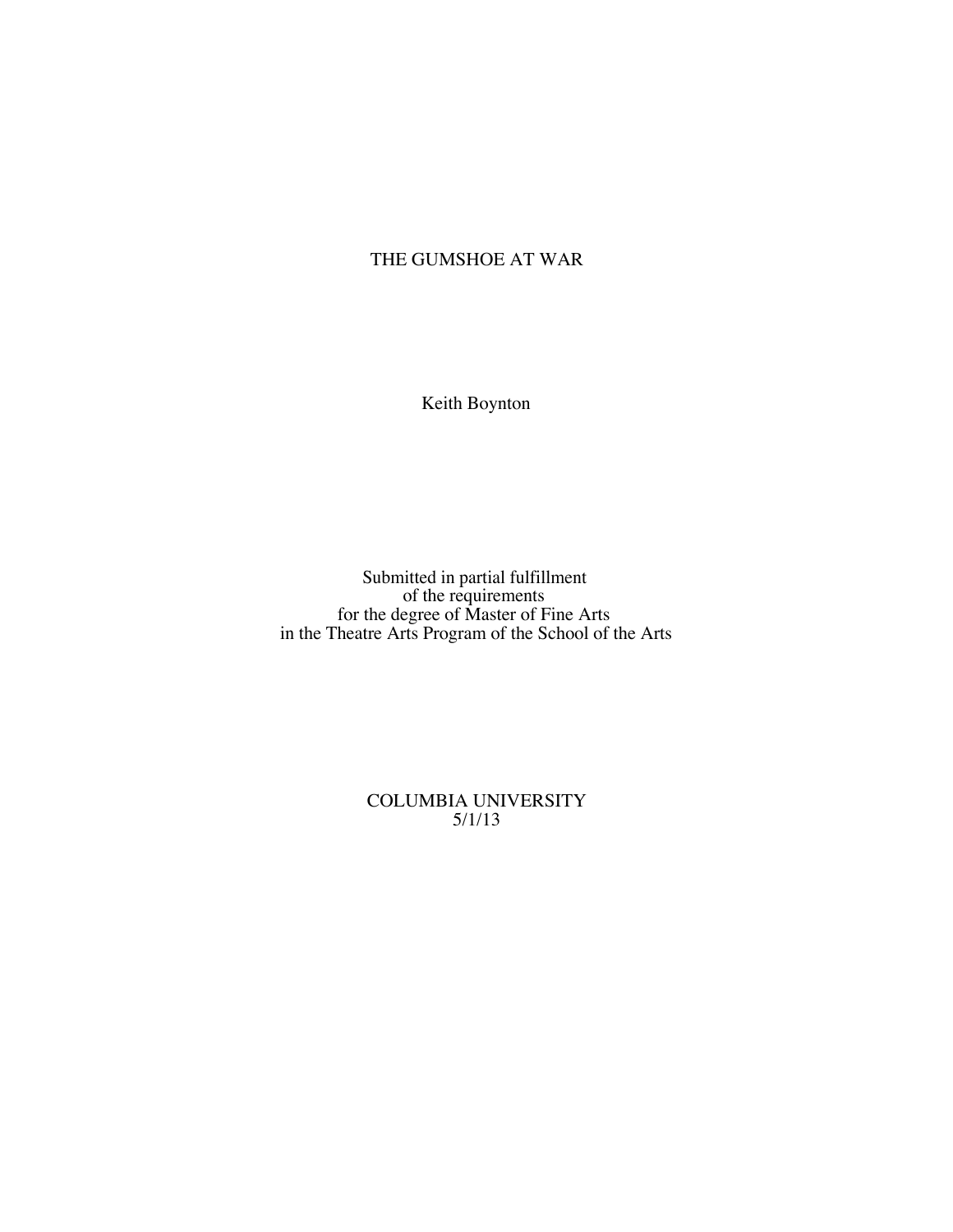### SCENE ONE

Lights up on the inner room of a private detective's office. Backwards lettering on frosted glass. Two chairs, a desk, a sofa in the corner. CAL sits behind the desk, leaning back; across the desk sits EDNA, a shabbily, but neatly, dressed woman in her seventies.

EDNA

You must be mistaken.

CA<sub>L</sub>

I really don't think so.

EDNA

You followed him?

CA<sub>L</sub>

I did.

### EDNA

And you didn't see anything.

Cal picks up a notepad and consults his notes.

CA<sub>L</sub>

Your husband leaves work around seven o'clock every day. Some days, he stops to get groceries. Some days, he takes the long way home through the park. On one occasion -- it was Tuesday - he bought a sandwich at a delicatessen and sat on a bench eating it for about twenty minutes. He exchanged a few words with a man walking a dog.

EDNA

What did they say?

### CAL

I couldn't hear it.

(returning to his notes) He has a regular newsstand that he visits mornings and evenings. It's run by a Russian with horrifying halitosis. Your husband is practically the only customer; it's a wonder they're still in business. He's back at the house by eight o'clock at the latest, and you generally have dinner ready for him.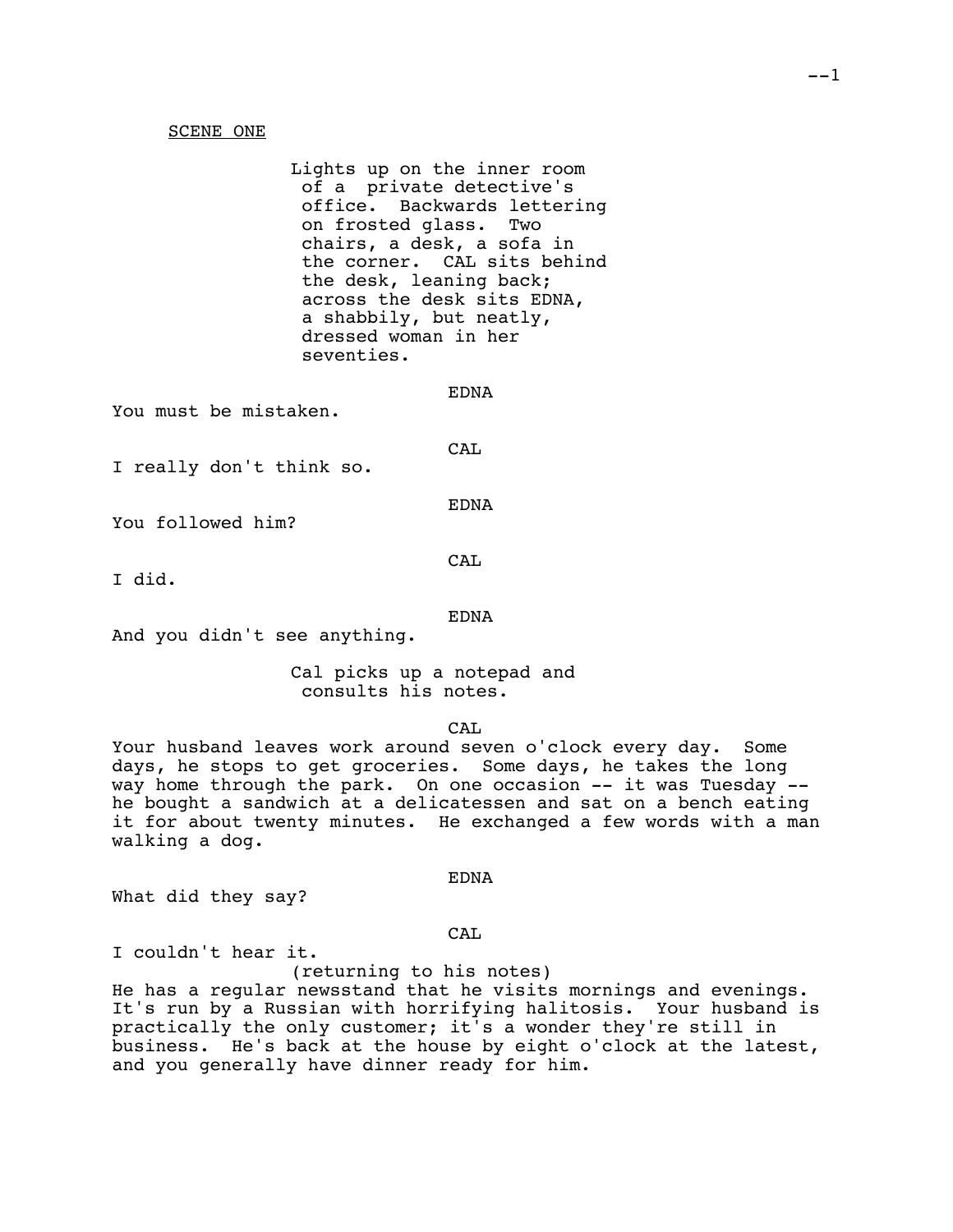Generally? CA<sub>L</sub> On Thursday it was still in the oven when he got home. EDNA It was a roast. A roast takes time. CAL. I'm sure it does. The point is, Mrs. Pokurski, I just don't see when your husband would have time to have an affair. EDNA Maybe he goes out at night. CAL He doesn't. **EDNA** How can you be sure? Did you stand watch all night? CAL Mrs. Pokurski, are you a heavy sleeper? EDNA Not anymore. My back troubles me something awful. CAL And does your husband snore? EDNA Like a foghorn. CAL Do you suppose you would notice if the snoring were to suddenly stop? EDNA Of course I would. I would assume he had died. CAL That's what I thought. He doesn't go out at night. EDNA Well, then, when does he see her? CAL Mrs. Pokurski, there *is* no her. EDNA But I'm absolutely certain! A wife knows these things. I'm onehundred-percent certain that my husband is running around, and

EDNA

all I'm asking you to do is prove it!

 $--2$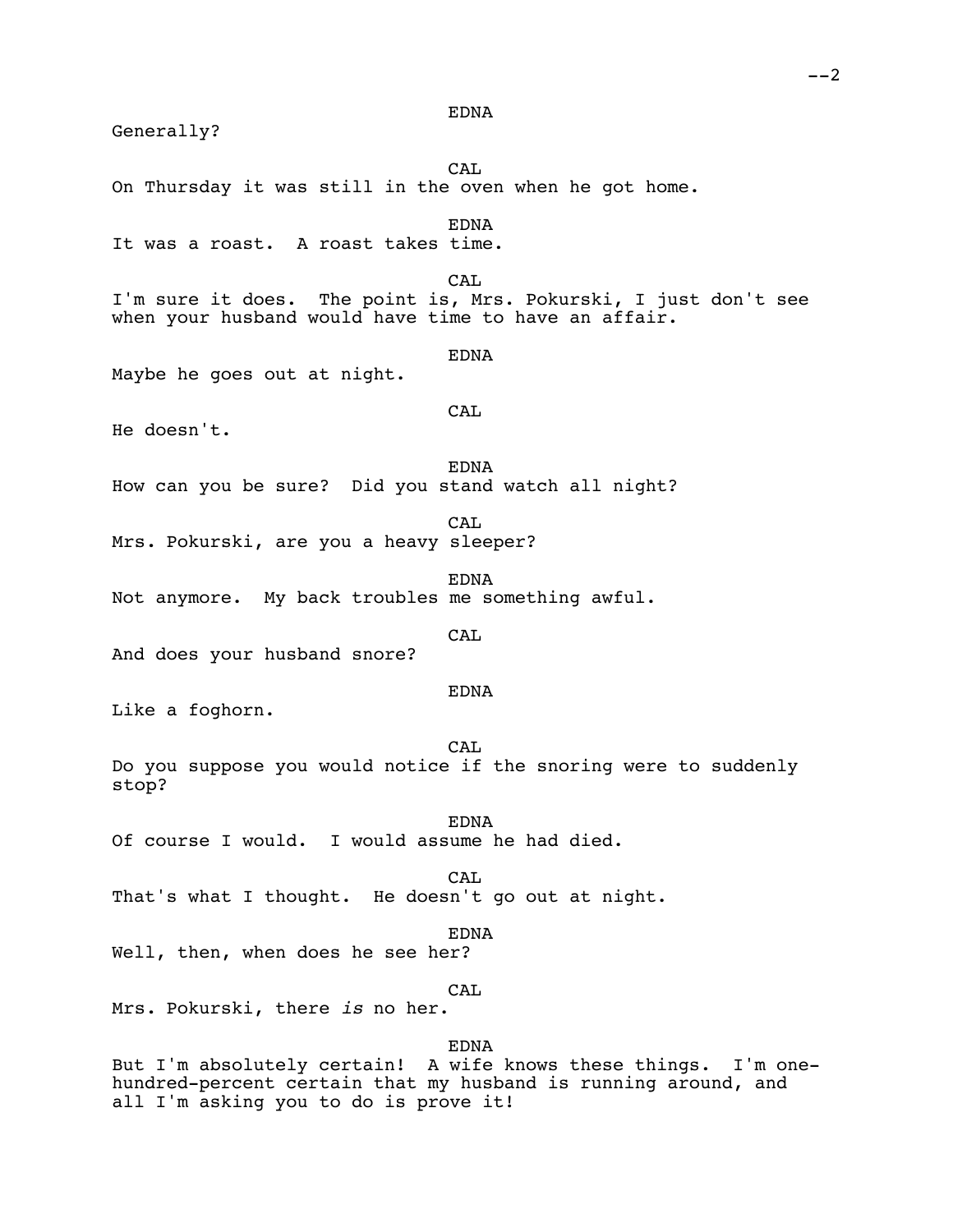CA<sub>L</sub>

I've tried, Mrs. Pokurski. I really have.

EDNA

I think you ought to try harder.

CAL

I don't see what else I can do.

Pause.

CA<sub>L</sub>

Mrs. Pokurski, do you know how much money you've spent on this investigation?

Slight pause.

EDNA

(with dignity) I don't believe that's relevant.

CA<sub>L</sub>

Close to thirty-five dollars now. Now, understand that from my point of view, you are the ideal client. You pay on time, your checks are good, you never threaten me with physical violence, and as far as I can tell you'll keep on employing me till kingdom come, regardless of how little result it has. You're the closest thing I'll ever have to a steady job, and the mercenary side of me would love to keep your business.

#### EDNA

What is your point, Mr. Harvey?

CAL

My point is, I'm acting against my better judgment when I tell you to save your money, go home to your husband, forget your suspicions, and get started on that roast.

EDNA

It's well past dinner time.

CAL

Okay, *tomorrow's* roast.

EDNA

Tomorrow's Wednesday. We're having veal.

CAL

Sounds delicious.

EDNA It will be. I make very good veal.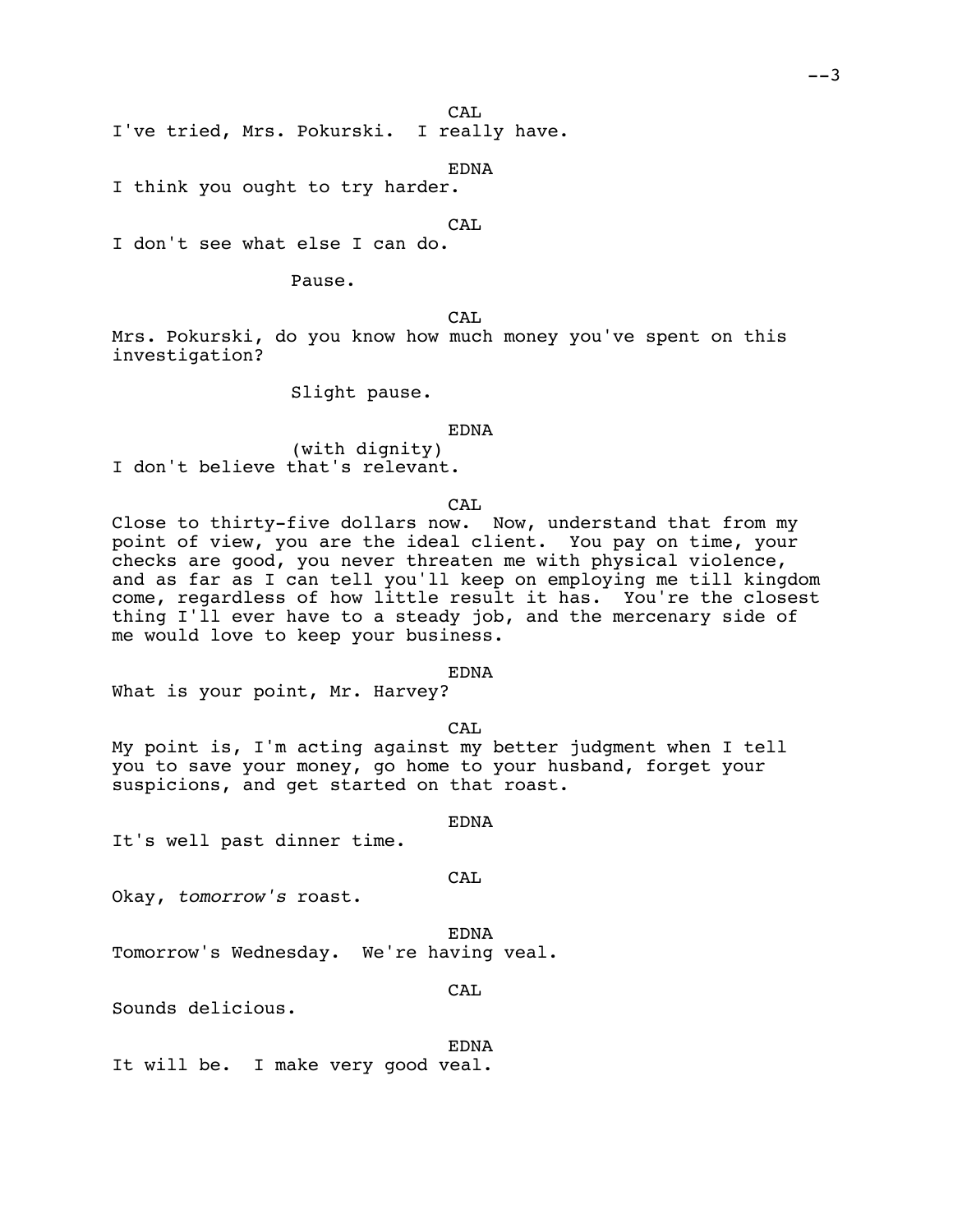CA<sub>L</sub>

I'm sure you do. Mrs. Pokurski, in my opinion, your husband doesn't want anyone's veal but yours.

Pause.

EDNA

Is that a metaphor?

Cal shrugs.

CAL

Take it as you like.

EDNA

You're very cheeky, Mr. Harvey.

CAL

Don't worry. No extra charge.

EDNA

I think I know my marriage better than you do.

CAL

I have no doubt. But sometimes we need to be directed to what's right in front of our faces. I'm telling you the way I see it. I think your husband is happy with what he has. You're a very lovely woman, Mrs. Pokurski.

EDNA<br>I will have none of it. Do *not* attempt to seduce me.

CAL

That isn't what I was --

EDNA

The fact that my husband has been running around with some floozy does *not* imply that I would ever *stoop* to the level of --

CAL

I understand, I understand! I am repulsive.

EDNA

You are not repulsive. You are, in a certain light, not even unattractive. But I will thank you to remember that I am a happily married woman.

CAL

Then why all the suspicion?

EDNA

It is not a suspicion. A woman *knows*.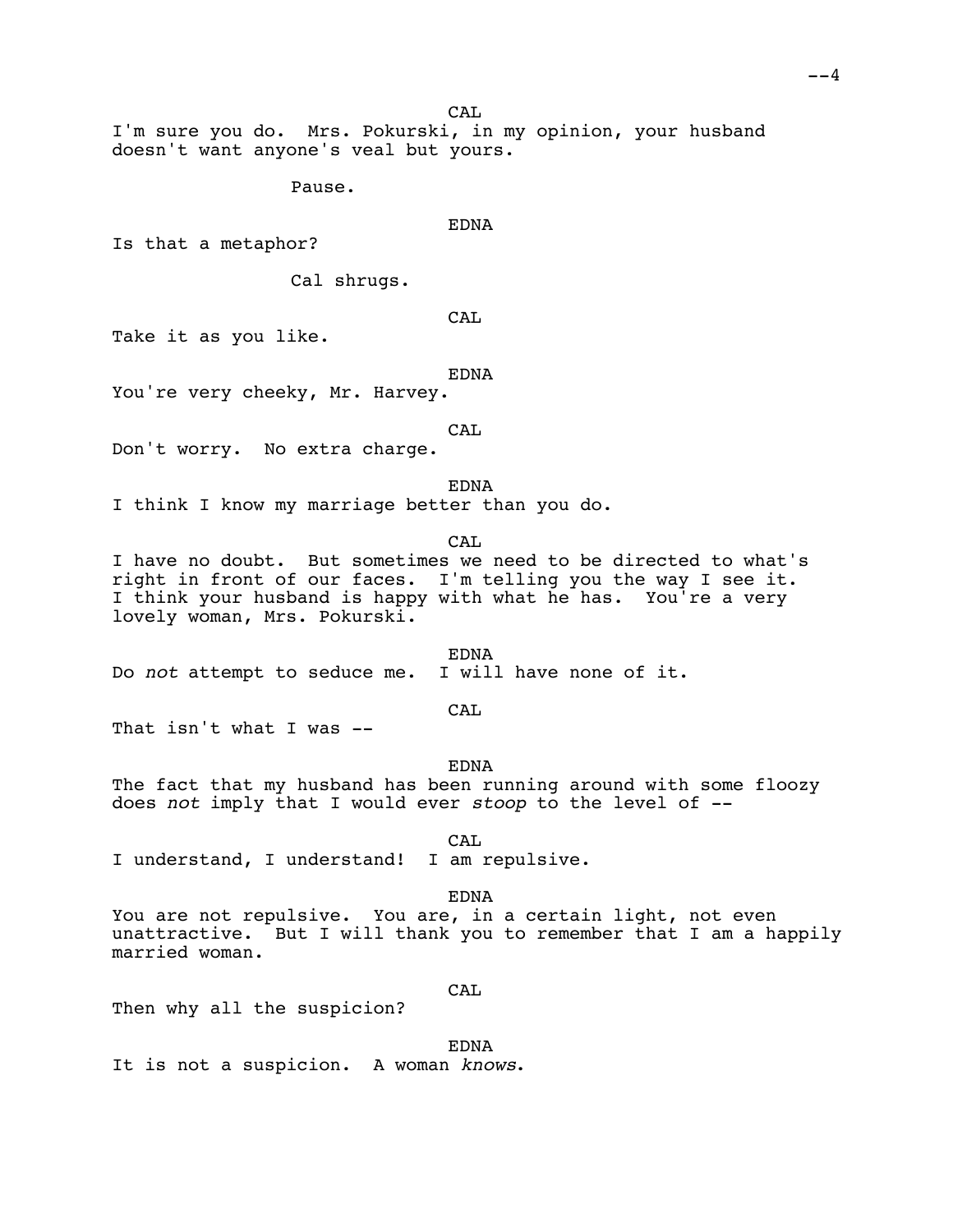|  | ٠<br>۰. |
|--|---------|
|--|---------|

**CAL** But how do you know? EDNA It's hard to describe. **CAL** Give it a try. EDNA He seems more ... animated than usual. For the last three months or so. He's livelier. More alert. More energetic. He tries to suppress it, but I know him too well. CAL In other words, he's happy. EDNA I suppose so. CAL And this leads you to conclude that he must be unfaithful. EDNA I've known Viktor Pokursi for over sixty years, Mr. Harvey. "Happy" is not his strong suit. CAL And there's no other warning signs? EDNA Such as what? CAL. Well, some women complain of, uh ... Pause. EDNA Yes? **CAL** Has there been a ... decline in the, uh ... He stops himself, tries again. CAL Is it that you've noticed a certain ... He stops himself, tries again.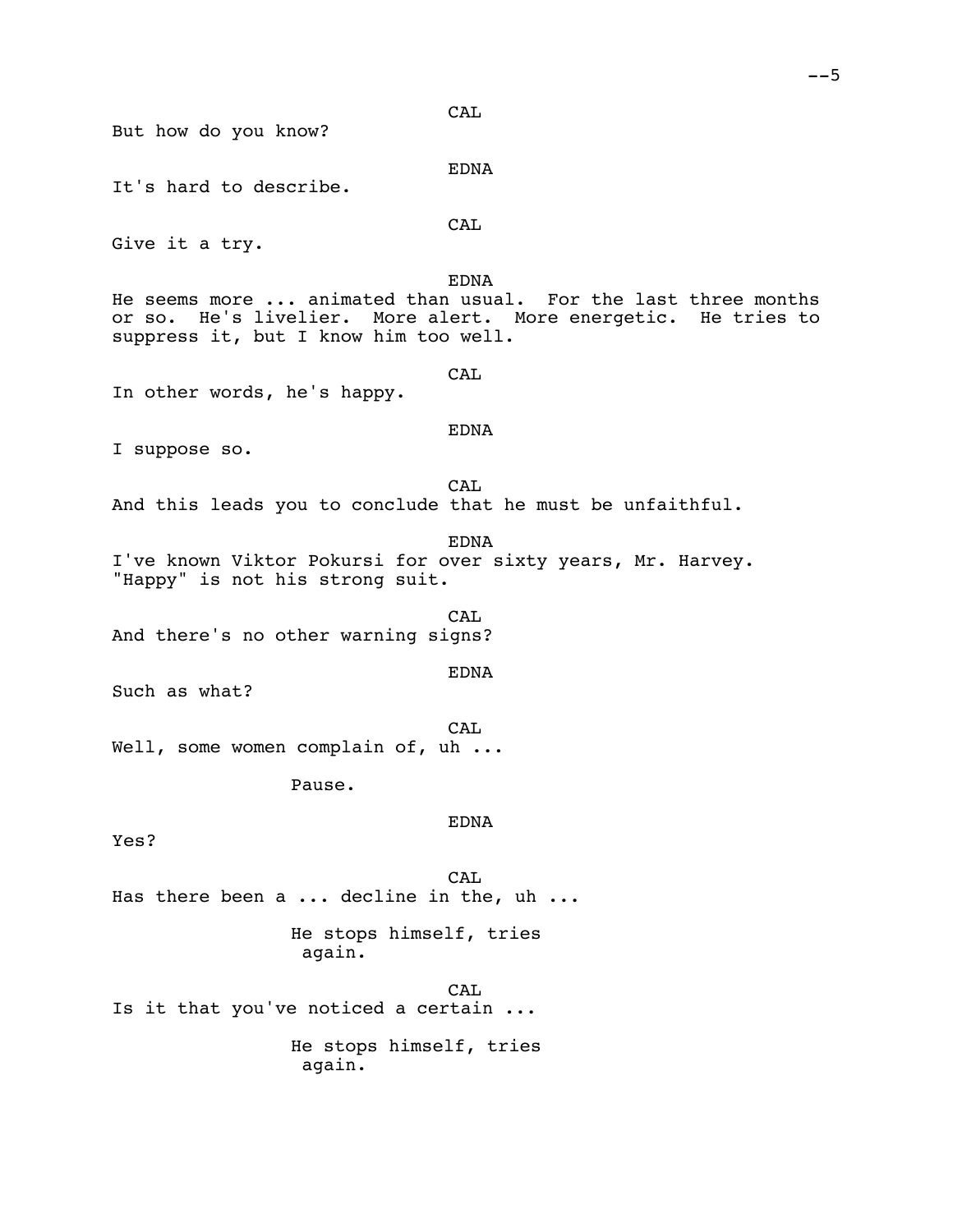Would you say that your husband is ...

### Pause.

Yes?

# EDNA

### CAL

Let me put it differently. Your husband is seventy-four years old. He's hunched over like Quasimodo. He owns three shirts, all stained. He makes thirty cents an hour at a hardware store. His original teeth are in parts unknown. He chews with his mouth open. He wheezes. He tells the same bad joke every day to the same grinning newsstand owner without even realizing the guy doesn't speak English. Now, I'm not saying Viktor Pokurski isn't a wonderful man. A wonderful father, a wonderful *grand*father, a wonderful *great*-grandfather, a wonderful great-*great-*grandfather, and God only knows what else. What I *am* saying is, the last time Viktor Pokurski was what might be considered a *catch*, Napoleon was on the throne of France, and the ink was still drying on the Magna Carta. Is it *conceivable* he's having an affair? Yes. It's conceivable. Is it *likely* that in the few spare moments he has between working, eating, and snoring sweet nothings into your ear, he's been able to find a willing *participant* in that kind of shenanigan? No. It is not likely. It is *breathtakingly* unlikely. The man is a dullard in the body of a troll, and quite frankly the fact that *you* still have any interest in his decaying and declining faculties of seduction is the kind of miracle that gives hope to all men. No offense.

# There is a considerable pause.

EDNA

Are you telling me that my business is no longer welcome here?

CAL

I am *not* telling you that. I've never turned down money in my life, Mrs. Pokurski, and I'm too old to learn new habits. Your money is good here. Your money will always be good here. When I tell you your money would be better spent elsewhere, it is entirely out of the kindness of my heart.

> Edna stands up, pulls a checkbook out of her purse, writes a check, tears it off, and holds it out toward Cal.

> > EDNA

Keep looking.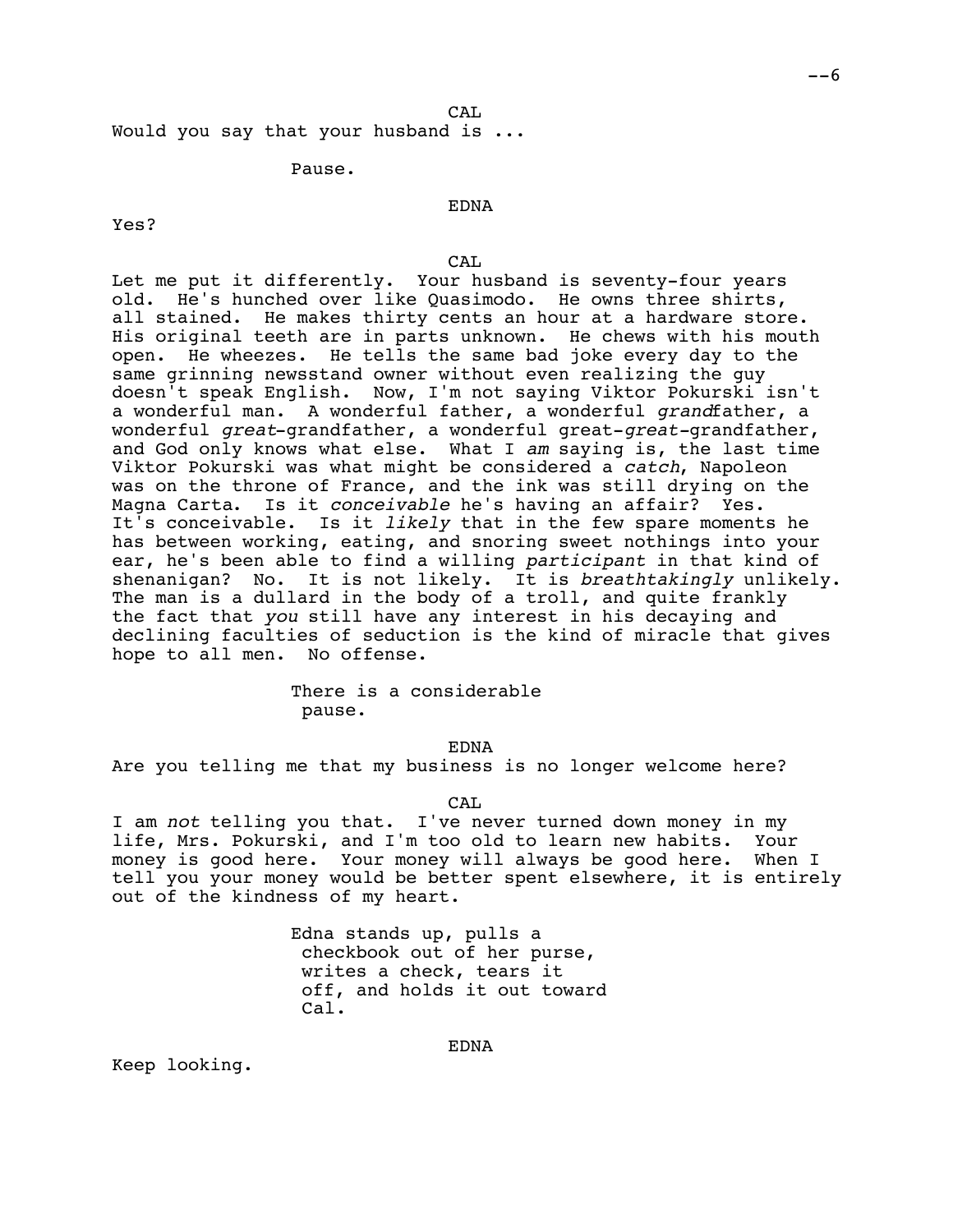CAL

Yes, ma'am.

EDNA I'll come by the same time next week?

CAL

I'll be here.

EDNA

Good.

Edna turns to leave. At the door, she turns back.

EDNA

You know, you're not exactly Valentino yourself, Mr. Harvey.

CAL

I'm painfully aware.

### EDNA

Good night.

# CAL

Good night, Mrs. Pokurski.

Edna exits. Cal blows a breath out through pursed lips. He contemplates the check, slapping it against his palm. He shakes his head and puts the check aside.

Cal picks up a newspaper, spreads it open, and leans back in his chair to read.

DESMOND enters quietly, wearing an overcoat and carrying his hat. Cal, engrossed in the paper, doesn't see him. Desmond is sleek-looking and eerily calm. His eyes are clear and piercing; his voice, when he speaks, is soft and deep.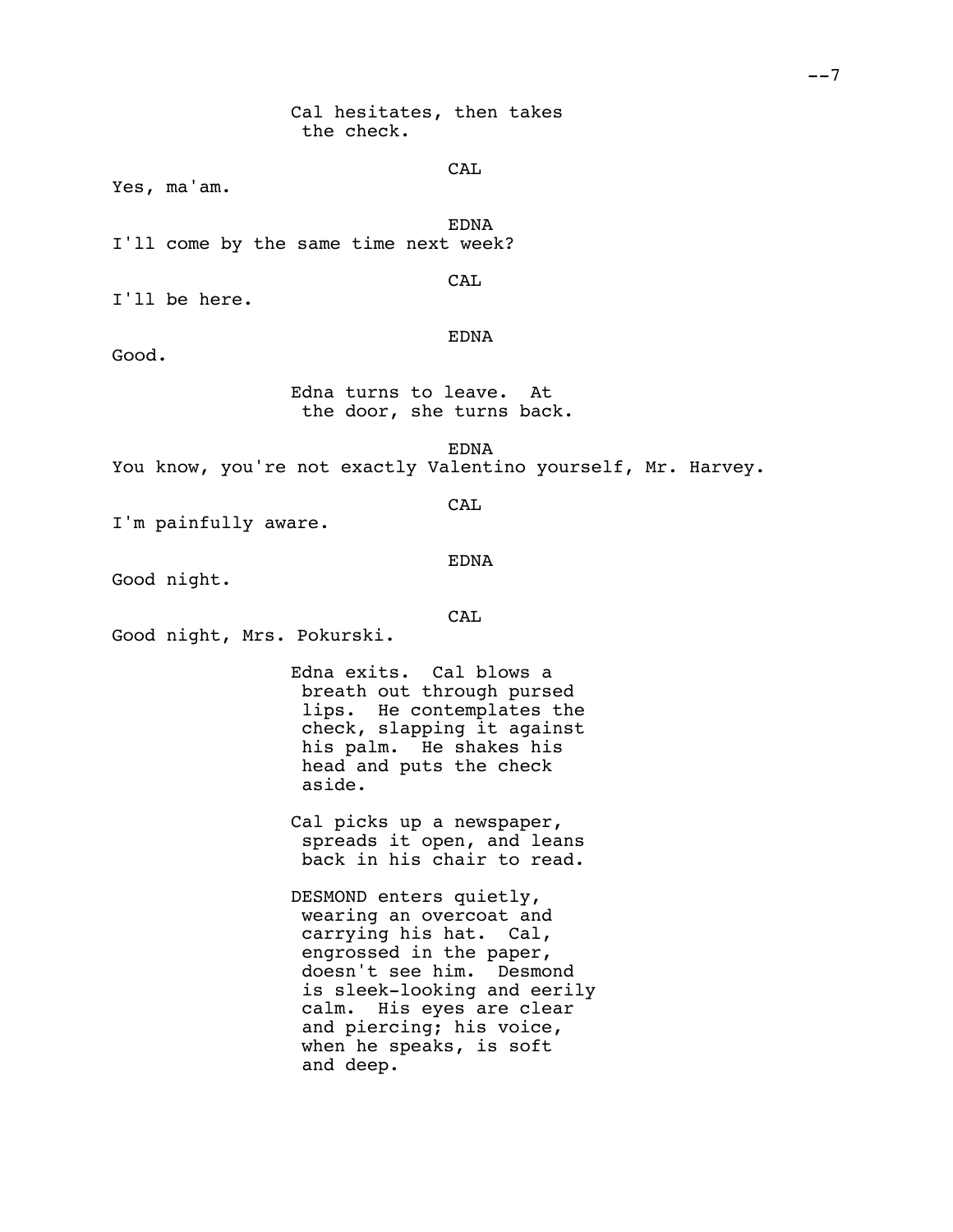Standing just inside the doorway, he contemplates Cal for a long moment. DESMOND Any good news? Startled, Cal looks up. DESMOND I'm sorry I startled you. **CAL** How did you get in here? DESMOND Through the door. CA<sub>L</sub> The building's locked after nine o'clock. DESMOND Must've been an oversight. **CAL** What do you want? DESMOND I want to talk. **CAL** You got money? DESMOND Plenty. CAL You got a case? DESMOND I believe so. CAL Take off your coat. DESMOND No, thank you. Cal raises his eyebrows. **CAL** You cold? Desmond looks around him.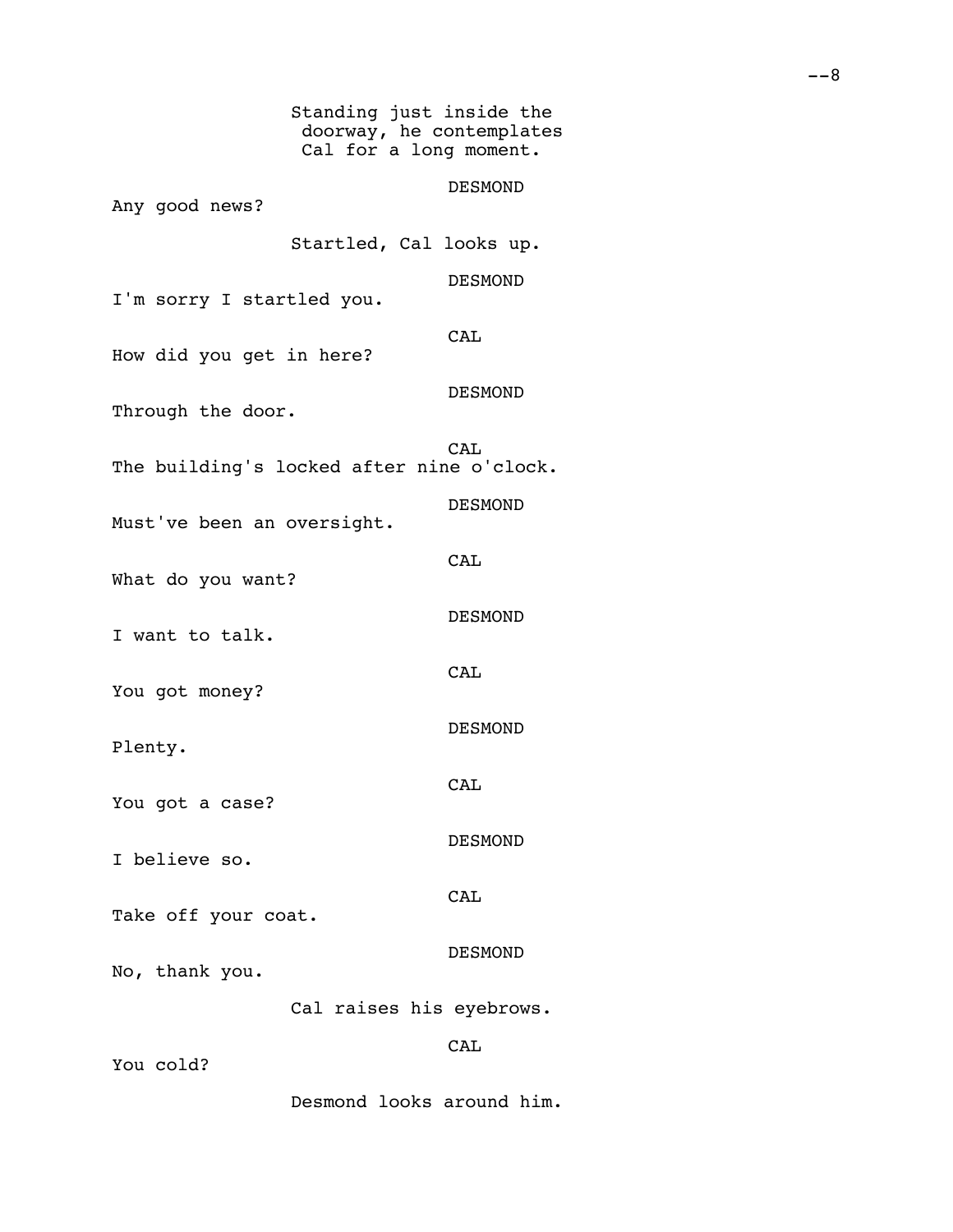DESMOND

I like your office.

CAL

Thanks. So do the rats.

DESMOND

Is that a figure of speech?

CAL<br>That I know of. Sit down. A joke. We don't have rats.

DESMOND

Thank you.

Desmond sits down opposite the desk.

CA<sub>L</sub>

What can I do for you?

DESMOND

Are you a religious man?

Cal is surprised. Slight pause.

CAL

Do I *look* like a religious man?

DESMOND I'm not sure I know what a religious man looks like.

CAL

I guess what I meant to say was: no.

DESMOND

Were you, at one time?

**CAL** So far I'm not seeing the money in this.

DESMOND<br>Indulge me. We'll get to that. Please.

> Cal thinks this over for a moment.

CAL I guess when I was a kid I must have been religious. Certainly went to church often enough.

DESMOND

Because of your parents.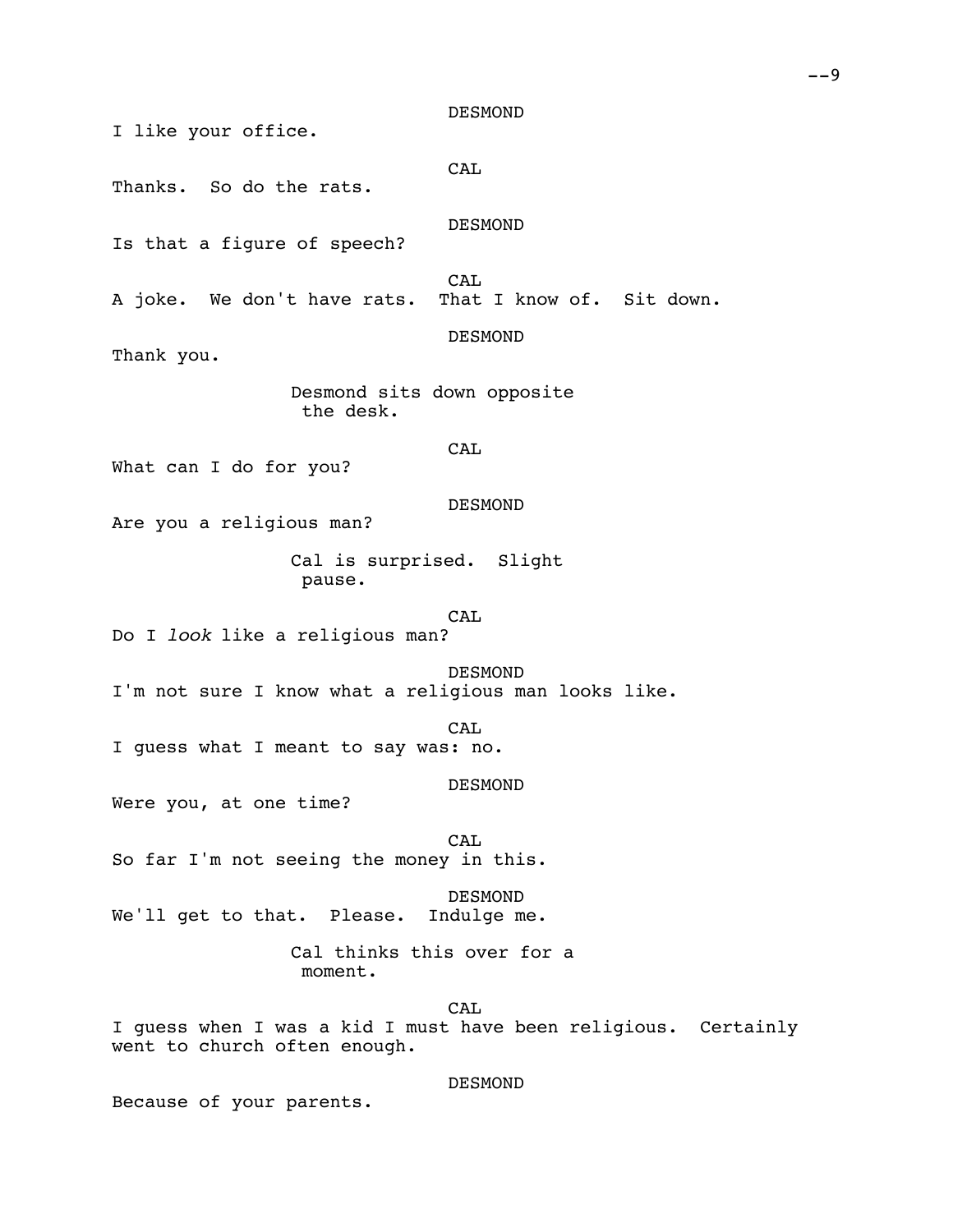CA<sub>L</sub> Yeah. Well, grandparents. I think they took my parents, and my parents took me. DESMOND But it didn't take. CA<sub>L</sub> No, not really. Why? Are *you* religious? DESMOND In times like these? I really don't know. Pause. DESMOND You're aware there's a war in Europe. CAL I read the papers. DESMOND Not just the funnies? CA<sub>L</sub> The war's in the funnies too. DESMOND Why are you not overseas, fighting for your country? CAL I get seasick. DESMOND And that was enough for an exemption? CAL I argued my case well. DESMOND Have you any political convictions? CAL What's your case, Mister? DESMOND I'm coming around to it. CAL Well, you're certainly taking the long way around. You mind if we stop off at Albuquerque? My horse could use a rest.

DESMOND

You're a very clever man.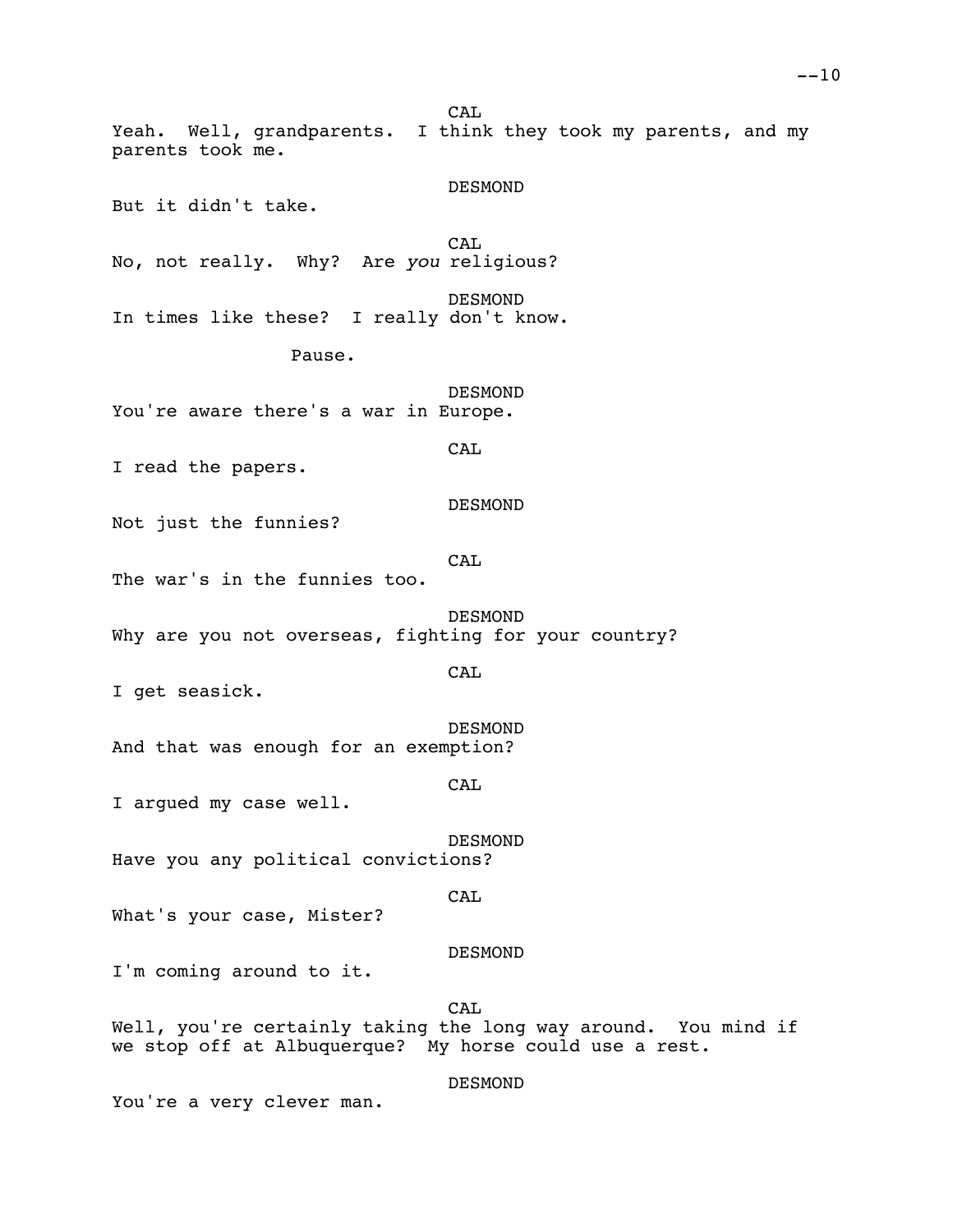CA<sub>L</sub>

Is that why you're so interested in my conversation?

DESMOND<br>This is an interview. This isn't conversation.

CAL

Really? Who's interviewing who?

DESMOND

I suppose it's mutual.

CAL

Are you some kind of reporter?

DESMOND Do I look like some kind of reporter?

CA<sub>L</sub>

I really don't know what a reporter looks like.

DESMOND

Yes, you do.

Pause.

DESMOND

Political convictions?

CA<sub>L</sub> I'm a card-carrying none of your business.

DESMOND

You don't know my business.

CA<sub>L</sub>

Yeah, what line *are* you in? Normally I can place a man, at least within the right ballpark. You're not a reporter, not a doctor, not a priest, and not a military man. You might be a lawyer, but if so you're the damnedest lawyer *I* ever saw. What are you, selling insurance? Selling Bibles? Selling me a honey of a land deal in Central America? It's only fair to warn you, I have most of my assets tied up in some good Scotch.

DESMOND

Are you Catholic?

Pause. Cal scrutinizes Desmond.

CAL

I'm having trouble following your train of thought.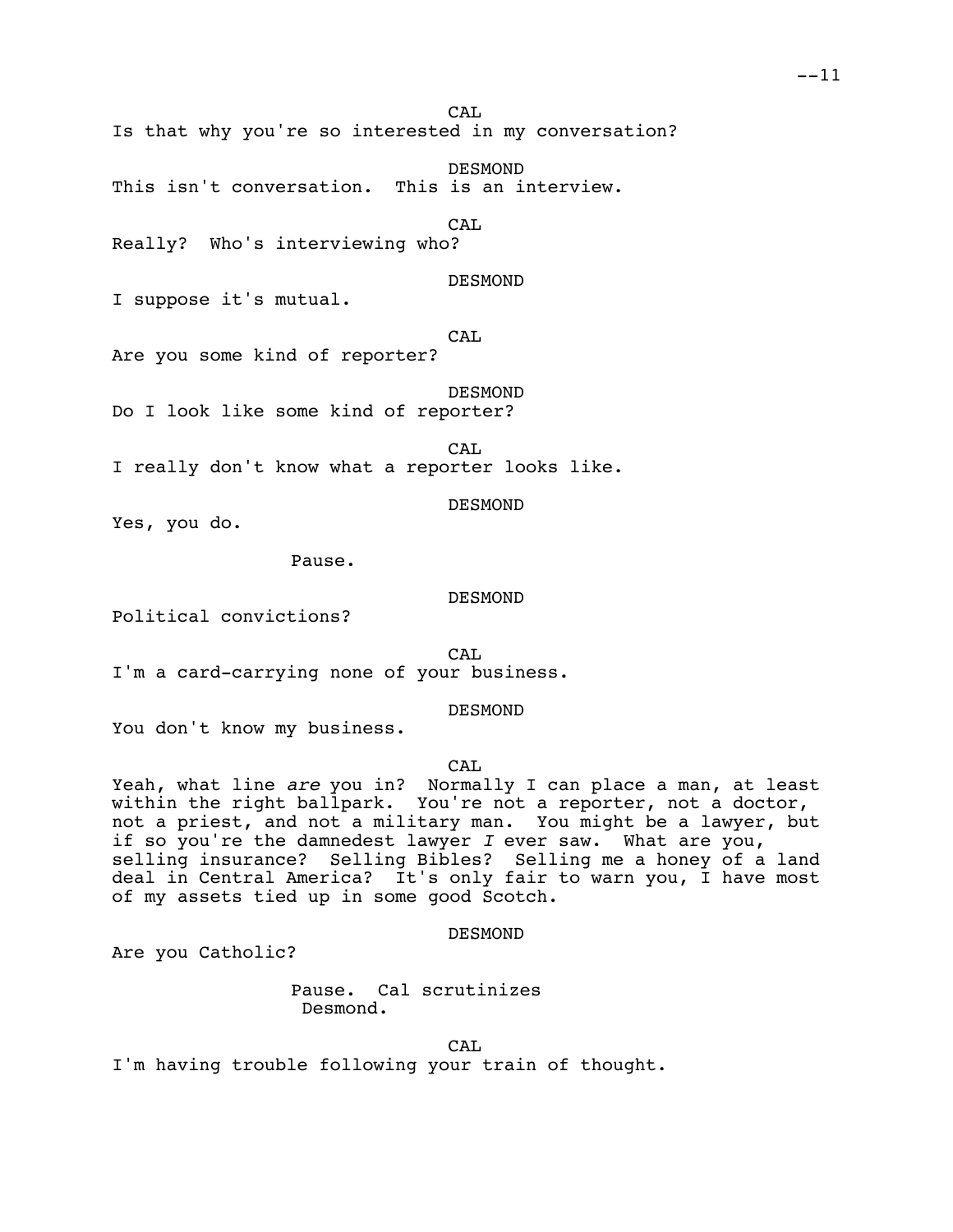DESMOND

You said "priest." It made me wonder if you were Catholic.

CAL

I told you. I'm nothing.

DESMOND

No man is nothing.

CAL

Well, I'm as close as a man can get.

Cal stands up. He pats back his hair. He puts his hands on the edge of the desk.

CAL

Listen, it's late. I'm beat. And I'm not getting any younger. If you have something you'll pay money to find out about, tell me so. Otherwise, regardless of how intriguing you are, I'm going to have to ask you to leave my office -- and if you don't, I'm going to have to ask you again.

| DESMOND |
|---------|
|---------|

Is that a physical threat?

CAL

Whatever works for you.

DESMOND I probably ought to mention that I'm armed.

CAL

I got that sense.

DESMOND

You're very astute.

CAL Holster over the right breast pocket?

DESMOND

I'm left-handed.

I gathered that too.

DESMOND Of course, I imagine you're not defenseless.

CA<sub>L</sub>

CAL

I have my peace of mind.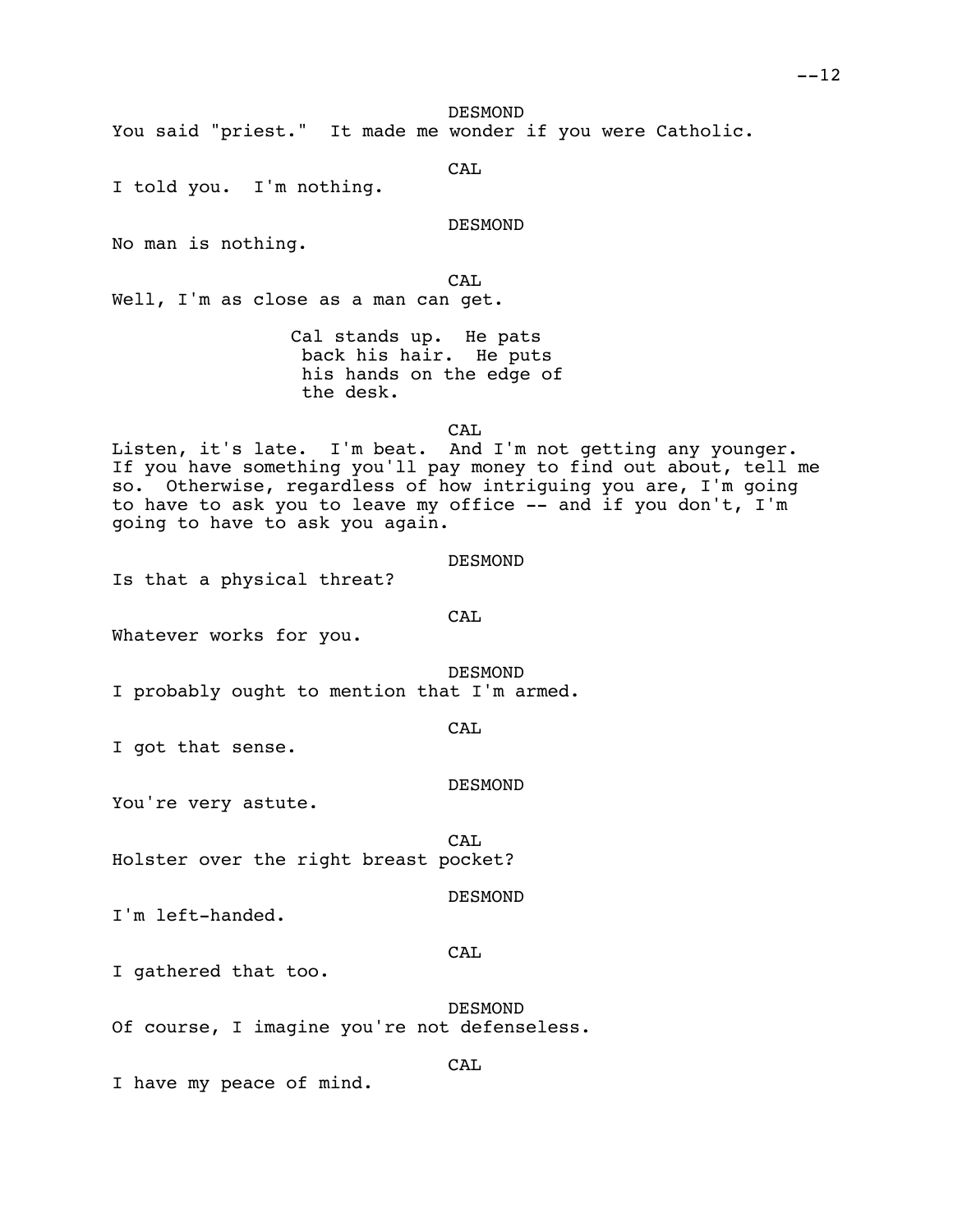DESMOND

Where is it?

CAL

It's in my hand.

During the previous exchange, Cal's right hand has slipped into the drawer of his<br>desk. There is a froze There is a frozen pause. Desmond looks at Cal's hand, then back at his eyes.

DESMOND

Very good.

CAL

You wanna see it?

DESMOND

Not at all. I trust you.

CAL

It's no hard feelings, Mister. Honestly. I just want peace in my little corner of the world.

> There is a pause as the two men look at each other. Then, very slowly, telegraphing each movement, Desmond rises to his feet. He turns his back to Cal and takes a few steps away. He shrugs off his overcoat and places it on the coat rack by the door. He removes his jacket, revealing the holster. He hangs the jacket on the coat rack and unbuckles the holster. He hangs the holster up on the coat rack, pistol and all, and<br>returns to his chair. He returns to his chair. sits. Cal removes his hand from the drawer of his desk and closes it.

> > DESMOND

Are we friends now?

CAL

Well, we're friendlier.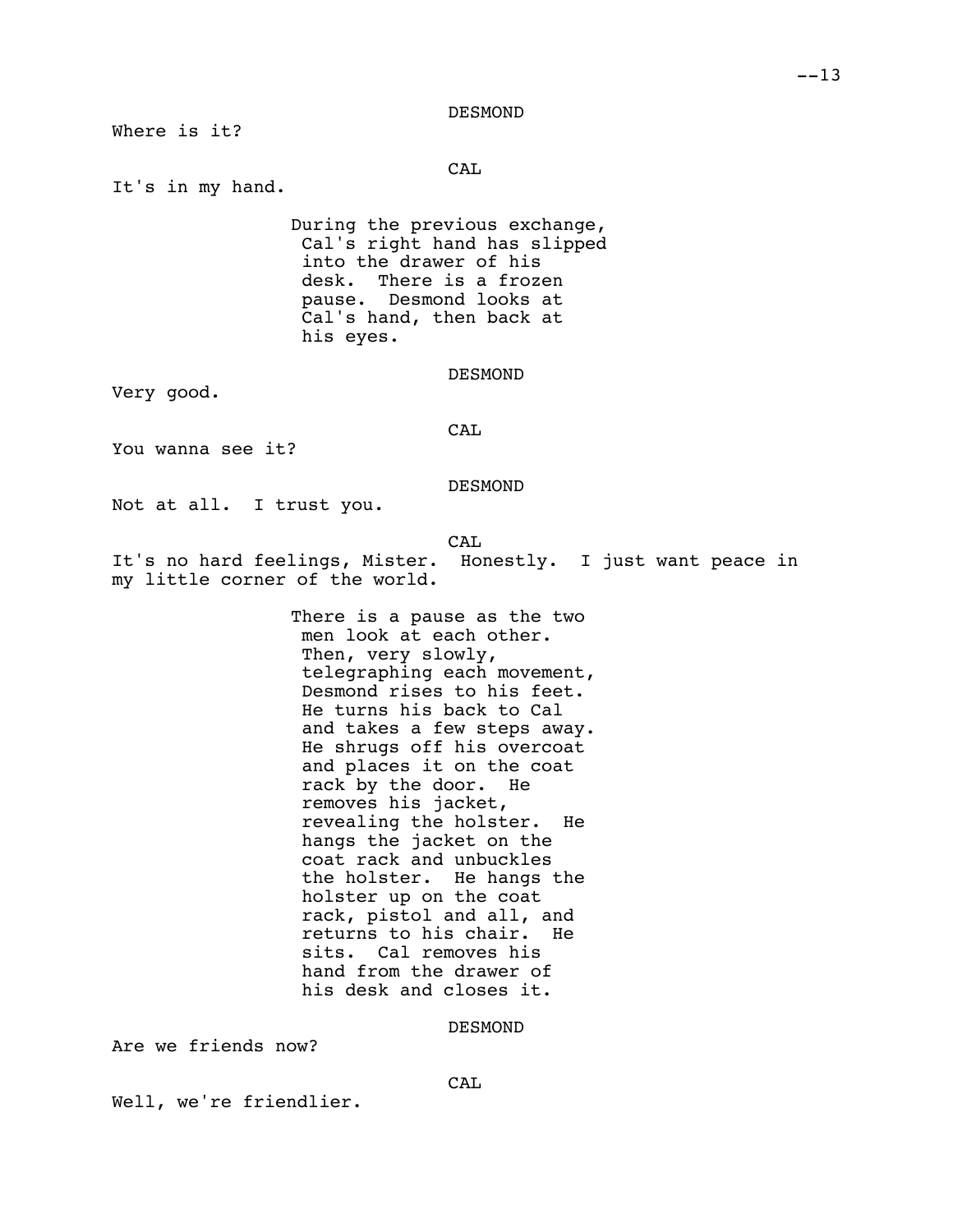DESMOND Will you answer my question about your political convictions? CAL Will you tell me your name? DESMOND You never asked for my name. CAL Well, I wasn't that curious. DESMOND But now you're curious. CAL I'm getting there. Pause. DESMOND You can call me Desmond. **CAL** But I might just as well call you Cinderella, is that right? DESMOND Are you asking me if it's the name I was born with? CAL. Why bother asking? I know it's not. DESMOND And how do you know that? CA<sub>L</sub> You just told me. I "can call you" Desmond? Your gun's on the coat rack; I can call you whatever I want. DESMOND And you, of course, are Calvin Harvey. CAL I go by Cal. DESMOND I know you do. CAL Am I supposed to be impressed? It's on the door in capital letters. DESMOND But it's not your name, is it?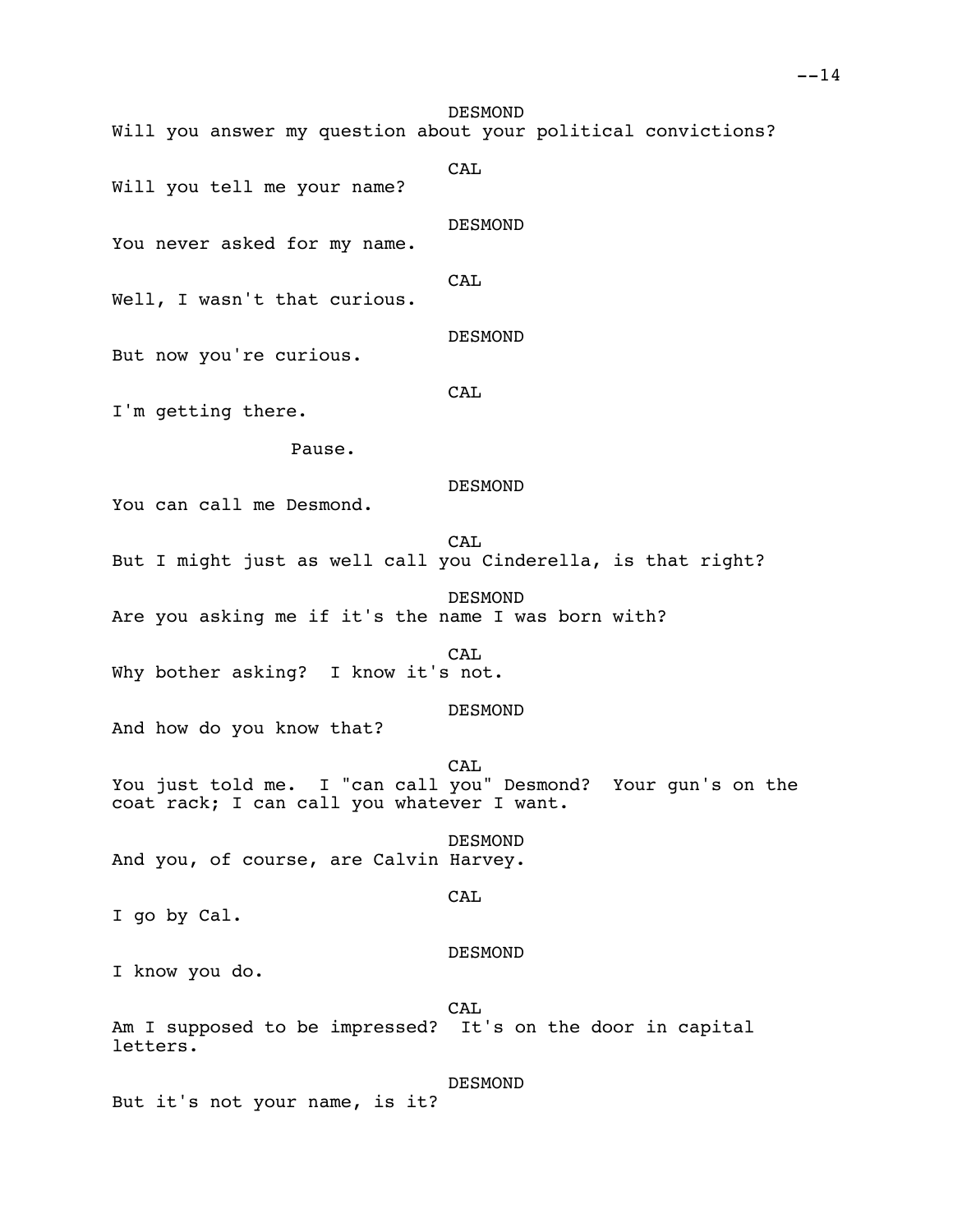Pause. Cal stares at Desmond.

CAL

Who the hell are you?

DESMOND

Who do you *think* I am?

CAL I'm not much for riddles, Rumplestiltskin.

DESMOND How much of the Torah do you remember?

> Cal blanches. He recovers quickly, but not quickly enough.

> > CAL

What is that, a Jewish thing?

DESMOND It's too late for deception. I see the truth in your face.

CAL You better get the hell out of my office.

DESMOND

I don't think you want that.

Cal crosses around the desk and looms over Desmond.

CAL

Who are you?

DESMOND You just gave up your advantage. The gun's in the drawer.

CA<sub>L</sub>

I don't need that kind of advantage.

Cal seizes Desmond by the front of his shirt and hauls him up out of the chair.

CAL

Who *are* you?

DESMOND

You can call me Desmond.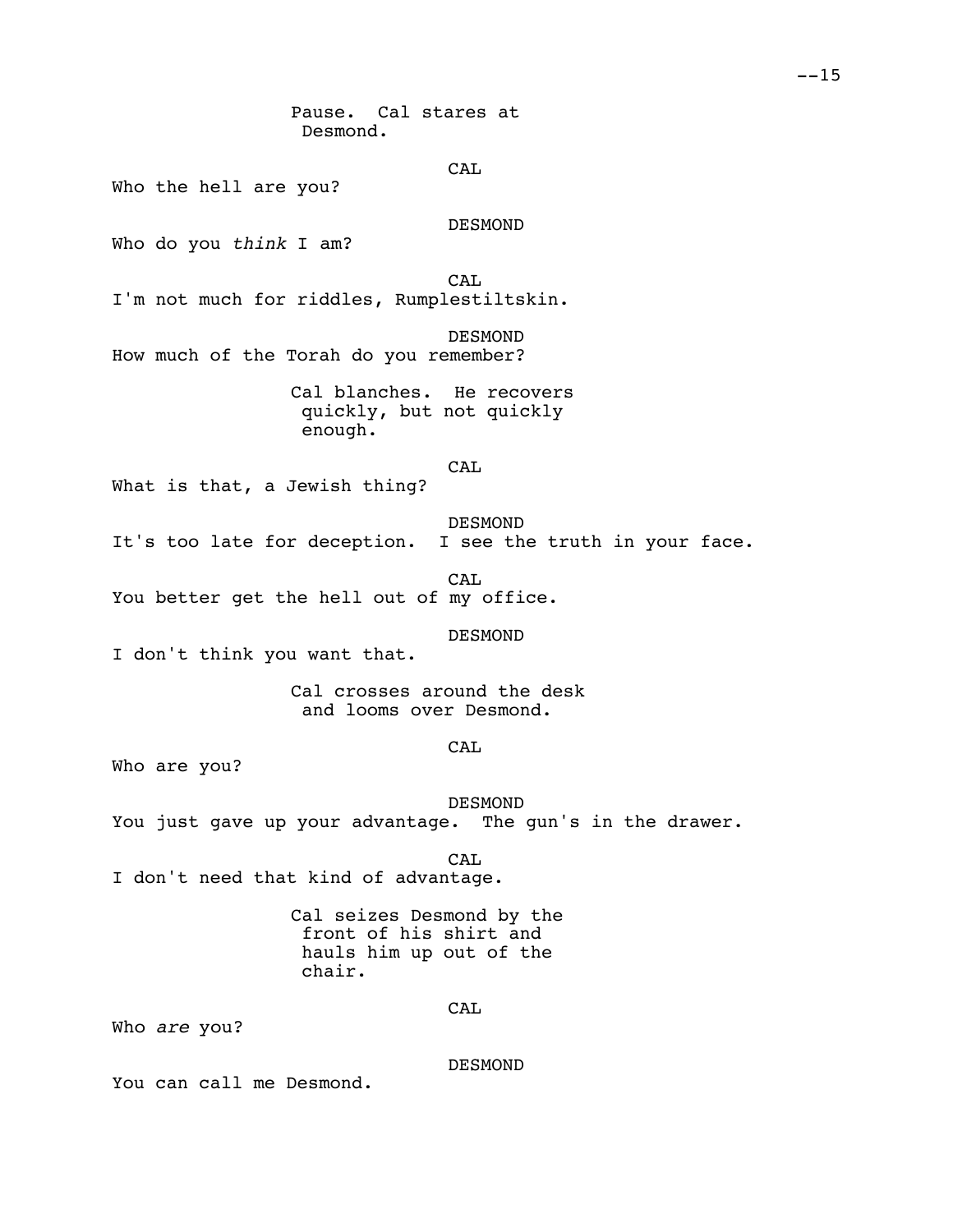CAL<br>Shall we make the name fit? I can call you hamburger. DESMOND There's really no need for this kind of display. CAL What do you want? DESMOND I want you to admit the truth. CAL What truth? DESMOND You're Jewish. Still clinging to his shirt with one hand, Cal slaps Desmond across the face. DESMOND You're as Jewish as they come. Cal slaps him again. DESMOND There is no such man as Cal Harvey, and there never was. Pause. Cal releases Desmond's shirt. **CAL** (hoarsely) How do you know?

DESMOND

I was informed.

CAL

By who?

DESMOND

Your real name is the magic word. I will tell you everything. I will tell you *extraordinary* things. Just say the word.

> There is a long, dense pause. Cal's eyes are wild at first; then he deflates and leans against the desk, his shoulders slumping. When he speaks, it is almost inaudibly soft.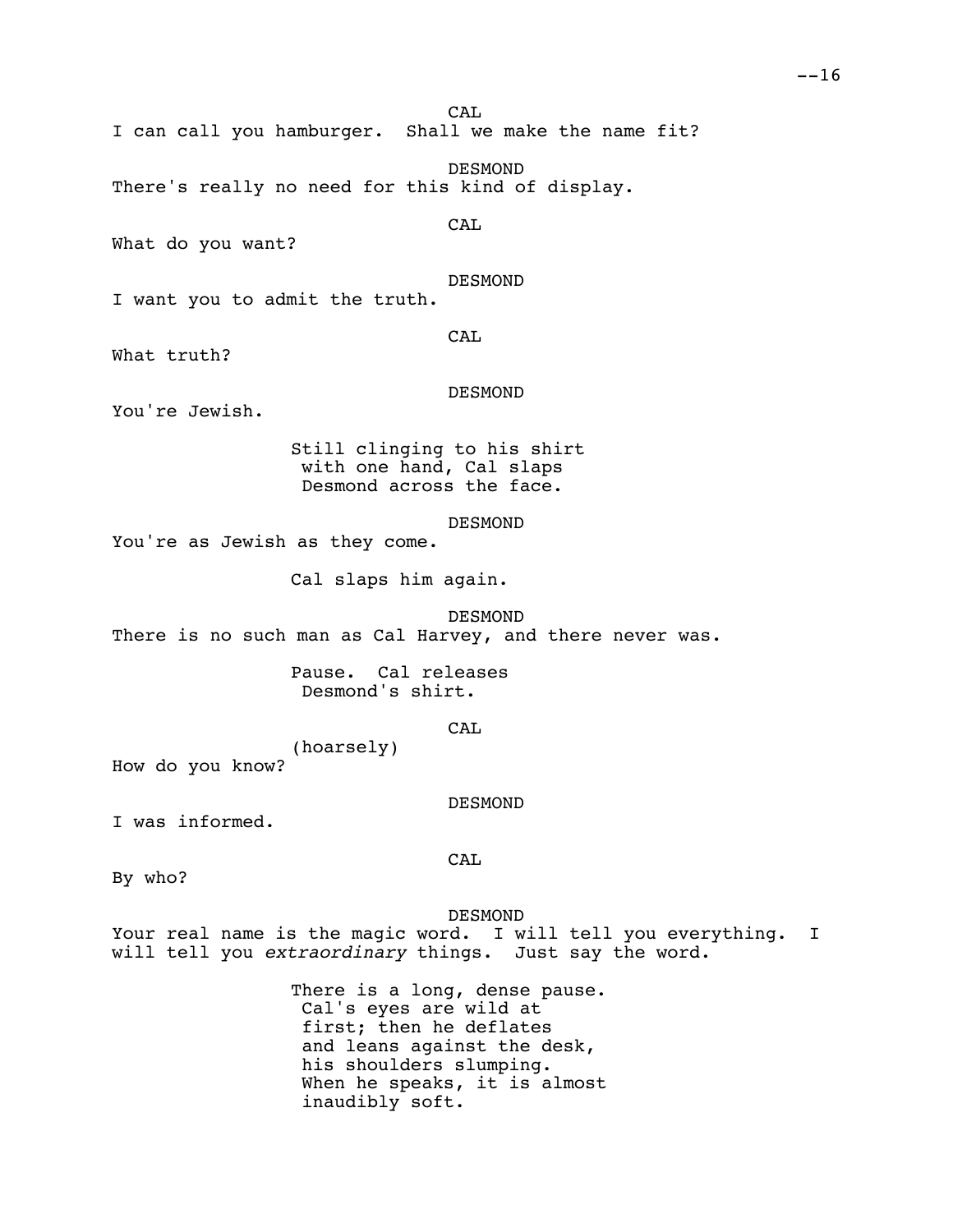CAL

Saul Glazer.

DESMOND

A bit louder, please.

**CAL** 

Saul Glazer.

Desmond nods.

(forcefully)

DESMOND

Where were you born?

CAL

Romania.

DESMOND

How long have you been Cal Harvey?

CAL Since I fell in love with a Christian woman.

DESMOND

And what happened to her?

**CAL** 

She found out.

Pause.

DESMOND

Don't you feel better?

Cal looks up at Desmond. Then, abruptly, he crosses back around the desk, yanks open the drawer, and pulls out his revolver. He points it at Desmond, fiercely, but with the utmost control.

CAL I am a very good shot. I have killed men before. I will know if you're lying. Tell me who you are.

Slight pause.

DESMOND May I have some of that good Scotch?

CAL

No.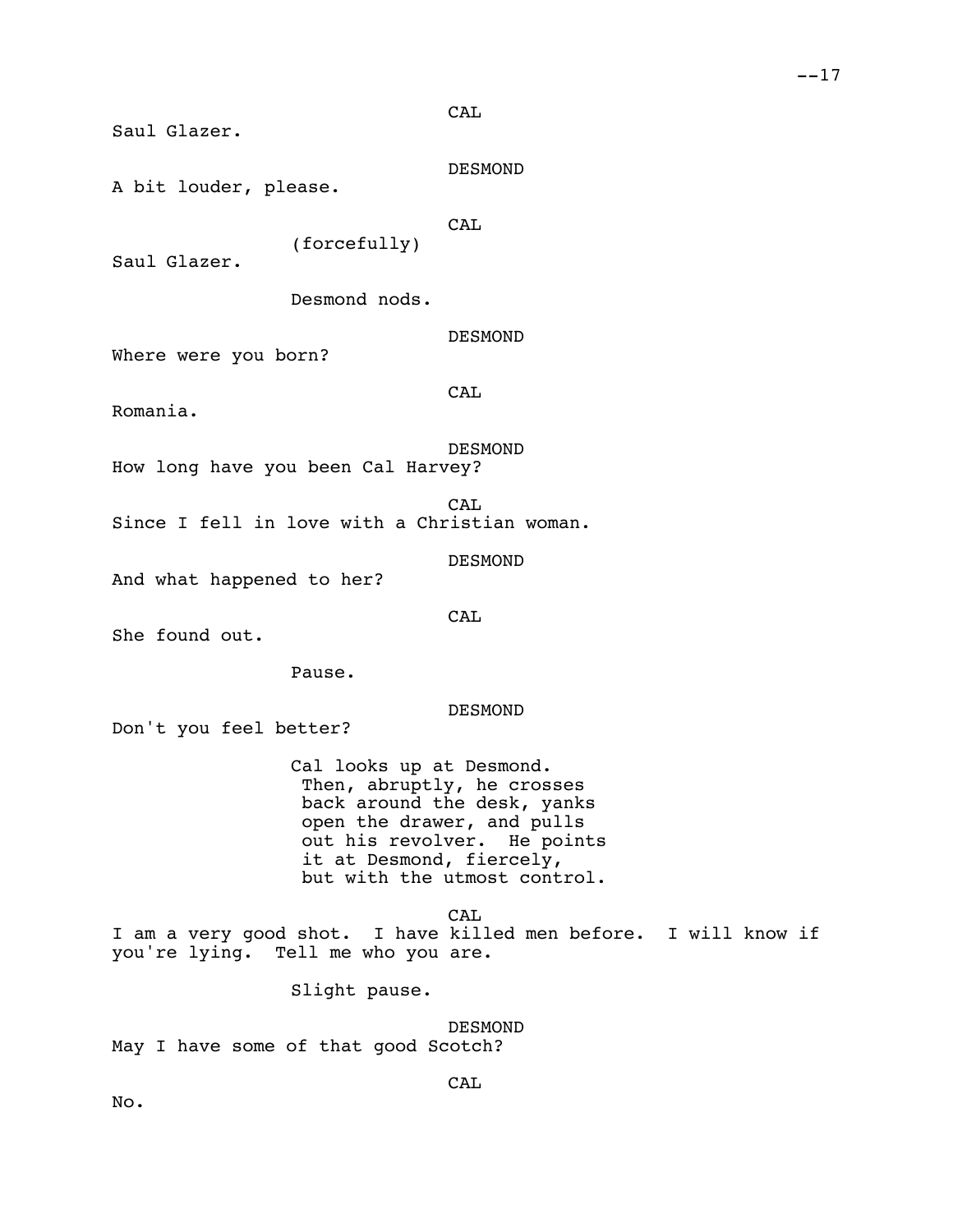### DESMOND

I wonder why you're so angry.

CAL

I'm not angry. I'm defending myself. I don't know who you're going to tell about Saul Glazer. If I shoot you now, no one will come running. This is the kind of neighborhood where people mind their own business, especially when there's gunfire involved. The building staff won't be in till six. I have eight hours to dispose of your body. I don't know what I'll do with it yet. Maybe I'll burn it in the furnace. Maybe I'll cut it up and feed it to the rats.

DESMOND

You told me you didn't have rats.

CAL

I bet I can find some rats.

DESMOND

Are you *sure* you're not angry?

Cal comes around the desk and points the gun right between Desmond's eyes.

CAL

Talk.

DESMOND

Put the gun away.

CAL

*I'm* giving the orders. Talk.

DESMOND

Not until you put the gun away.

Cal pulls back the hammer, cocking the weapon.

CAL

Last chance, Mister Mysterious.

DESMOND

(with sudden, scornful passion) Do I look like a man who's afraid to die?

> Pause. They remain frozen, staring at each other. Then Cal deflates. He uncocks the revolver and returns it to its drawer.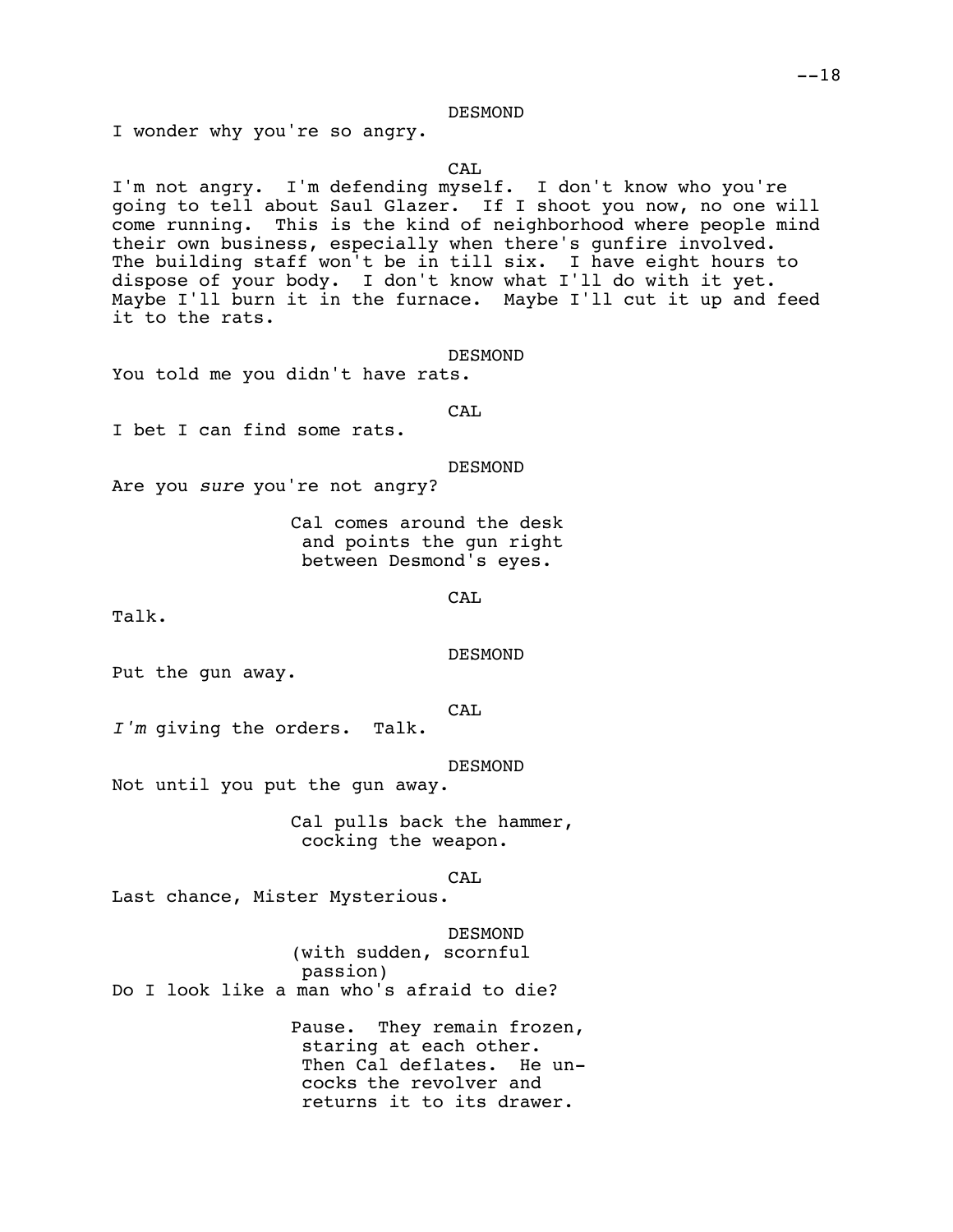He crosses to a cabinet and pulls out a bottle of Scotch and two glasses. He pours a generous helping of scotch, tosses it back, and smoothly refills the glass. He fills the other glass and hands it to Desmond.

CAL

*La chaim*.

## DESMOND

*La chaim*.

They both sip their drinks. Cal leans against the front of the desk. Desmond takes another sip, licks his lips, and launches in.

### DESMOND

I am in the employ of a very wealthy and powerful man. This man, as it happens, is a German Jew. He fled Germany for Poland during the rise of Hitler, and he fled Poland for France when the Germans invaded. As you may have heard, France herself has now fallen to the Nazis. It would appear that the presence of my employer in a given country is bad luck.

CAL

Don't tell me he's coming here.

DESMOND

(raising his eyebrows) Why? Do you fear a German invasion? Mr. Hitler has his failings, but he is not unaware of the Atlantic Ocean. In any case, my employer is now in England.

CAL

They're not doing so hot, either.

DESMOND

They are a funny little island, filled with funny little people. I think they will fight to the last man.

CAL

You think it'll come to that?

DESMOND

Not if I can say anything about it.

CAL Where do I fit into this little fairy tale?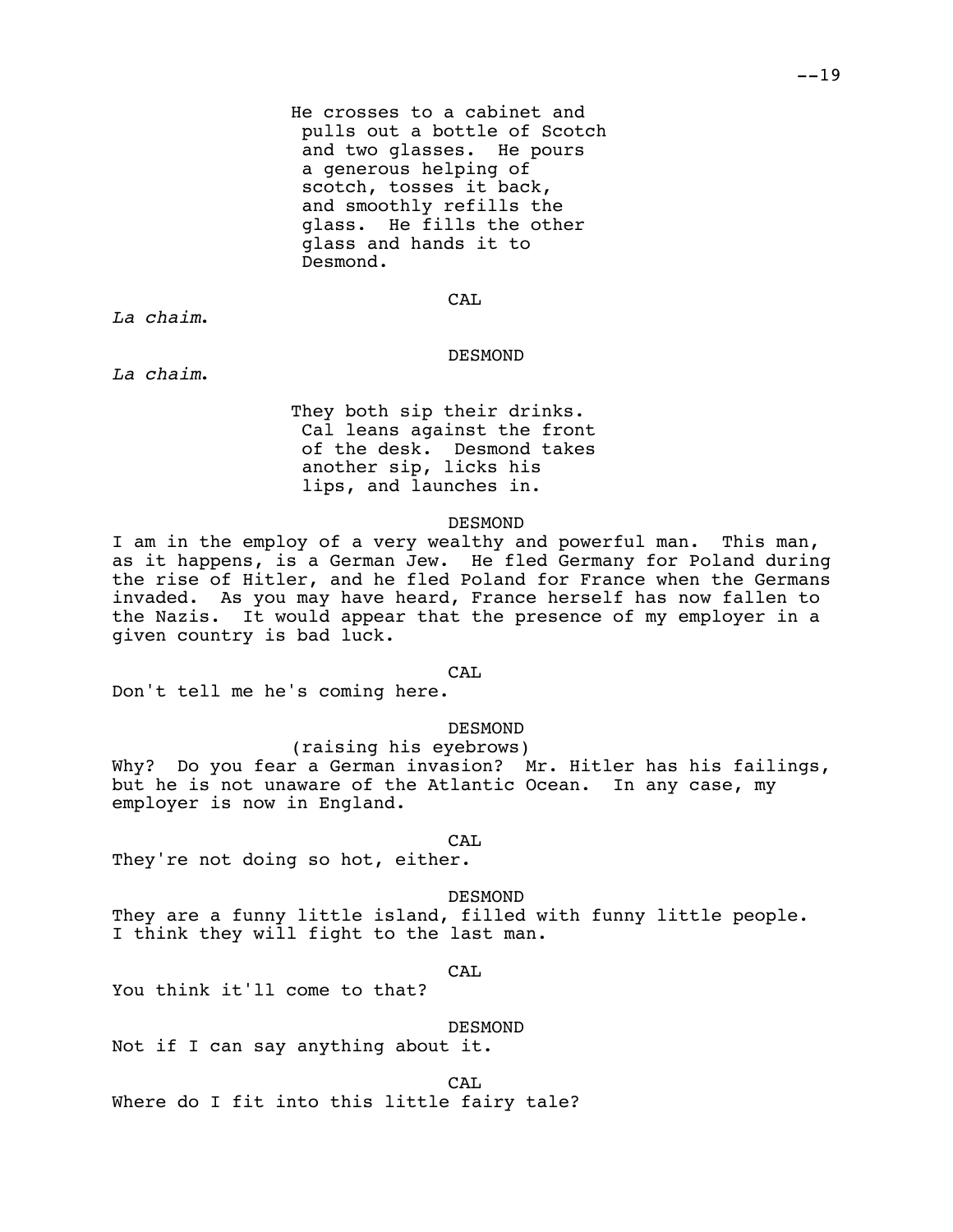DESMOND

It is not a fairy tale. It is a very modern and very dangerous reality. We are living in a time that will change the course of the future.

CAL And what do you want me to do about it?

DESMOND

I want you to save a life.

Pause.

CAL

Anyone's in particular?

DESMOND

My employer has a child. A daughter. She was at school in Paris when the Germans *took* Paris. She did not escape with her father. I was sent in to get her out.

CAL

And did you?

### DESMOND

Yes. I bribed my way into the city, traced her to where she was hiding, and smuggled the two of us out on a freight train bound for Lyon. In time I found us safe passage to Morocco, and from there to New York. All of this took many months, a small fortune, a great deal of ingenuity, and a great deal of luck. I am sparing you the details. Suffice it to say, it was the most difficult thing I have ever done.

CAL

CAL

Congratulations.

DESMOND

Thank you.

Why New York?

DESMOND

I had heard such extraordinary things about the bagels.

#### CAL

Why New York?

### DESMOND

I wanted to put an ocean between her and Hitler. And also between her and her father.

CAL

You don't care for her father?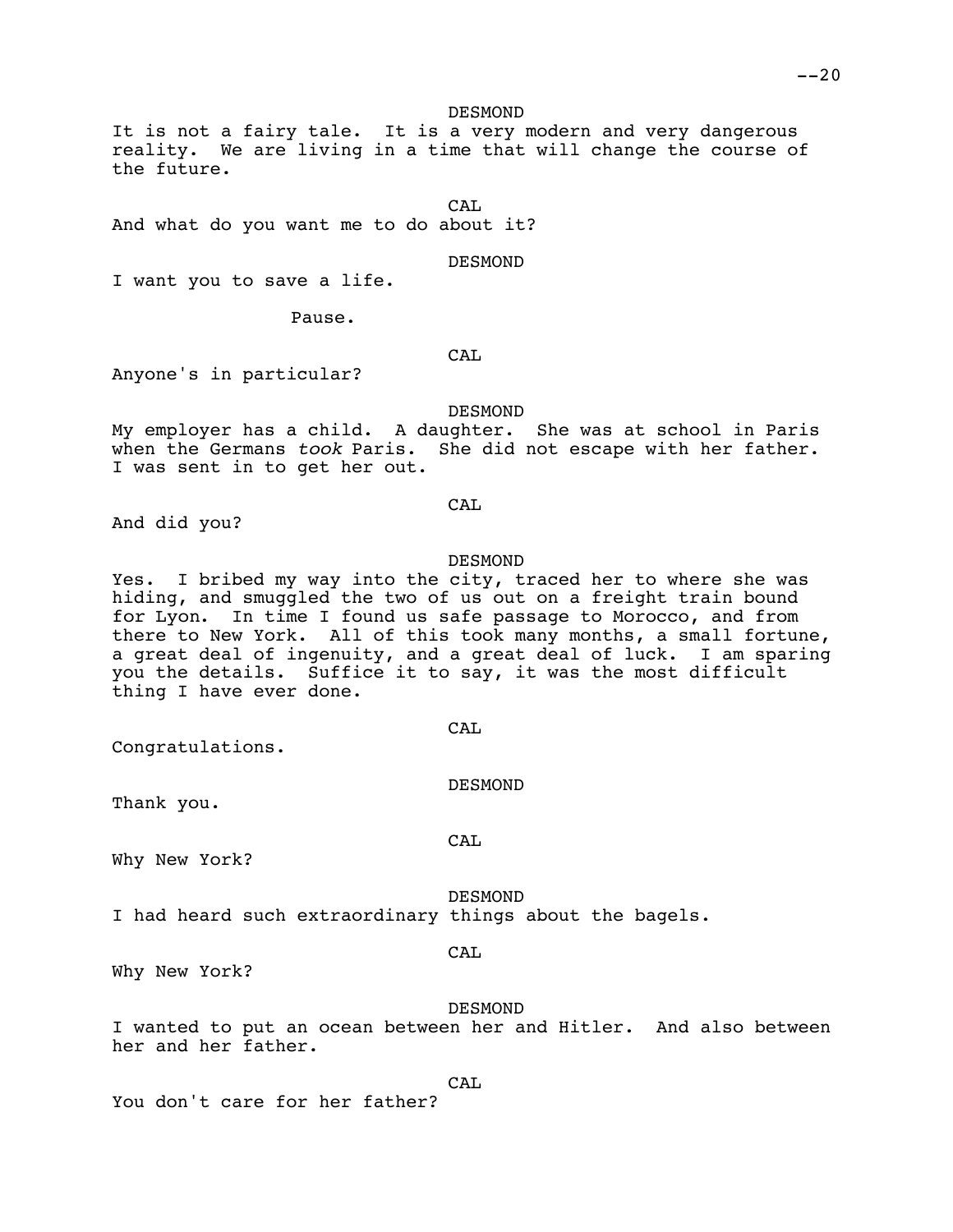I care for him very much. And I take my responsibilities very seriously. If the man is, in fact, a curse, then it falls to me to keep his daughter as far away from him as possible -- at least until Mr. Hitler is subdued.

CAL

Cal stares at him.

You're not serious.

DESMOND

DESMOND

DESMOND

I am entirely serious.

You believe in *curses*?

CAL

I believe in what I see.

CAL

And you've seen curses?

I've seen patterns.

CA<sub>L</sub>

And you attribute them to curses.

**DESMOND** In times like these, Mr. Glazer, it doesn't pay to ignore any warning signs.

# CAL

Call me Cal.

DESMOND I would, but I am hoping to appeal to your Jewish sympathies.

CAL

I've been Cal for over a decade. I'm used to it. It's my name. Also, I don't have any Jewish sympathies.

### DESMOND

Well, that does make things challenging.

### CAL.

What is it you want from me, exactly?

DESMOND

I must soon return to Europe. My employer will be needing my counsel, and my help. I would like to leave the child in your care.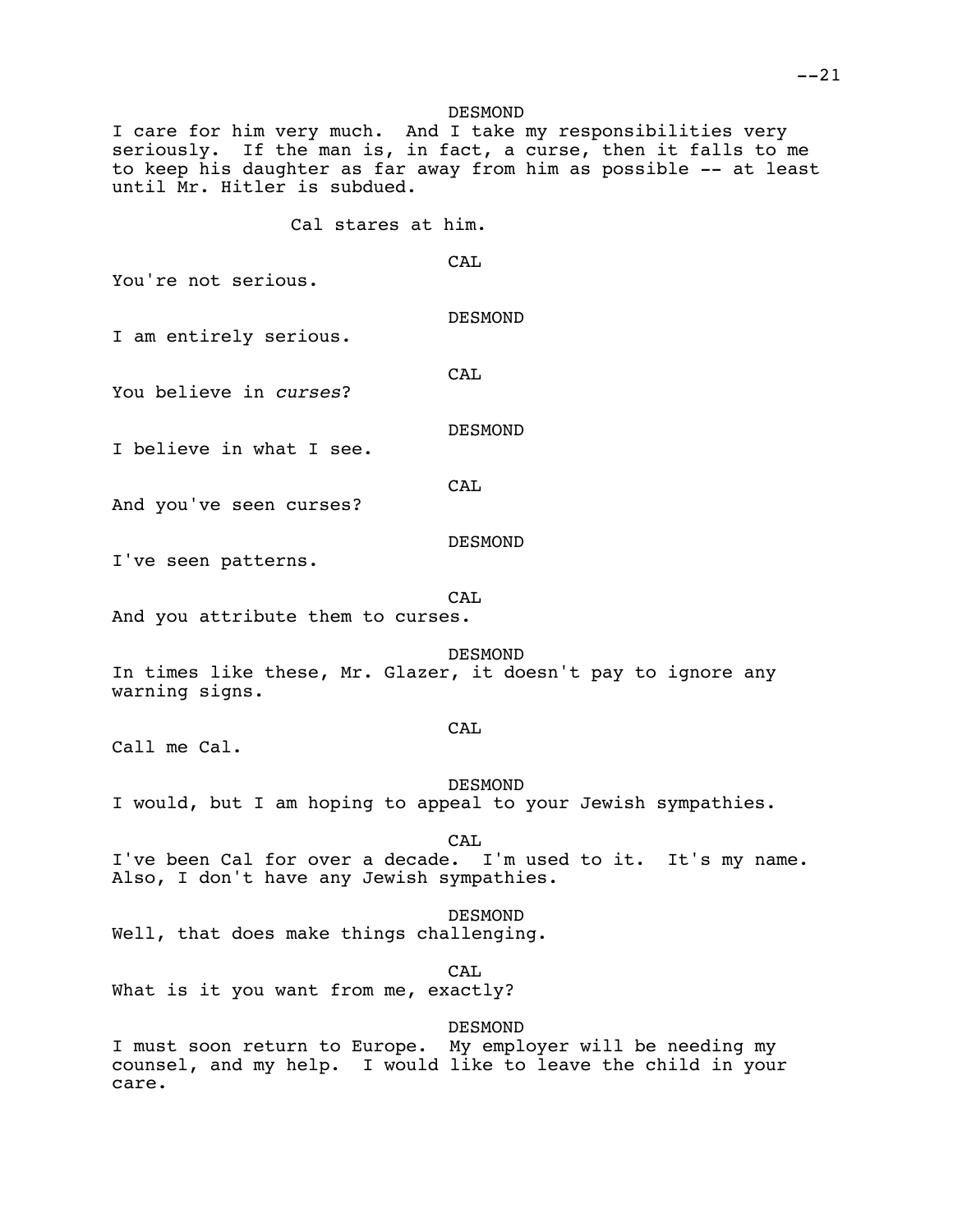Pause. Cal sips his Scotch.

CA<sub>L</sub>

How much?

DESMOND

As I mentioned, you would be saving a life.

CAL

Yeah, but for how much?

DESMOND

Not to mention incurring the gratitude of a very influential person.

CAL

Yeah, that sounds nice. How much?

Desmond looks at Cal. Then he rises and crosses to the coat rack. Cal stiffens, and takes a step forward, but Desmond only retrieves an envelope from one of the hip pockets of his overcoat. He crosses back to Cal and holds out the envelope; Cal takes it and rifles through its contents. He raises his eyebrows.

DESMOND

Will that be sufficient?

CA<sub>L</sub> (holding up the envelope) These are pounds.

DESMOND

I told you: my employer is in England.

CAL

Yeah, but if England ceases to exist tomorrow, I'm not sure how the pound is going to hold up.

DESMOND

England will not fall.

CAL Didn't you just tell me your employer was a curse?

DESMOND

I am already making arrangements to move him elsewhere.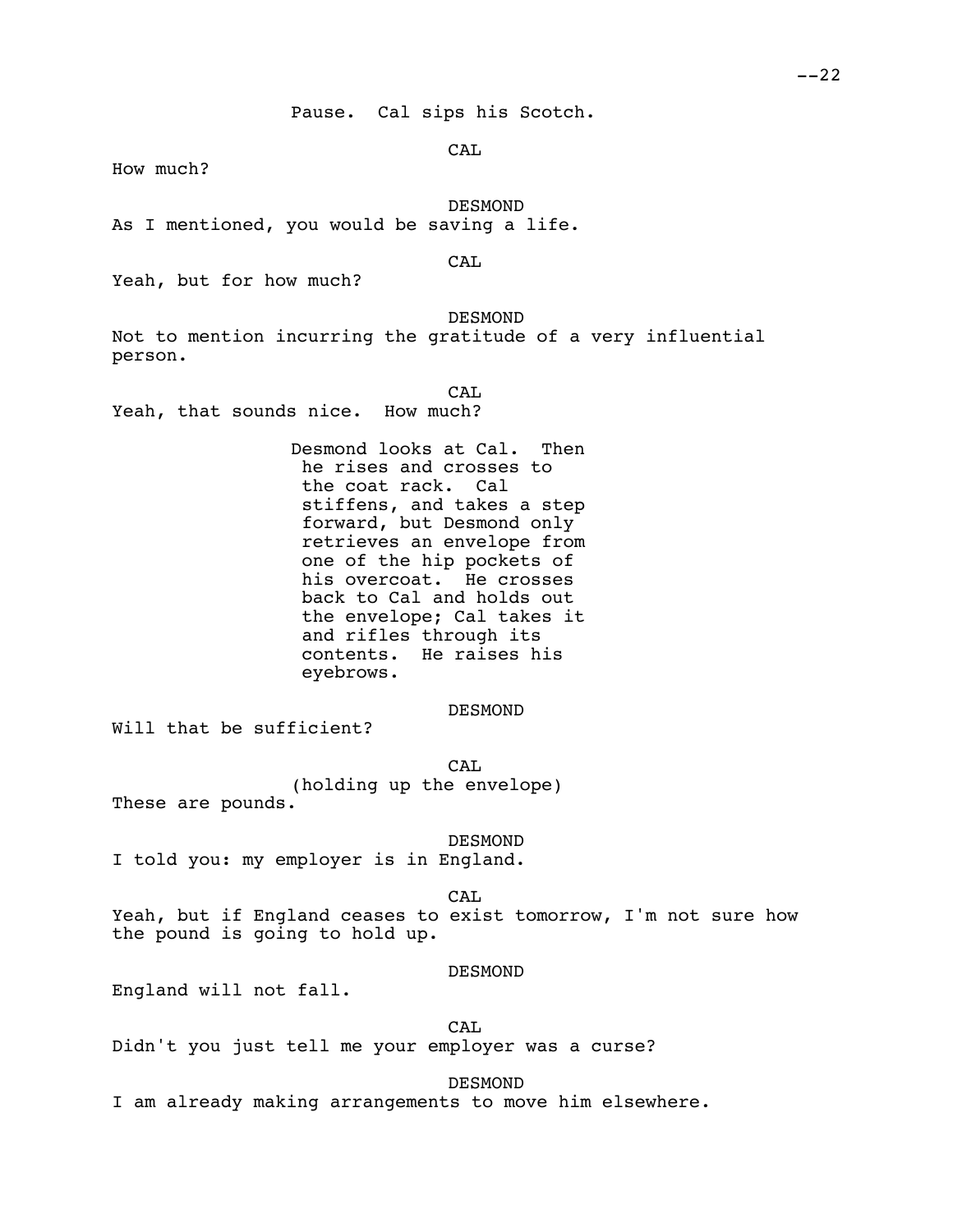CAL

Okay, but in the meantime.

DESMOND

If England falls, we will all have greater problems than your insolvency, Mr. Harvey.

CA<sub>L</sub> I'm sure you're right. And if I'm going to have greater problems, I'd at least like to be spared the worry of carrying around a small fortune in funny money. Do you get me?

> Pause. Desmond holds out his hand for the envelope.

> > DESMOND

I'll change this to dollars.

CA<sub>L</sub> (handing him the envelope) That'll be fine.

DESMOND You'll take the assignment, then?

CAL

For that kind of money? I'll do it in stockings and a corset.

DESMOND

That won't be necessary.

CA<sub>L</sub>

Suit yourself. I got great legs.

DESMOND I'll bring the girl by with the money. Ten o'clock tomorrow night?

CAL You're a real night owl, you know that?

DESMOND

Mr. Harvey, will you please take this seriously?

CAL

Bring me the dollars, and I'll take it any way you want.

Slight pause. Desmond nods.

DESMOND

Understood.

Desmond begins gathering his things to leave.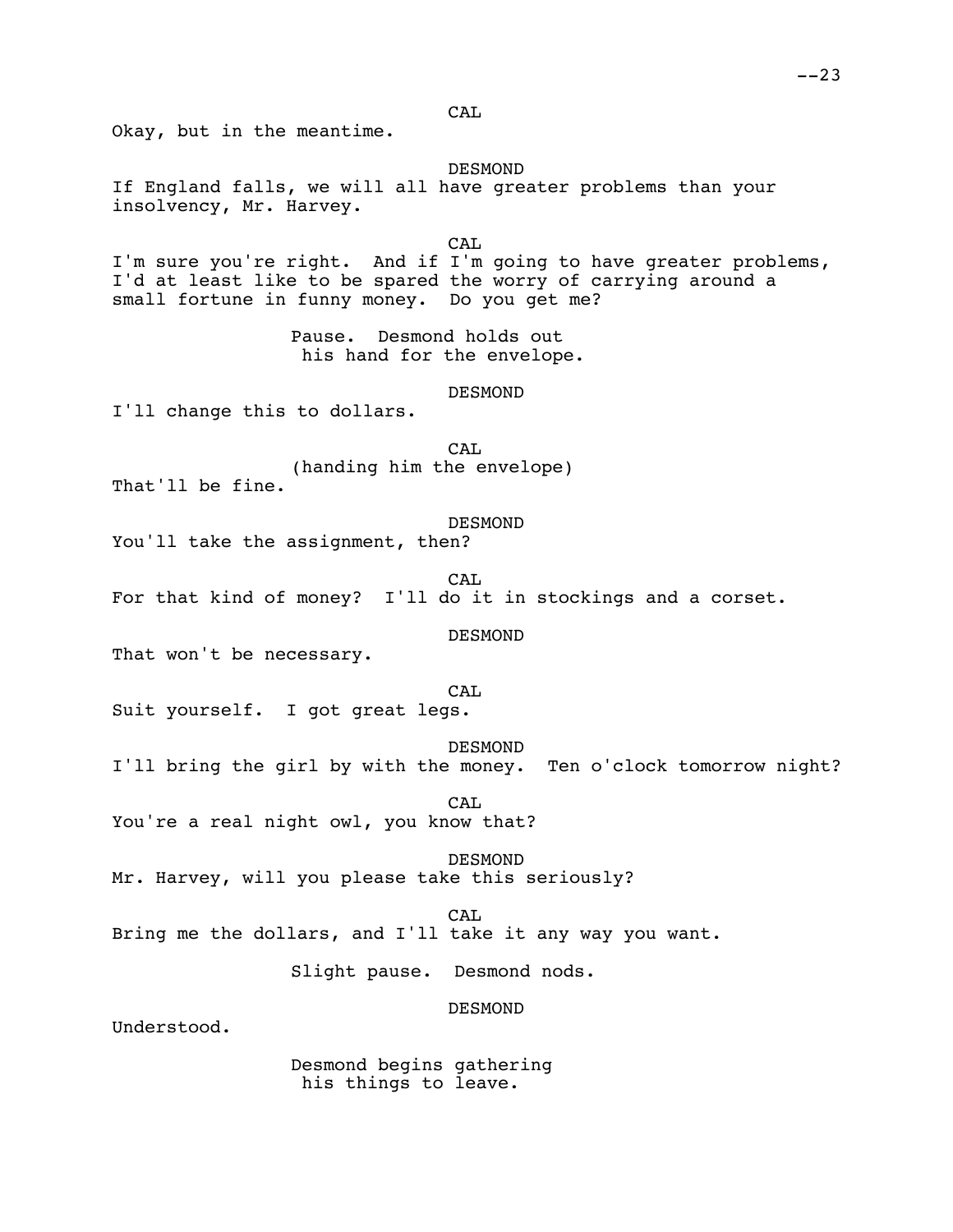Hey, one last question. How'd you find me?

DESMOND My employer has certain ... contacts in the underworld.

CAL And you asked 'em who they were most afraid of?

DESMOND No. I asked them who could be bought.

Pause.

DESMOND

Good night, Mr. Harvey.

CAL

CAL

Good night, Cinderella.

Desmond exits, closing the door behind him. Cal remains standing in the center of the room, hands in his pockets, lost in thought.

Lights down.

SCENE TWO

Lights up on the same room, the following day. Cal and Edna are once again seated across the desk from each other. Cal is leaning back in his chair, bored.

EDNA I'm telling you, I know what I saw!

CAL I'm not denying that, Mrs. Pokurski.

EDNA You *are* denying it! You think I'm just a batty old lady.

CAL

I didn't say that.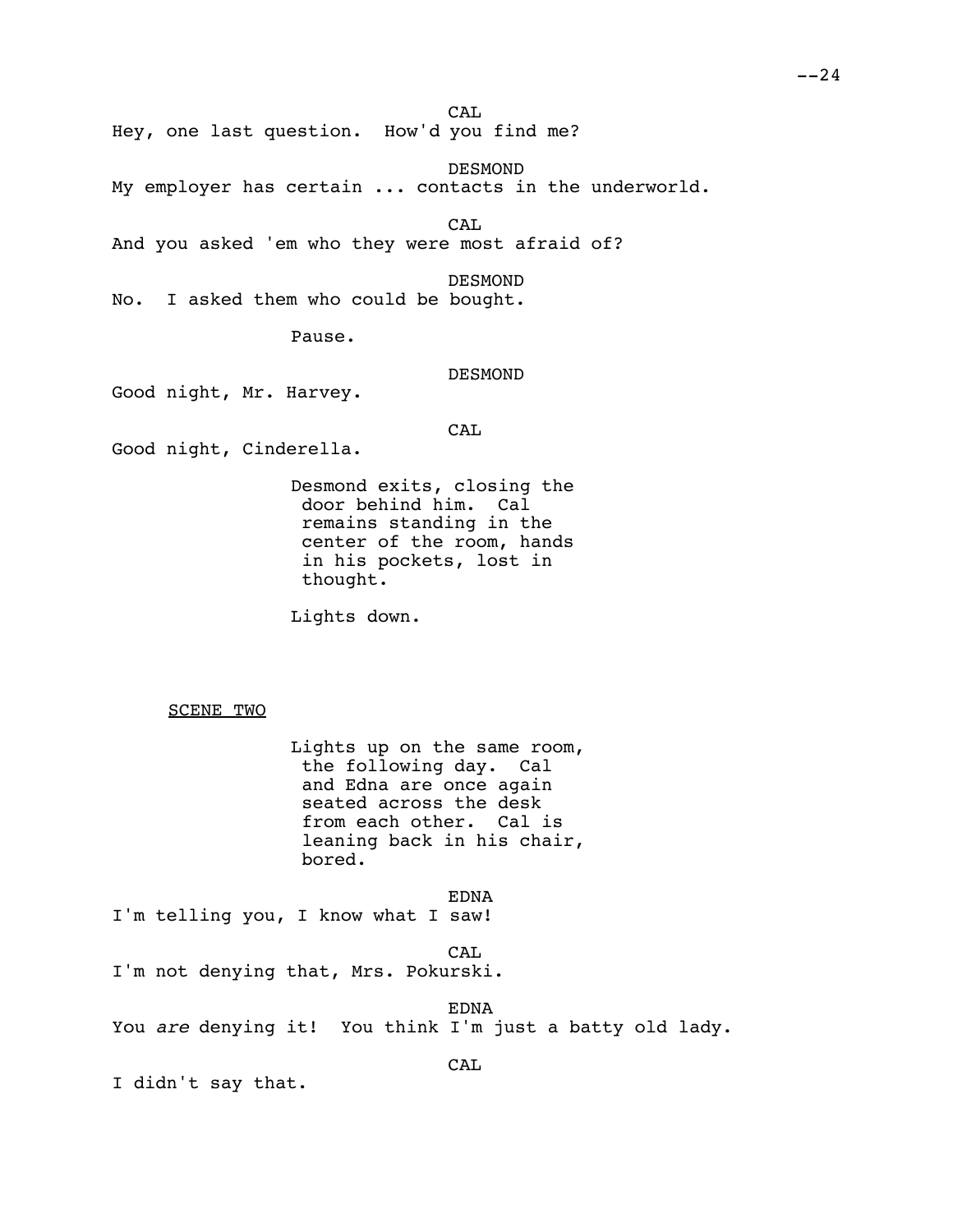EDNA

But you were thinking it!

CA<sub>L</sub>

Well, look, I can't help *thinking* it!

Edna glares at him.

EDNA

I think you're being very impudent. And very rude.

CAL

(leaning forward in his chair)

I'm sorry, Mrs. Pokurski. I'm a little tired, that's all. Why don't you take me through this from the beginning. And I promise not to think anything insulting while you talk.

> Grudgingly, Edna accepts this offer. She takes a moment to formulate her thoughts.

> > EDNA

I had gone to bed early. I had a bit of a headache. I was dimly aware of Mr. Pokurski climbing into bed beside me -- then I fell back asleep. The next thing I knew I was awakened, but I couldn't say by what. For once, my back wasn't hurting. Mr. Pokurski was snoring peacefully, as usual. Yet here I was, suddenly wide awake.

> Cal blinks rapidly, trying not to fall asleep himself.

> > EDNA

I opened my eyes. The room was ever-so-slightly brighter than it ought to have been. At first I thought it must be the moonlight, but it was only a crescent moon last night, and anyway, it was cloudy out. I turned over onto my back -- I sleep on my side, you know, it's good for the circulation. And that's when I realized Viktor wasn't in bed beside me. I could hear his snoring, as loudly as ever, but he wasn't there.

CAL

What did you do?

### EDNA

I looked around the room, and at once I saw him. He was at a small desk in the corner, hunched over something. I could hear just the faintest little tapping sound. And still the snoring went on and on, just as if Viktor were still lying beside me.

CAL

And you're sure this wasn't --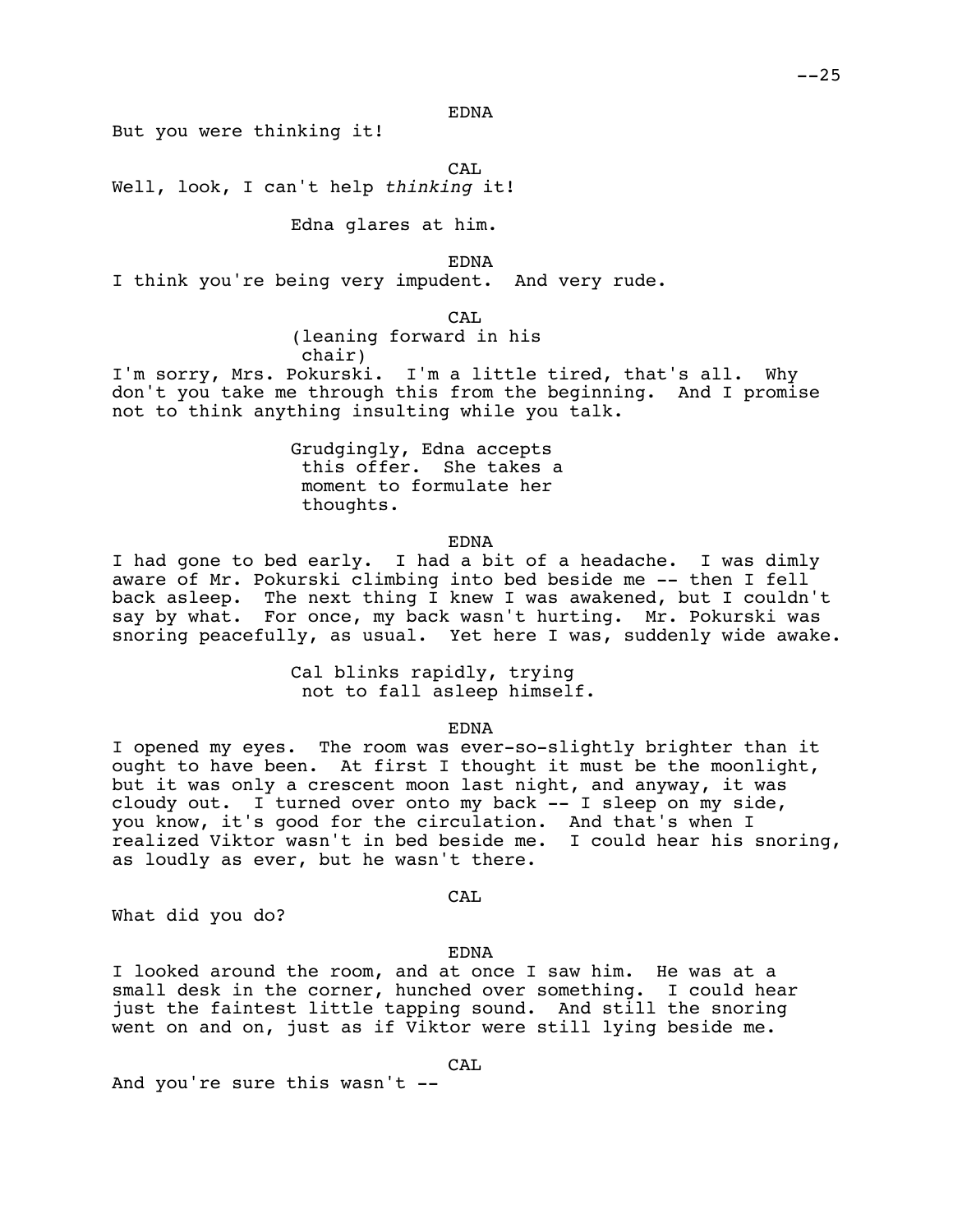# EDNA

# (with conviction)

It wasn't a dream, Mr. Harvey. I know when I'm dreaming and when I'm awake. I shifted over to his side of the bed, careful not to make too much noise as I moved, and from that vantage point I could see the little flashlight that he clutched in one hand, and the gleam in his eye as he went on tip-tap-tapping on that black little machine. It was obvious that he was awake, even though he continued snoring. And there was a look on his face I haven't<br>seen in vears. It was a look of intense concentration. There seen in years. It was a look of intense concentration. was a sense of *purpose* in his expression. I didn't think Viktor could look like that anymore. It frightened me. It frightens me now to think of it. I don't mind telling you that he was quite the hothead in his day. Looking at him across that room was like looking at the old Viktor. Even his back was straighter. He was hunched over his work, but his spine didn't curve the way it does these days. It was as if he had grown twenty years younger in the hours between nine o'clock and midnight.

CAL

Did you speak to him?

She shakes her head gravely.

EDNA

I didn't dare. I rolled back over to my side of the bed and pretended to sleep. But I didn't sleep a wink for the rest of the night. After about half an hour, Viktor came back to bed, snoring all the way. I had this crazy flash of intuition that he was going to kill me, but he just settled quietly into bed and continued making that infernal trumpet-noise with his nose. As soon as it was dawn, I got up and went down to make breakfast. I was sure he would read the terror on my face, but he didn't say anything. He just left for work, and I came straight here.

CA<sub>L</sub>

Did you get a look at the machine in the light of day?

She shakes her head, rapidly.

EDNA

I couldn't find it. I looked everywhere I could think of. He must have it stashed away someplace.

CAL

But he never left the bedroom.

EDNA

I don't think so, no.

CAL

So it must have been in there somewhere.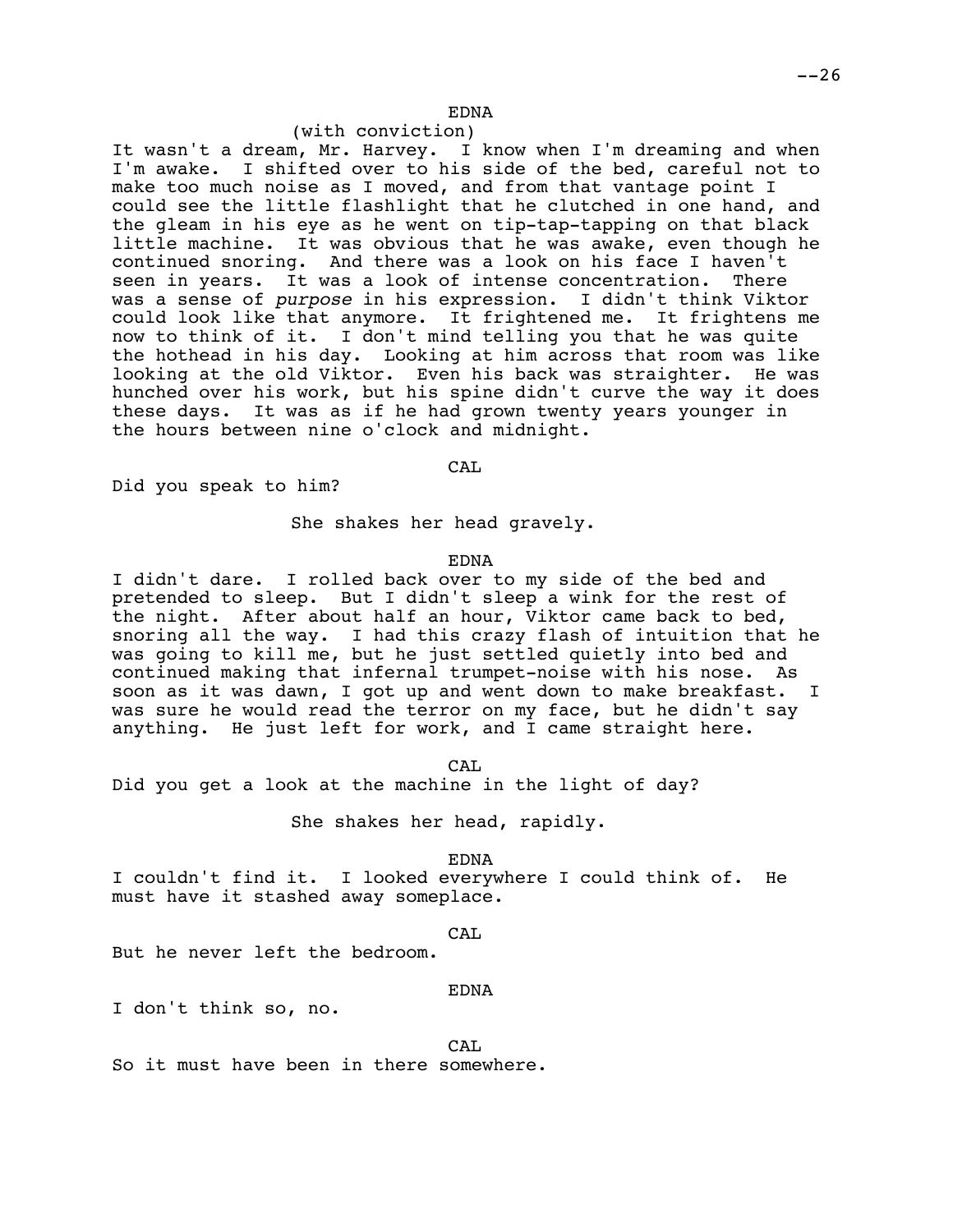EDNA I'm telling you, I couldn't find it! It wasn't for lack of looking. CA<sub>L</sub> What did the machine look like? EDNA It didn't look like much, in the dark. It *sounded* like a telegraph. CAL And the pattern of the tapping ... sounded like Morse code? EDNA I believe so. CAL Why would your husband use a telegraph machine? EDNA Because if he used a telephone, he could be overheard. CAL And you think this has something to do with his ... indiscretions? EDNA What else could it be? Cal shakes his head. CA<sub>L</sub> This is a hell of a story, Mrs. Pokurski. EDNA You don't believe me. CAL I didn't say that. EDNA You were shaking your head. CAL I wasn't shaking my head in disbelief. I was just, you know ... shaking my head. EDNA Just in general? **CAL** Right! Exactly.

 $--27$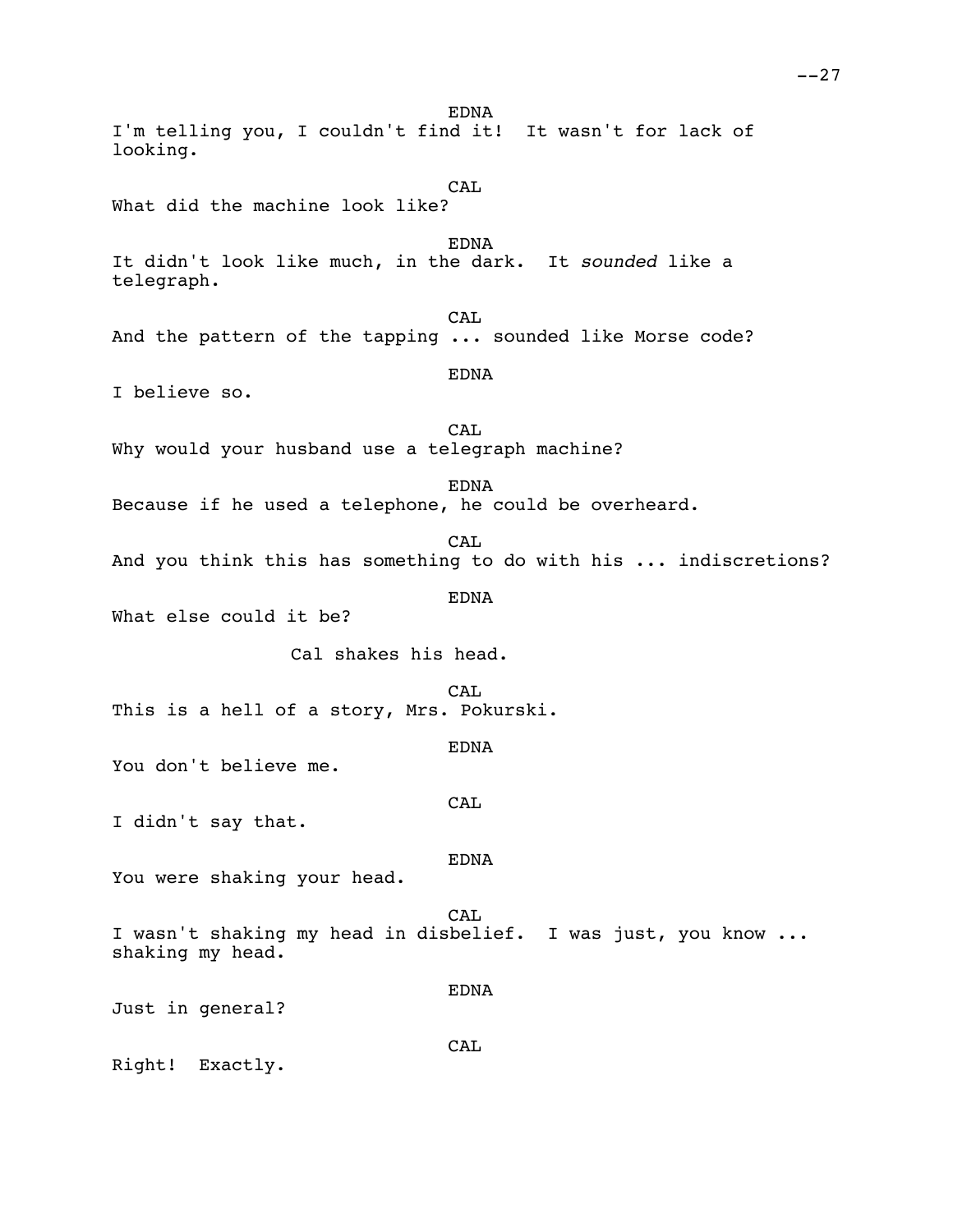EDNA

As a form of calisthenics, perhaps?

Cal smiles.

CAL Mrs. Pokurski, you're an intelligent woman.

EDNA

(stonily) That's very kind of you, thank you.

CAL

You must know how this story sounds.

EDNA

How does it sound?

CA<sub>L</sub>

It sounds like one of two things. One: a dream. Two: something you invented in order to get my attention.

Edna glares at him haughtily.

EDNA

Do you treat all your clients like this?

 $CAT$ 

Not at all. Most of them I treat much worse.

EDNA

I don't believe you. I think this is because I'm old.

### CAL

No offense, ma'am, but you *are* old. The mind can play tricks on a person, especially at your age. I don't think you're a foolish woman. On the contrary, I'd say you have a pretty good head on your shoulders. And you trust your own perceptions, which is entirely natural. But your perceptions have begun to betray you. Your mind isn't what it was; that's a biological fact. I don't blame you for being suspicious. I have no doubt that everything you've seen and sensed is entirely real -- to you. But I'm a professional in the suspicion business. My mind may not be as first-rate as yours, but it is in a premium condition. When I tell you that in my opinion, your husband is not running around, you have every reason to believe me. I'm not soft-headed about people. I think most people are pretty rotten. I'm entirely ready to believe that your husband *thinks* about running around. I'm willing to believe he *wants* to. I'm willing to believe that given the opportunity, he would jump at the chance. But I don't see the opportunity! I don't see the lines of dames outside his door, and I don't see the time in his daily schedule to let them in.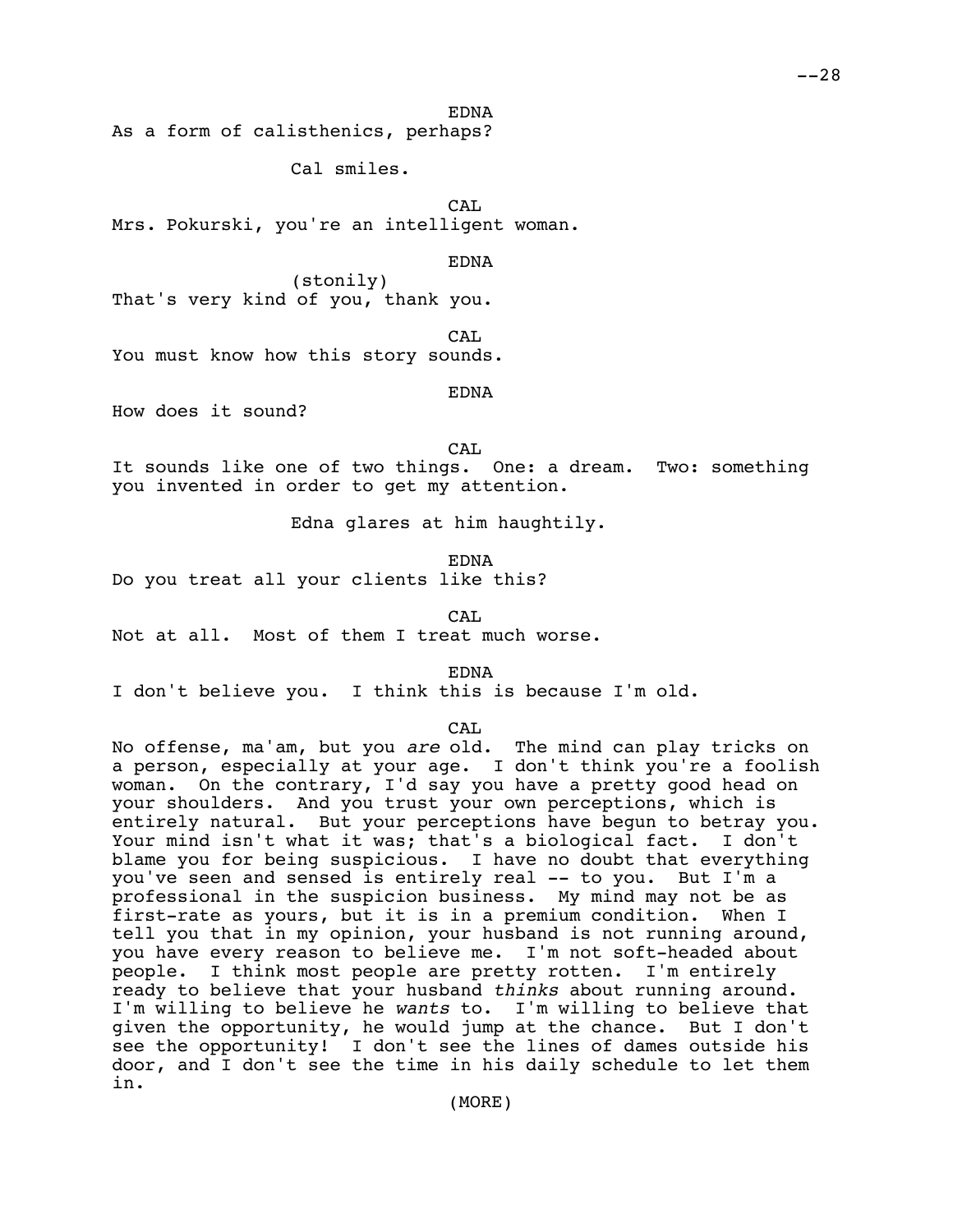## CAL (CONT'D)

I think the man is too old, and too busy, and too damn *exhausted* to follow through on a carnal impulse. And I don't know if that's very comforting to you, but from where I'm sitting, it's the God's honest truth.

> Pause. Cal searches Edna's face for signs that his tirade has sunk in.

> > EDNA

What if I told you I had photographs?

Cal's eyebrows shoot up.

CAL

I beg your pardon?

EDNA

Photographs. Evidence. Hard, physical proof.

CAL

Well, I suppose I'd ask you to produce them.

EDNA

I'll do just that, Mr. Harvey.

Edna reaches into her handbag and pulls out a folder. She holds it out to Cal.

EDNA

I found these during my search for the machine. They were in Viktor's suitcase. The one he takes with him when he travels.

CA<sub>L</sub>

He doesn't travel.

EDNA

Well, he *used* to travel.

Slight pause.

### EDNA

Go ahead. Take them.

Cal hesitates, though he's not sure why. Then he takes the folder and opens it. He pages through a few large-format photos. Then he looks back at Edna.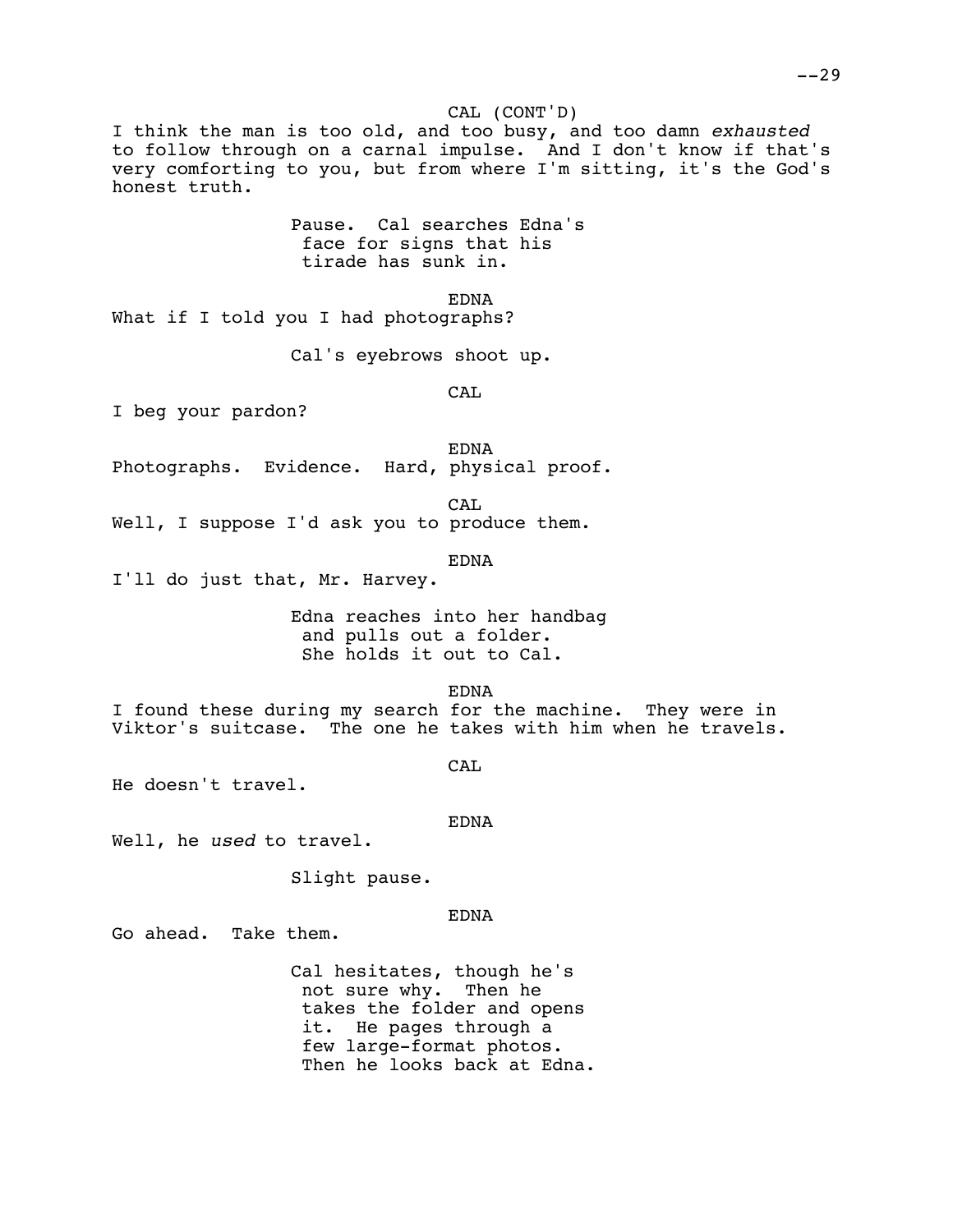CA<sub>L</sub>

These are photos of Rita Hayworth.

### EDNA

Yes, I know.

CAL

They're publicity stills. From the studio. You can buy them at the drugstore.

## EDNA

I know that too.

Cal straightens up and gestures forcefully with the folder, his other hand on his hip.

CA<sub>L</sub>

Are you telling me that your husband, Viktor Pokurski, the hunchback of East Ninety-Fourth Street, is carrying on a clandestine affair with Rita Hayworth via telegraph?

EDNA That is precisely what I'm telling you.

> Cal freezes, mid-gesture, hand on hip. Long pause.

> > CA<sub>L</sub>

I'll look into it.

#### EDNA

I'm very much obliged.

Edna stands up and gathers her things.

CAL (holding out the folder) Don't forget these.

EDNA

Those ought to remain in your care, don't you think? As part of the evidence file?

### CAL

I suppose you're right.

# EDNA

Thank you for taking this seriously, Mr. Harvey. As you can imagine, I'm very anxious to have my husband back.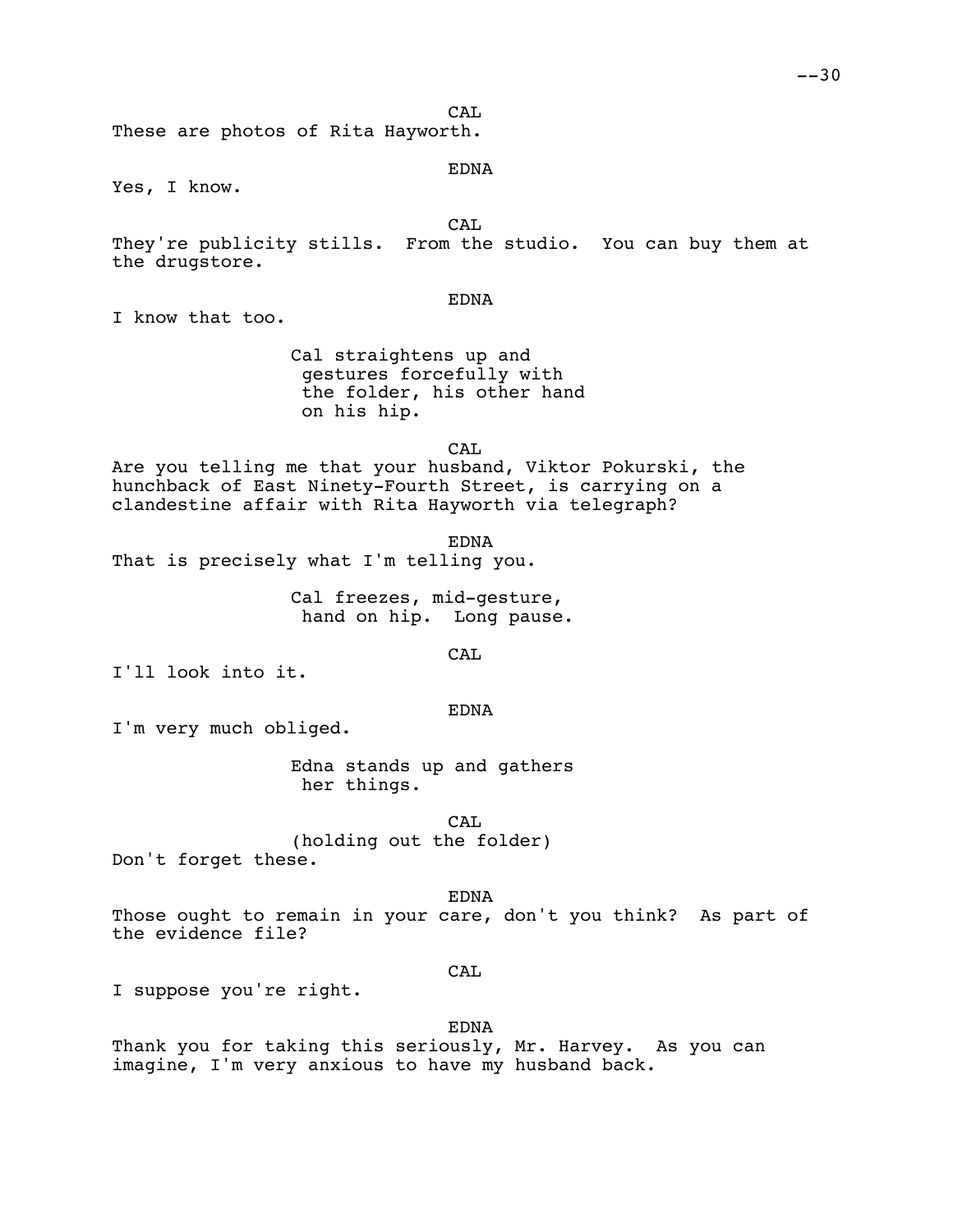CA<sub>L</sub>

I'll do everything in my power, Mrs. Pokurski.

EDNA

You're a good man, Mr. Harvey.

CAL

Well, I've known *worse* men.

EDNA

Good luck.

CAL

You too.

Edna exits. She closes the door behind her. Cal slumps forward in a fit of silent laughter. He straightens up and examines the photos again, smiling and shaking his head. Then he grows interested. He cocks his head to one side. He nods appreciatively. He crosses to his desk chair and settles down into it, feet up on the desk, preparing for a leisurely perusal of Ms. Hayworth's many charms.

After a beat, the door opens quickly, and Desmond sweeps in. Hurriedly, Cal closes the folder and sets it aside. Desmond has already closed the door behind him. He considers Cal for a moment.

DESMOND

Am I interrupting anything?

CAL

Just ... reviewing a case.

DESMOND

Anything interesting?

CAL

No, just legal stuff. Say, aren't you a little early?

DESMOND

I've had a change of plans.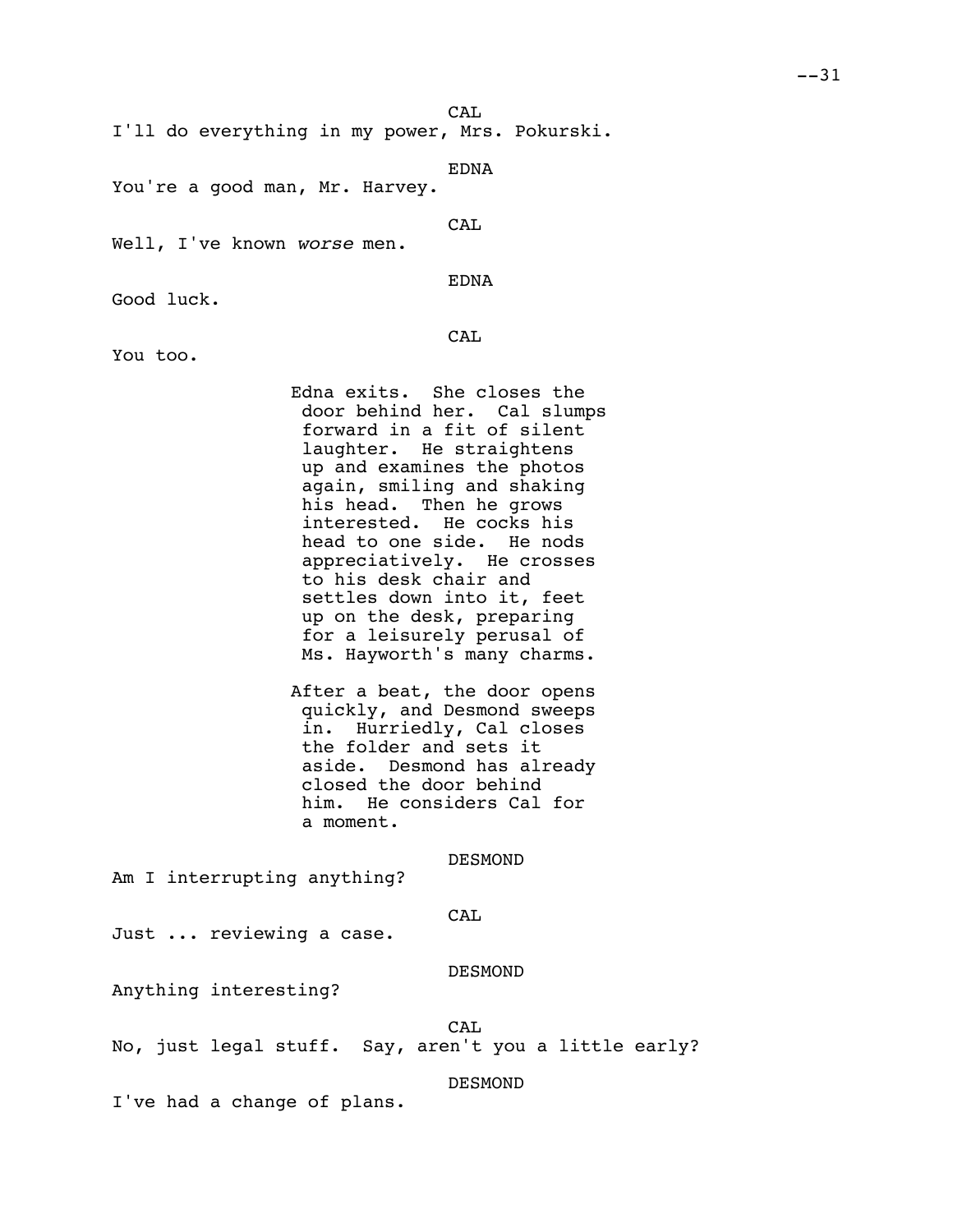Desmond is visibly more agitated than when last we saw him. He is controlled and focused, but with a nervous energy he can't conceal.

CA<sub>L</sub>

News from Europe?

DESMOND

*Bad* news. I must leave at once. I'm leaving the girl in your care.

CAL

Do you have my dollars?

Desmond produces a thick packet and holds it out toward Cal.

DESMOND

It wasn't easy to change it on such short notice.

CA<sub>L</sub>

Well, you don't get paid for easy.

Cal takes hold of the packet, but Desmond does not release it.

DESMOND

This is an appreciable sum of money, Mr. Harvey. I hope it is understood that the girl has just become your first priority.

CAL

CAL

Absolutely.

DESMOND Her safety is to be unimpeachable. Secrecy is of the utmost importance. You will update me on a weekly basis.

How will I reach you?

DESMOND

I'll let you know.

Pause.

CAL

You do know you're still holding onto this, don't you?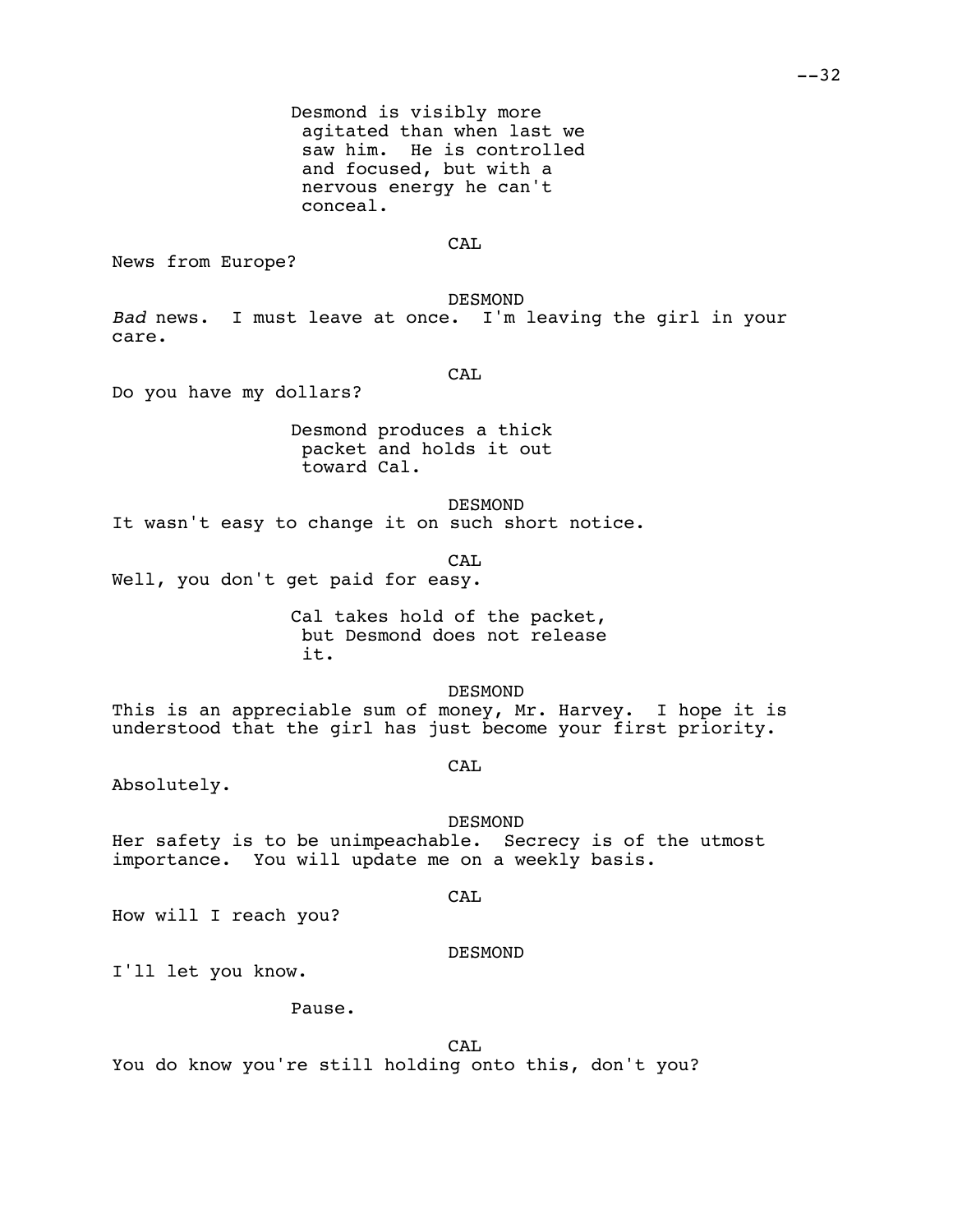DESMOND

I want to be clear about one other thing.

CAL

Fine. *I'll* let go.

He lets go of the packet, spreading his hands as if in surrender.

DESMOND

You understand that loyalty and ruthlessness are two sides of the same coin?

CAL

I never thought much about it.

DESMOND

Think about it now.

Pause.

CAL Yeah, I think I see what you mean.

DESMOND

I am *extremely* loyal, Mr. Harvey.

CAL

And I'm extremely fond of money. You let me count those dollars? We have no problem between us at all.

> Pause. Desmond tries to read Cal's expression, which remains fairly neutral. At last, Desmond relents and hands Cal the packet. Cal rifles through the contents for a few moments, then looks up.

> > CAL

Looks about right.

DESMOND

It's *exactly* right.

CAL

Who am I to disagree?

Pause.

Anything else?

CAL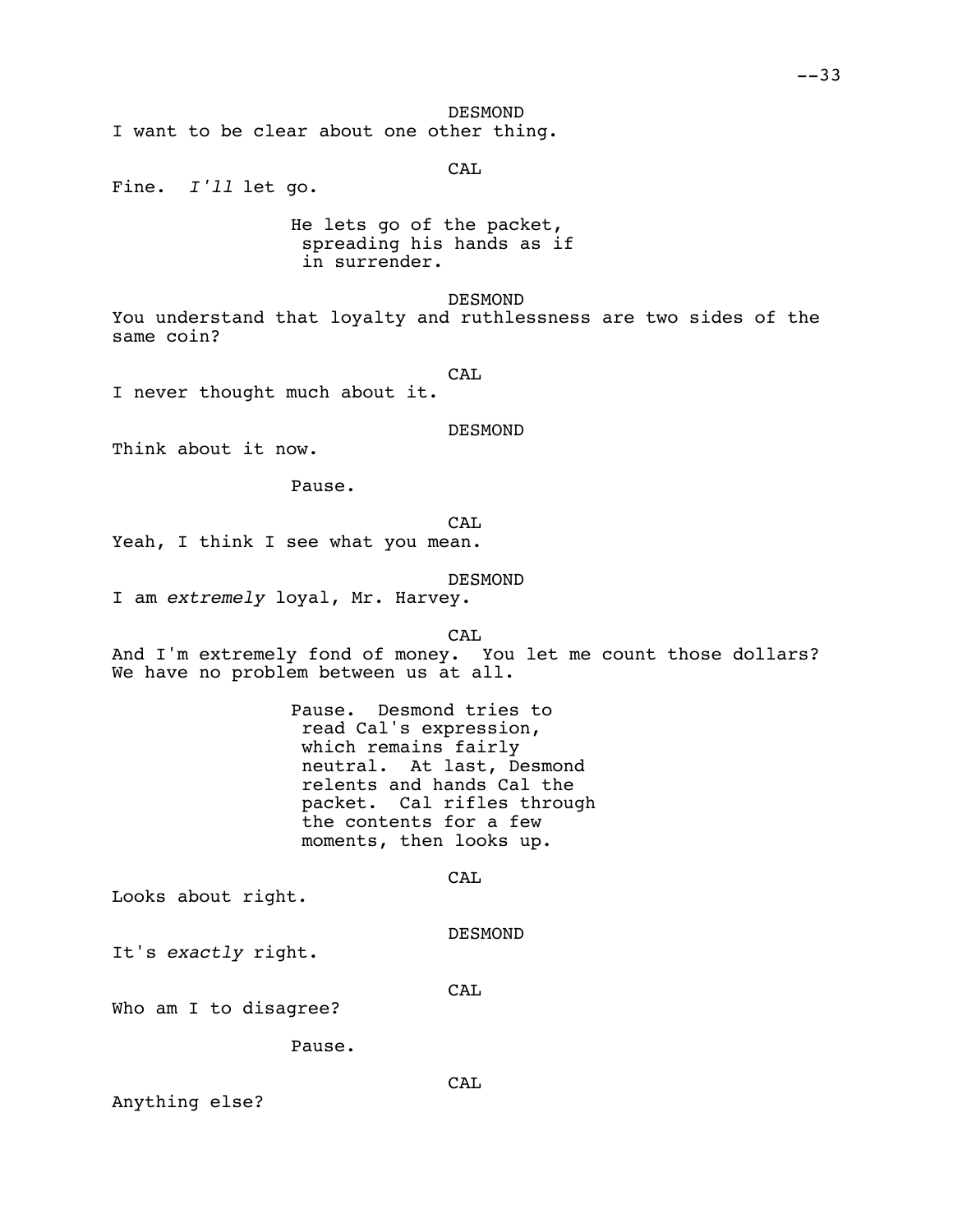Desmond hesitates.

DESMOND

I'm ... fond of the girl.

CAL

You're a reqular sweetheart.

DESMOND

*Very* fond.

Cal frowns.

CAL

I don't think I take your meaning.

DESMOND

You will.

Desmond crosses to the door.

DESMOND

I'll send the girl in now. She's waiting just outside. I'll be on a boat within the hour. You'll hear from me when I reach England.

CAL

*Bon voyage.*

DESMOND

Thank you.

Desmond puts his hand on the doorknob. He stops. He turns to look at Cal again.

DESMOND

Mr. Harvey?

CAL

Cinderella?

DESMOND

Behave yourself.

With that, Desmond slips out of the room, closing the door behind him. Cal returns to examining the cash. He crosses to his desk, still engrossed in the money.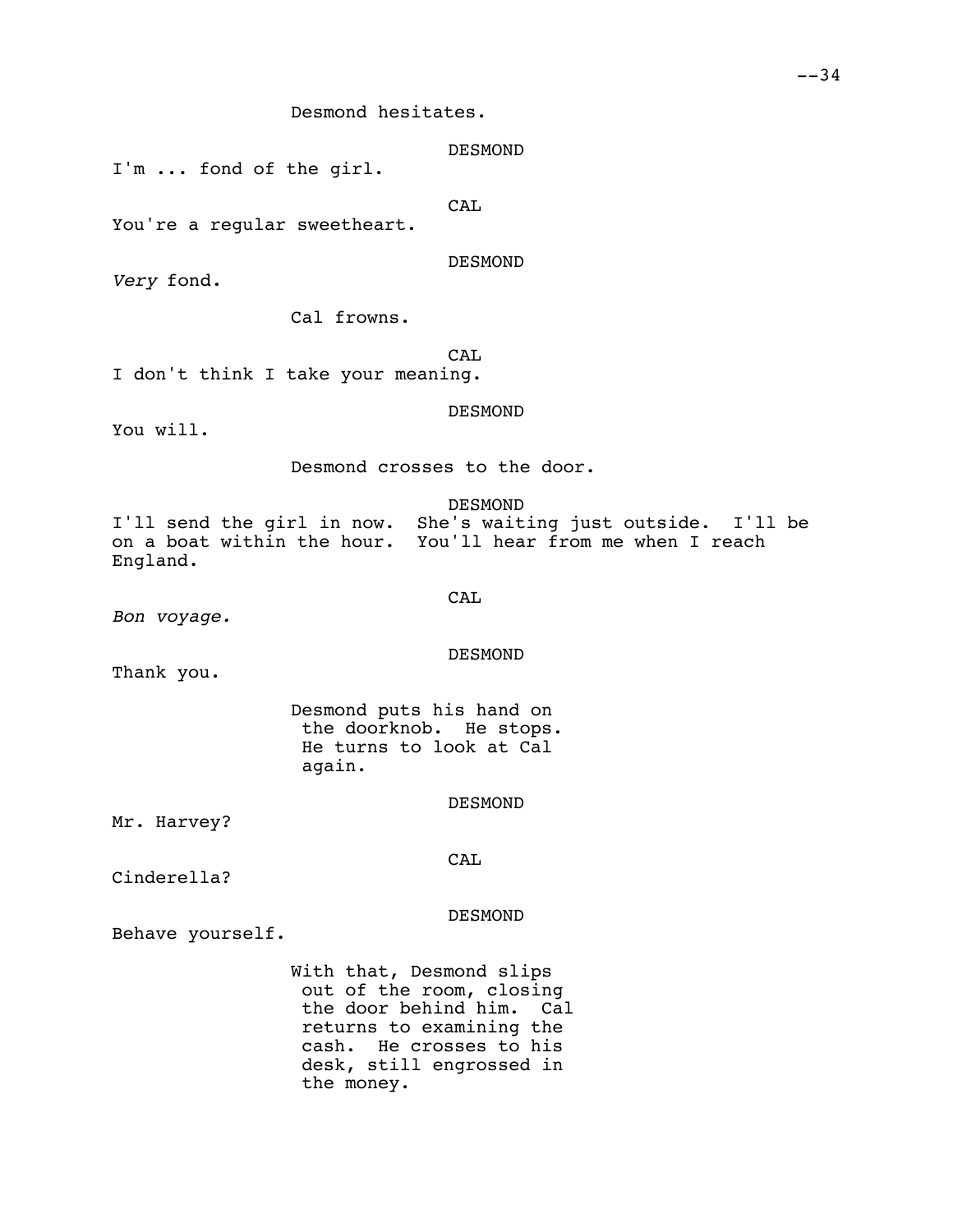|                              | Behind him, the door swings<br>open and SARAH appears.<br>She is a beautiful young<br>woman of perhaps twenty.<br>She is dressed simply, but<br>elegantly. Her manner is<br>timid, but not cowed.            |
|------------------------------|--------------------------------------------------------------------------------------------------------------------------------------------------------------------------------------------------------------|
|                              | Sarah watches Cal for a<br>moment, as he flips through<br>the money, smiling to<br>himself. At last, she<br>speaks:                                                                                          |
| Mr. Harvey?                  | SARAH                                                                                                                                                                                                        |
|                              | Cal looks up, startled, and<br>is even more startled when<br>he takes in Sarah's<br>appearance. Unconsciously,<br>he tries to conceal the<br>money behind his back.                                          |
| Hello.                       | CAL<br>(hoarsely)                                                                                                                                                                                            |
|                              | Sarah smiles.                                                                                                                                                                                                |
| Hello.                       | SARAH                                                                                                                                                                                                        |
| You must be                  | CAL                                                                                                                                                                                                          |
|                              | He stops, at a loss.                                                                                                                                                                                         |
| Sarah. Yes, I must.          | SARAH                                                                                                                                                                                                        |
|                              | She puts out her hand.                                                                                                                                                                                       |
| It's a pleasure to meet you. | <b>SARAH</b>                                                                                                                                                                                                 |
|                              | Cal starts to extend his<br>hand, realizes the money<br>is still in it, and<br>hurriedly conceals the<br>packet in a drawer. He<br>crosses out from behind<br>the desk, wiping his palms<br>on his trousers. |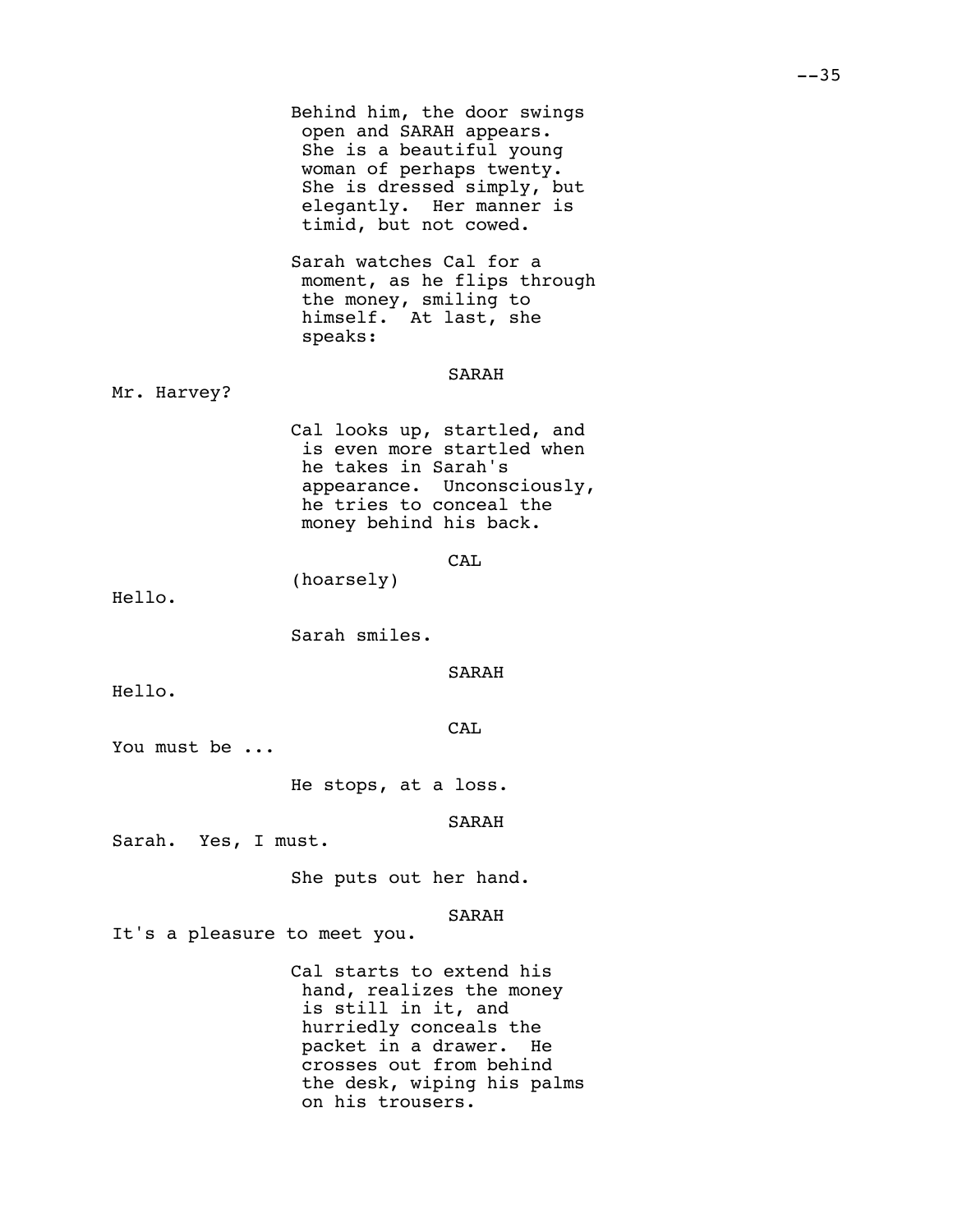He takes Sarah's hand.

CAL

SARAH

CAL

SARAH

CAL

SARAH

CAL

SARAH

SARAH

**CAL** 

SARAH

CAL

SARAH

CAL

Cal Harvey. Sarah Green. Sarah's my real name; Green is the alias. Desmond told me to get used to using it. You call him Desmond? Of course. What else would I call him? I call him Cinderella. (grinning impishly) He must not like that much.  $*$ I suppose not. Pause. May I sit down? Yes! Sorry, yes. Thank you. She sits in the chair. Cal hovers awkwardly. Can I offer you a drink?

No, thank you.

You don't drink?

Not before noon.

CAL Of course. I mean, I don't either. I was only ...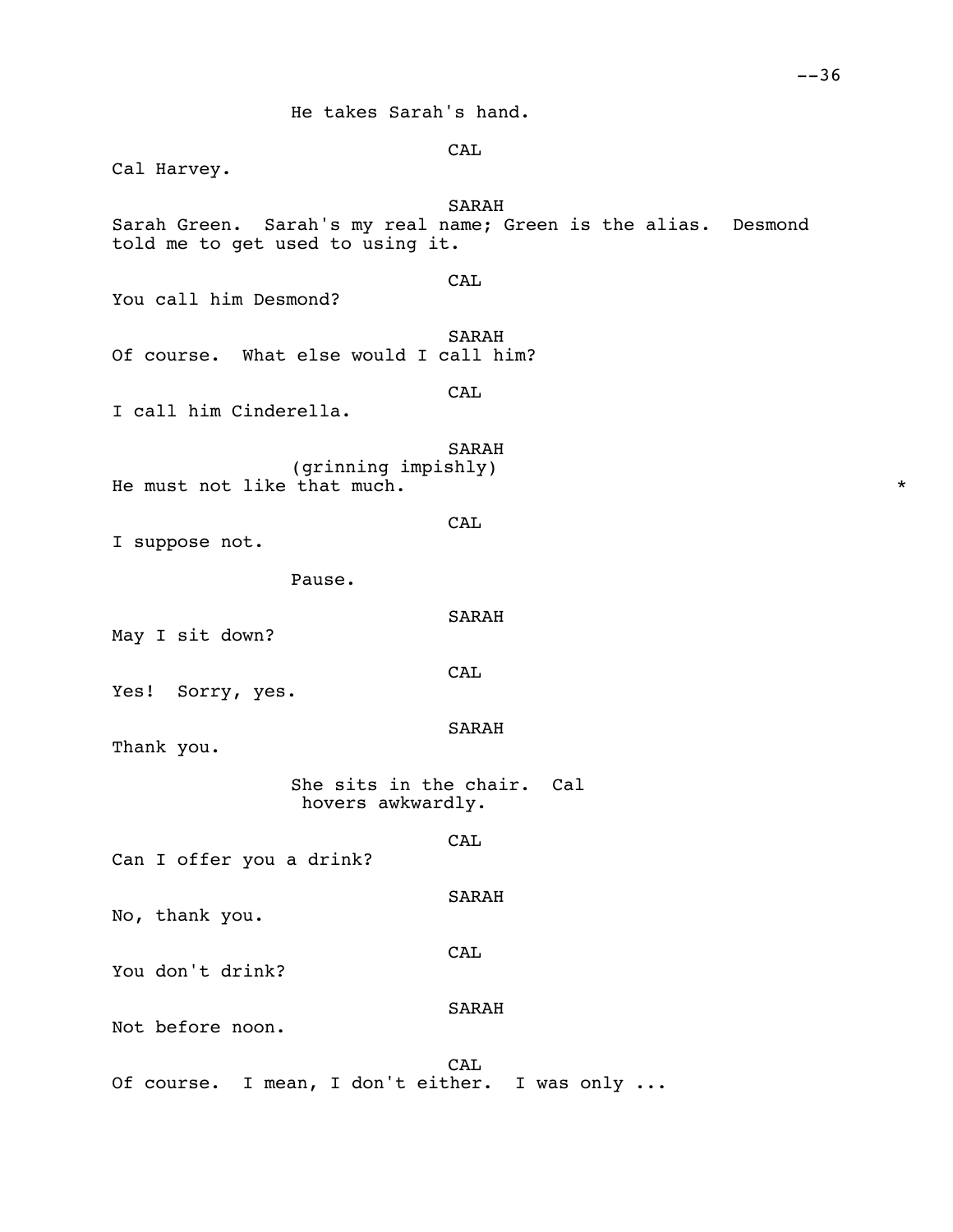You were being polite.

CAL

Yes! Exactly.

SARAH

It was very kind of you.

CAL

Yeah, wasn't it?

Slight pause.

CAL

Anyway ...

### SARAH

I'd like to tell you that I don't intend to be any bother. It's very good of you to take me in, and the last thing I want is to burden you in any way. Please, dispose of me in whatever way is most convenient to you. And don't hesitate to put me to work. I can type. I can do translations. I've never done any filing, but I'm quite certain I could learn.

CAL

Your English is very good.

SARAH I had an English nanny. She raised me, really. Father has always had his mind elsewhere.

CAL

No mother?

SARAH (shaking her head matter-offactly)

No.

CA<sub>L</sub>

And now *I'm* going to be your nanny.

Sarah smiles.

### SARAH

I suppose that's true.

CAL

I have to tell you, you're not what I was expecting.

SARAH

No?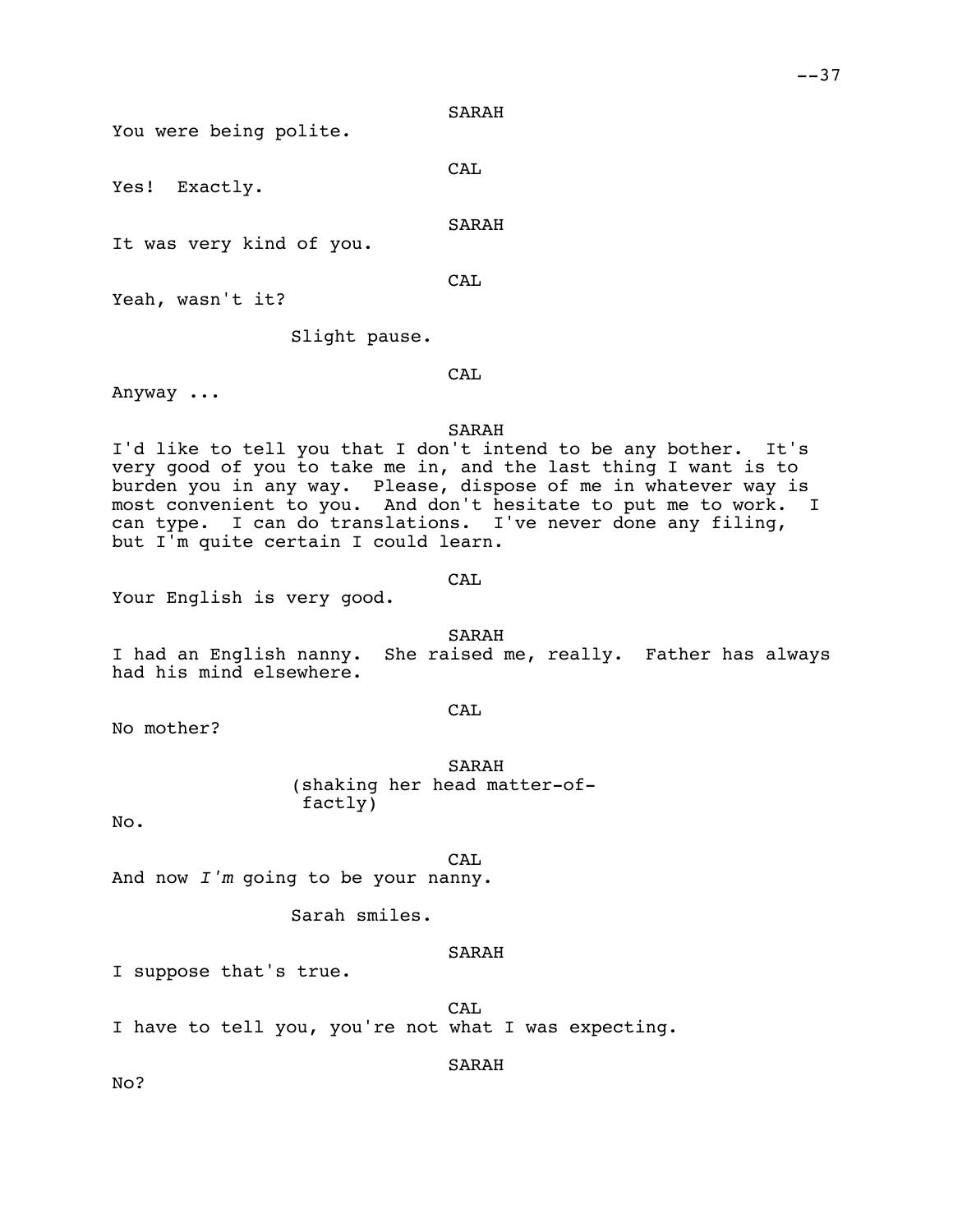CAL (emphatically)

No.

SARAH

Were you expecting me to be more Jewish?

No. More -- girl. Ish.

Younger.

CAL

SARAH

CAL

Yeah. That's what I mean.

SARAH

I'm sure that was Desmond trying to play on your sentimentality. He must have imagined you would be more likely to take in a girl than a full-grown woman.

**CAL** 

He doesn't know me very well.

SARAH

How do you mean?

CAL (covering up his real, salacious meaning) I just mean I'm, uh ... I'm not too fond of kids.

### SARAH

Then why did you agree?

CA<sub>L</sub> Well, you know, when a human being is truly, deeply in need ...

SARAH And then, of course, there was the money.

CAL

Yeah. Of course.

# SARAH

(a bit playfully) You didn't think I didn't *know* about that.

CAL No. I guess ... I don't know what I thought.

SARAH

You thought it wasn't polite to mention it.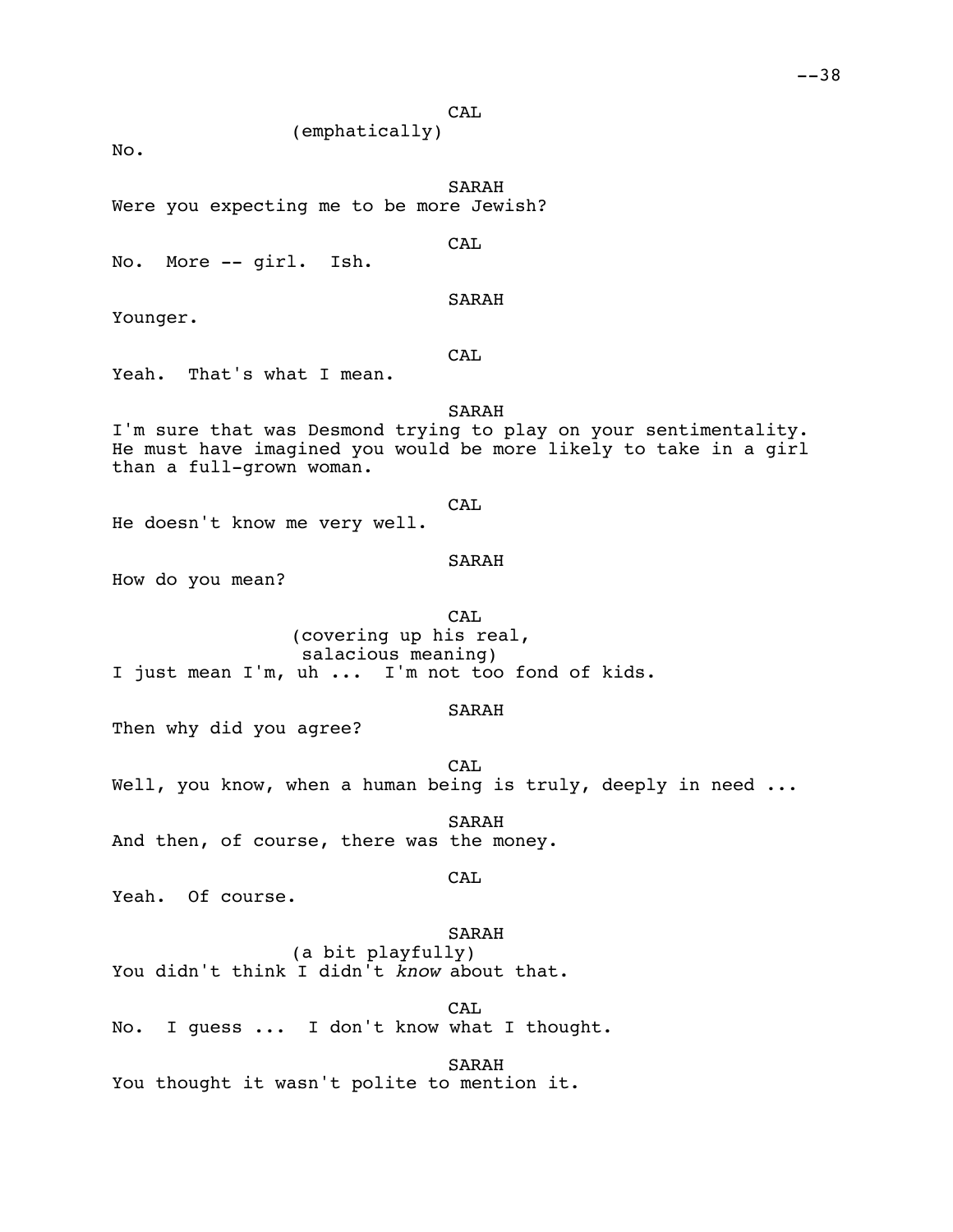CAL

Yeah. Let's go with that.

SARAH Money doesn't cheapen everything, Mr. Harvey. That's old-fashioned thinking.

CA<sub>L</sub>

Well, I'm an old-fashioned quy.

SARAH

I don't think you are.

CAL

(flatly)

I'm not.

SARAH

Do you know what money is?

CAL

The stuff dreams are made of?

SARAH

Yes. Exactly. Money is the way we talk about what matters to us. It's the most honest language we have.

CAL

Other than Swedish, right?

SARAH

You joke, but I think you follow me.

# CAL

I think I do.

### SARAH

Right-minded people often lament the way money has taken over the world. They're missing the point. Money has no value in itself. It never has, and it never can. It *takes* its value from human desire. That's what an economy really is: a way of exchanging desires. Wishes. Hopes. Even love and loyalty. All these things can be *expressed* with money. Does that cheapen them? Not at all. It gives them substance. It gives them agency. It helps them to shape the world.

CAL

I never looked at it like that.

# SARAH

Most people don't.

Cal cocks his head curiously.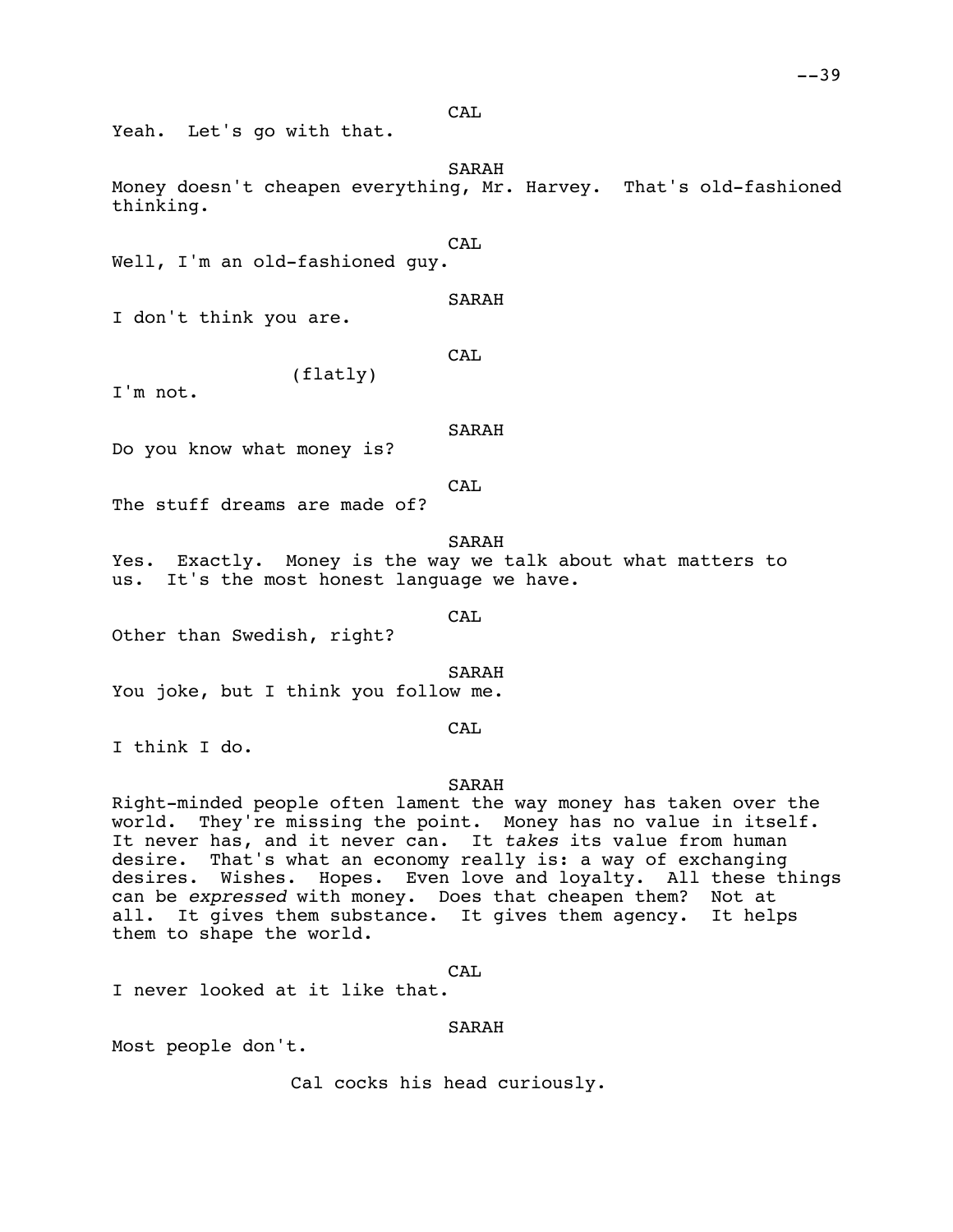CA<sub>L</sub>

You learned all this from an English nanny?

Sarah grins.

SARAH

I didn't say my father taught me nothing.

CAL

Very wealthy man, your father.

SARAH

He's done well.

CAL

What's his business, again?

SARAH

It isn't a question of "again," Mr. Harvey. Desmond didn't tell you. And I won't tell you either.

CAL

Not a haberdasher, then?

SARAH

He has his fingers in many pies.

CAL

Oh, so he's in the pastry business! Lot of money in the pastry business. Pies, cakes, tarts, croissants, éclairs. People will always want something sweet to put into their mouths. And after that, they'll want a pastry.

SARAH Are you putting on a little show for me?

CAL

Me? No. Just talking.

SARAH

You have a funny way of talking.

CA<sub>L</sub>

Let's not get personal.

#### SARAH

Why not?

Pause. Cal stares at Sarah.

CAL

Listen, I don't have a very large apartment. And you can't stay here because I promised to keep an eye on you. You'll have to sleep in the bathtub. I hope that's all right.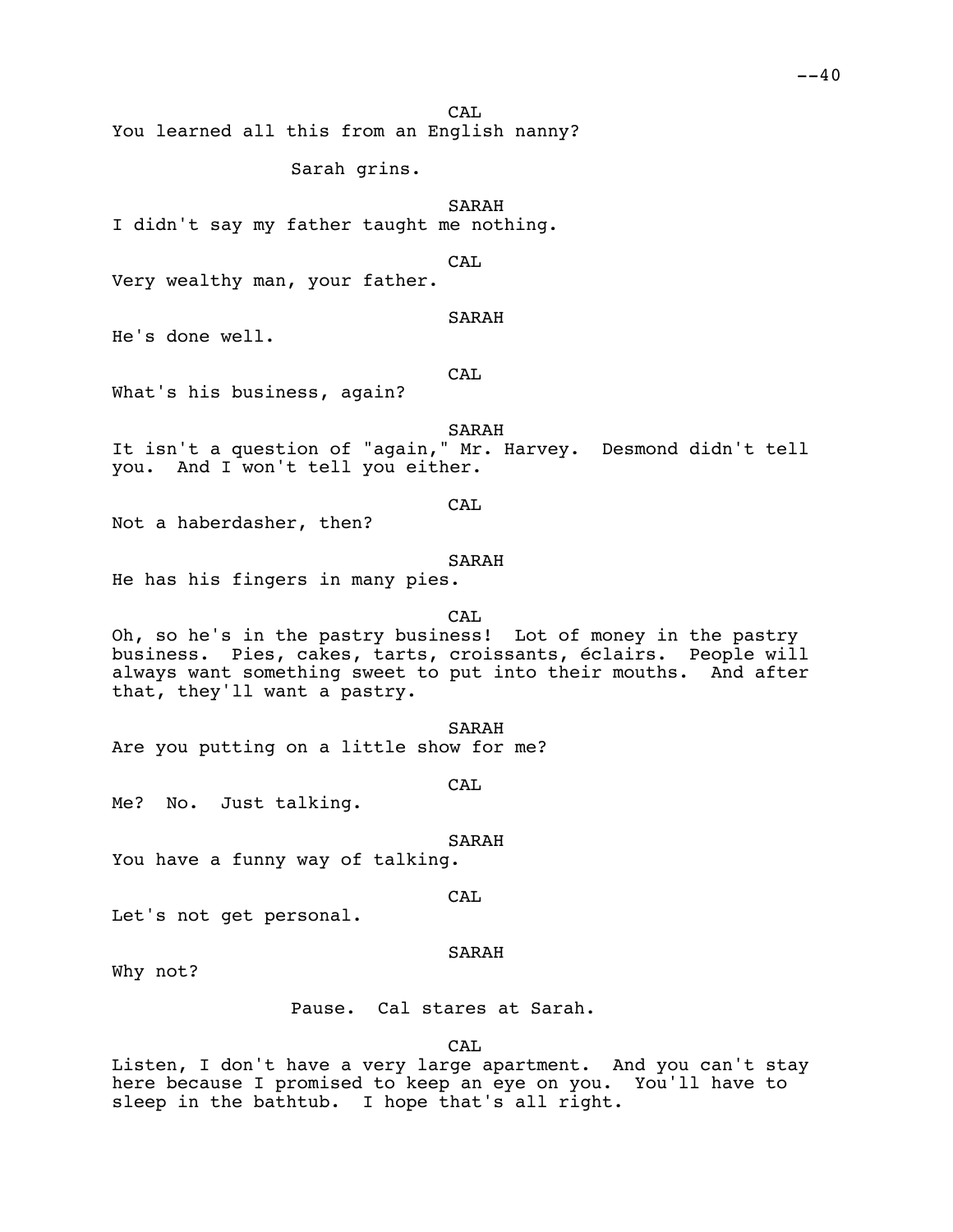Perfectly.

CA<sub>L</sub>

I'm sure it's not what you're accustomed to ...

#### SARAH

I was in Paris when the Nazis arrived. No one knew what they would do with Jews when they'd secured the city. I hid in the basement of a linen factory with fifteen other girls. We foraged for scraps after dark. We ate out of rubbish bins. We slept in a pile to stay warm. I have no problem sleeping in your bathtub. If you have any use for me in your bed, I have no problem with that either. Don't turn me in to the immigration authorities. Apart from that, I'm all yours.

## Pause. Cal swallows. He looks a little shocked.

 $CAT$ 

That's a very ... practical way of looking at things.

SARAH

Please don't be offended. I'm not normally so blunt. You may be a very noble and compassionate man. If you are, so much the better. If you're not, you should know that I make no judgments. I only want to survive.

> Another pause. Cal isn't sure what to say.

> > $CAT$ .

I think Desmond warned me to keep my hands off you.

#### SARAH

Desmond isn't here.

CA<sub>L</sub>

Your father doesn't sound like a guy who gets mad at the same person twice.

How will he find out?

CAL

SARAH

Maybe I'll tell him.

Why would you do that?

CAL

SARAH

People are nuts.

Pause.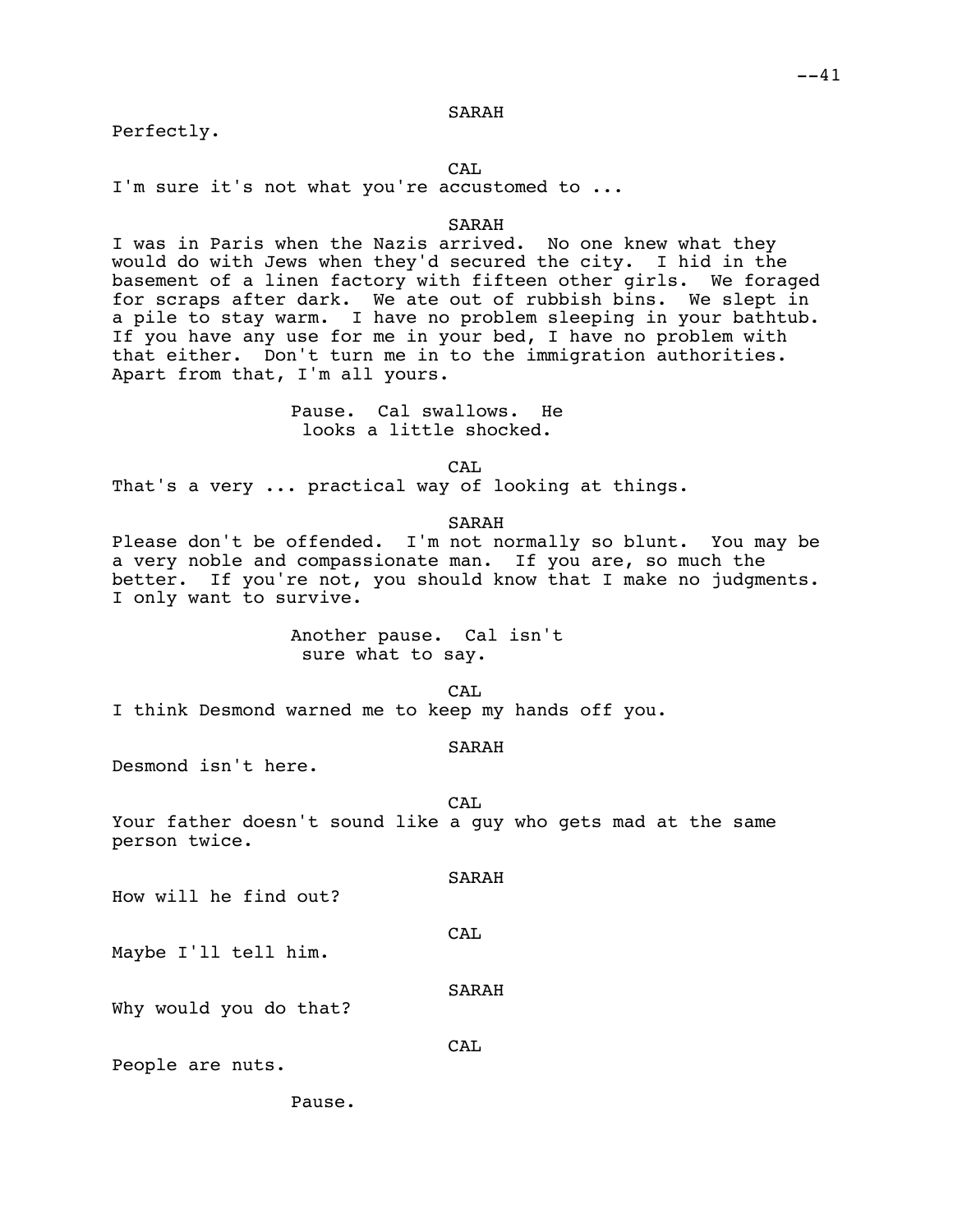SARAH Think it over. There's nothing to decide right now. CA<sub>L</sub> Sure there is. Who gets the bathtub? Sarah smiles slightly. SARAH I'd be happy to take the bathtub. CAL Yeah, but suppose I want it? After all, it's *my* bathtub. I think I oughtta have first pick. SARAH You're a funny man. CA<sub>L</sub> Funny like Charlie Chaplin, or funny like a smell? SARAH Both. CAL Thanks a lot. Sarah stands up, or takes a step away. SARAH I suppose I ought to let you work. CAL Yeah, it's a busy day. Lots of work. You can kill time in the outer office. I'll see you at lunch. SARAH What if someone sees me? CAL. Oh, yeah, good point. There's a storage room off to the left. Kill time there. You want a book? SARAH Do you have any books? Cal looks around him. No books. **CAL** I'll get you a book tomorrow.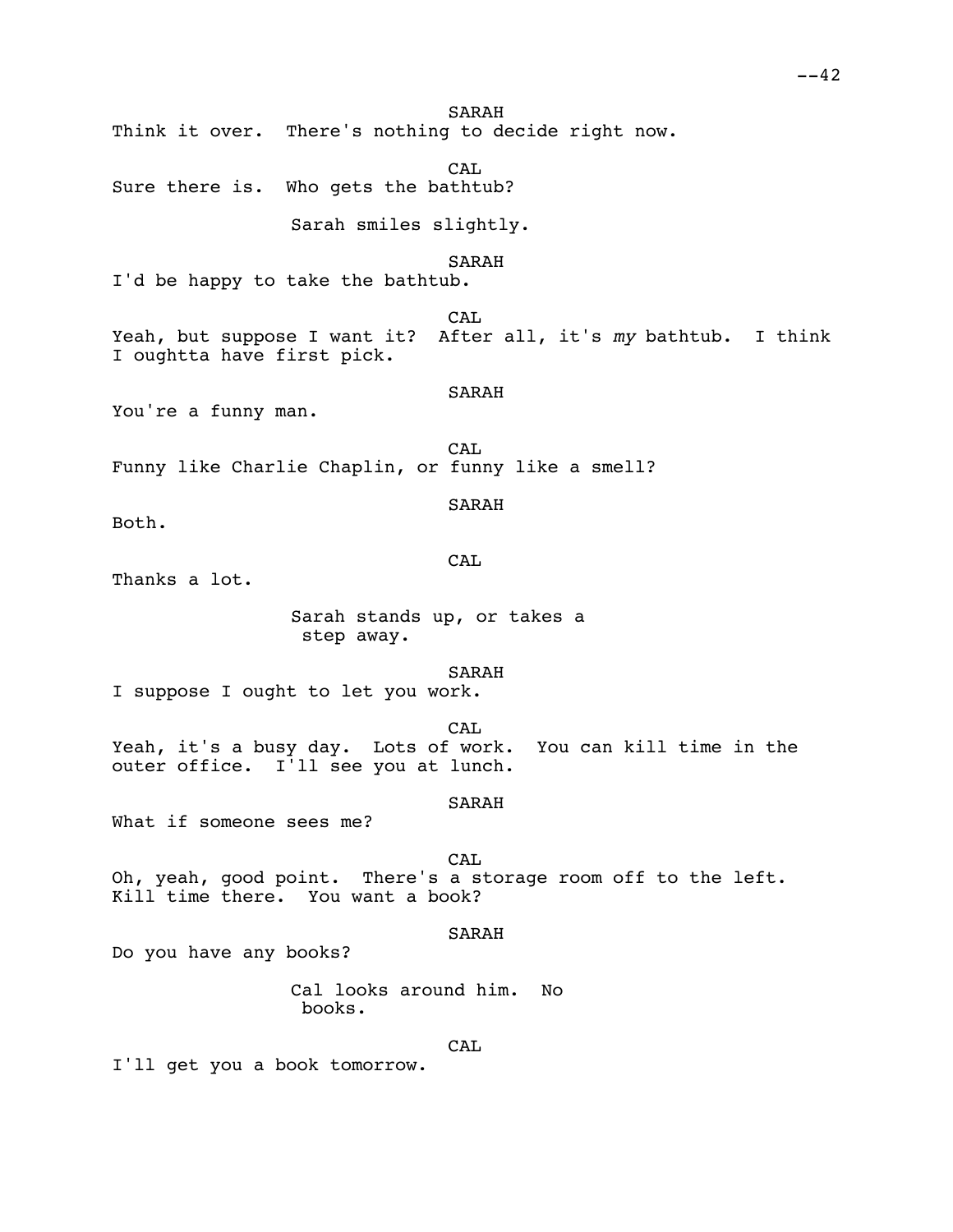No hurry.

CAL (grabbing a pen and some loose paper) Here. Write a memoir.

## SARAH

Thank you.

**CAL** 

Any time.

As Sarah exits, her gaze lingers on Cal.

SARAH

Happy working.

CAL

You too.

Sarah leaves, closing the door. Cal breathes deeply and runs a hand through his hair. He stands for a moment with his hands on his hips, head down, thinking. Then he crosses to his desk, sits down, put his feet up, and resumes leafing through the folder of Rita Hayworth photos.

CAL

Son of a gun ...

He flips to another photo, and another. Lights fade.

(impressed)

SCENE THREE

Lights up on the same room, the following day. Cal sits opposite Edna yet again. This tableau is becoming almost iconic in its regularity.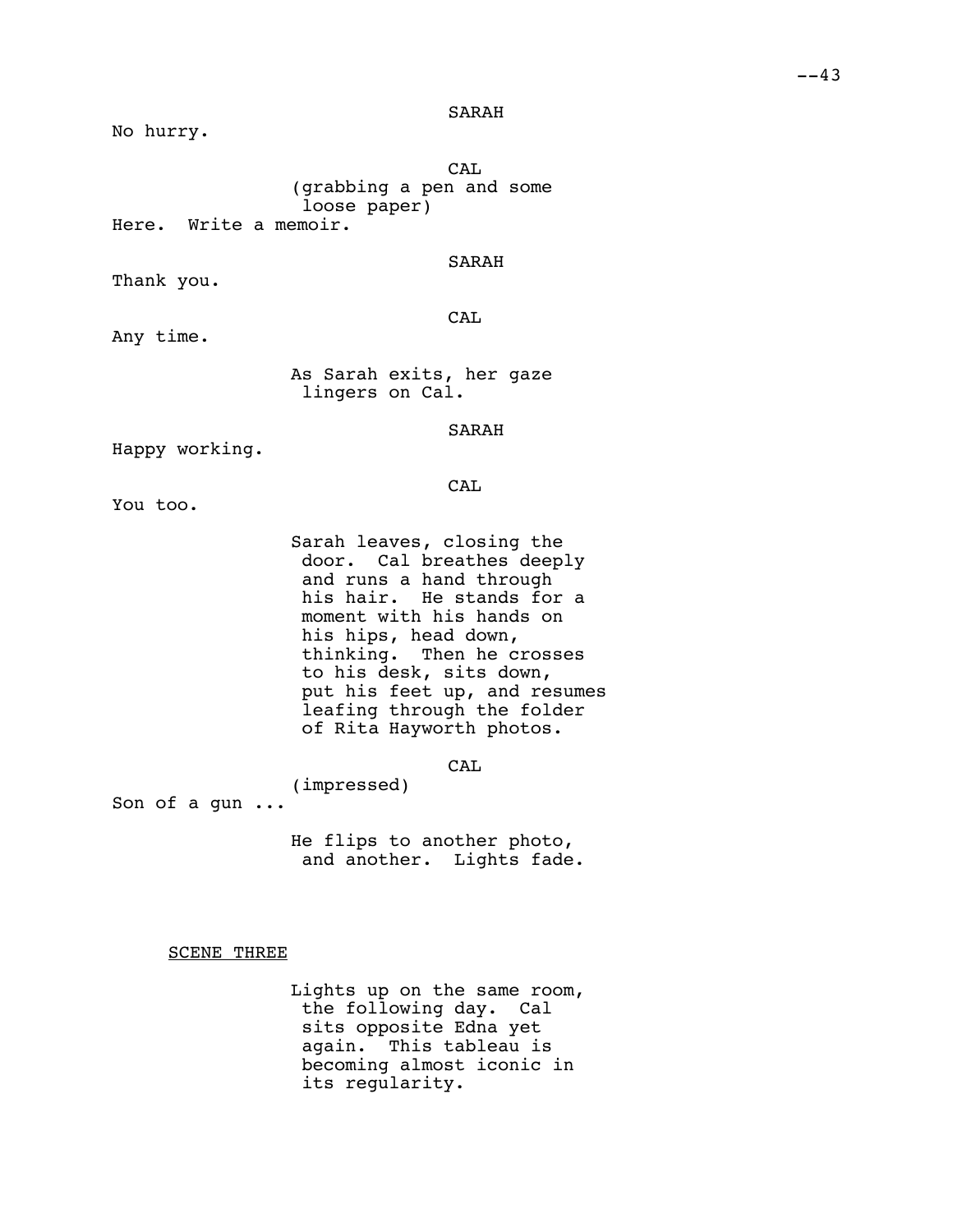The two of them regard each other in silence for a long moment. Then Cal leans forward over his desk.

CAL

So I spoke to Rita Hayworth.

Pause.

EDNA

You did?

CA<sub>L</sub>

Yes. I called her agent, and I told him to put Rita on the phone. He didn't want to at first, but then I used your husband's name. His voice started to tremble a bit at the other end of the line. "Just a minute," he said. And I told him I would hold the line.

EDNA

And you spoke to her.

CAL

Oh, yes. There's no question it was her. That voice is unmistakable. Very sultry, very seductive -- but with a girlish quality to it that a man can't help but respond to.

> Edna nods rapidly, biting her lip.

> > EDNA

I see. Please go on.

CAL

Well, I told her that you'd found out everything. The telegraph machine. The secret communications. The use of the snoring to lull you into complacency. I told her the whole story.

And what did she do?

CA<sub>L</sub>

EDNA

She listened. And when I was finished, she confessed everything. It had been going on for months, she said. It started as an innocent correspondence between a star and a fan, but she soon realized that she could talk to him in a way she couldn't talk to anyone in Hollywood. "This town is full of phonies!" she told me. And I said I understood.

And then what?

EDNA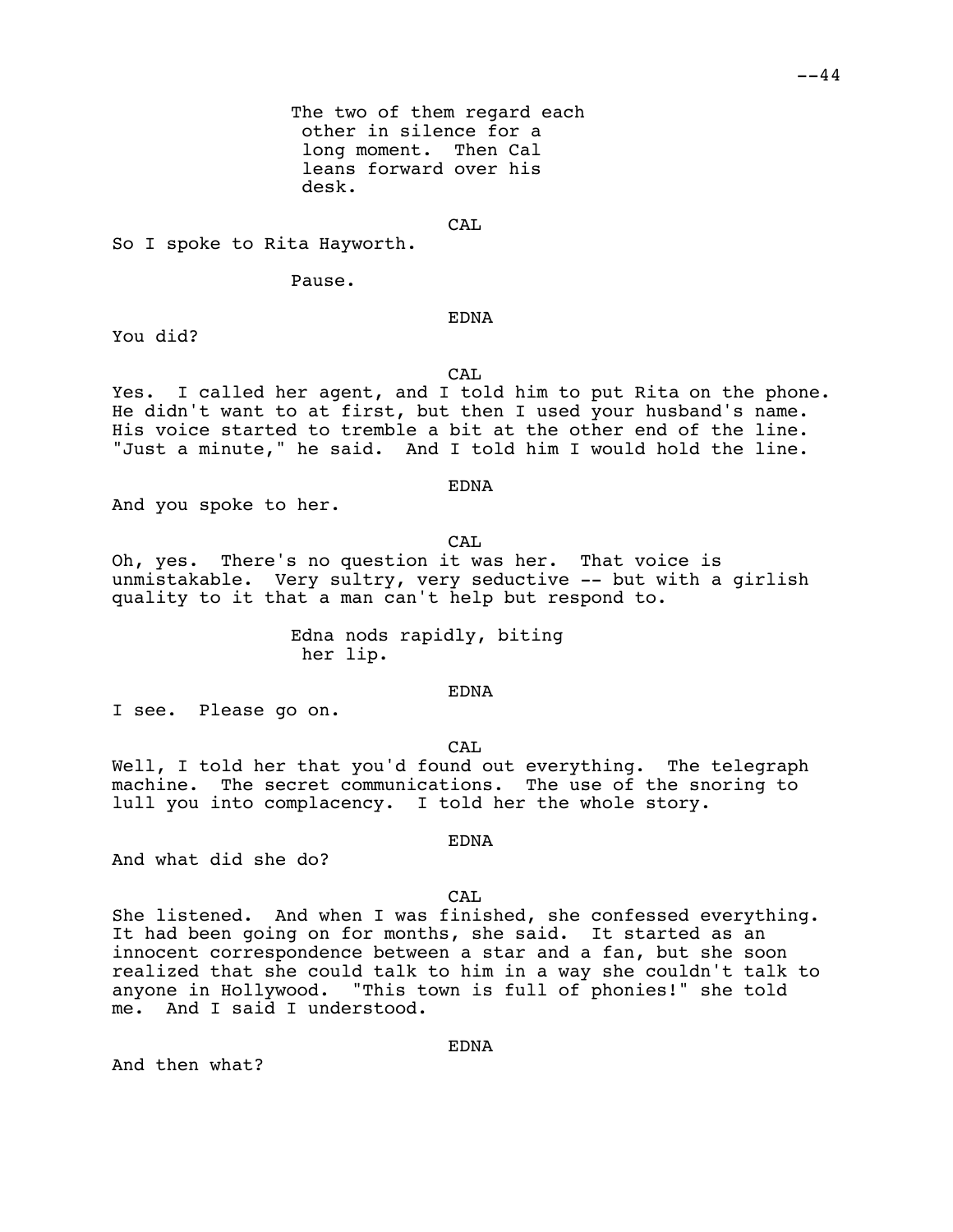CA<sub>L</sub>

Well, then she started crying. She told me she felt guilty. She was afraid she had ruined your marriage. I told her it would take more than a cheap hussy like her to ruin a fifty-year marriage between two first-class human beings.

EDNA

(wide-eyed)

You said that?

CAL

Yes.

EDNA

(soft and awed) To Rita Hayworth?

Oh, yes.

CAL

EDNA

She must have been very angry.

CAL

No, actually, she saw my point.

EDNA

She did?

CA<sub>L</sub> Oh, yeah. But then you know what she told me?

> Edna shakes her head vehemently, a childlike look on her face.

> > CAL

She told me that Viktor had already broken it off. He said he loved you too much to do this to you any longer. He told her you were the only woman he'd ever really wanted. His dalliance with her had been a tragic mistake. He wanted his life back. And he asked her to release him.

He nods, gravely.

(softly)

CAL

And she did.

Pause. When Edna speaks, it's in a small voice.

She did?

EDNA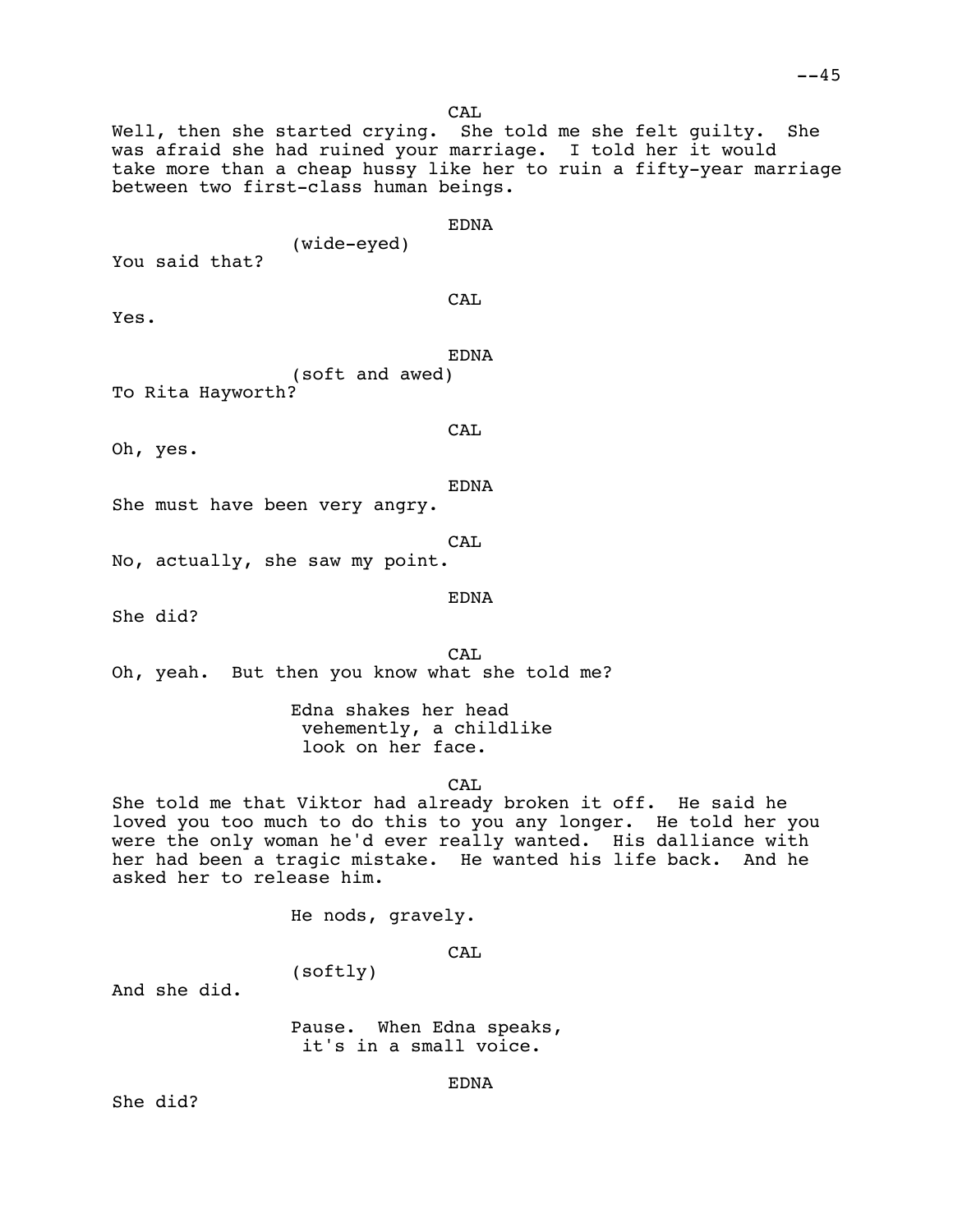**CAL** 

Yes.

EDNA

CAL

Release him?

Absolutely.

EDNA

What does that mean?

CAL

It's over, Edna. Your husband has chosen you, for the rest of time. That was the conversation you overhead the other night. That was the tap-tapping. He was saying goodbye.

> Edna nods, taking this in. Then she looks up at Cal.

> > EDNA

How much do I owe you?

CAL

Let's call it even.

EDNA

Oh, no, please! You've done so much for me; I can't tell you how grateful I am. Please, name your price.

CAL

(holding up a hand) Edna, listen, I've recently come into some money. I won't be charging for my services for a little while. I was happy to help, and I'm glad it all worked out. Let's leave it at that, shall we?

EDNA (a bit bewildered) Yes. All right.

CAL

(standing up) Can I help you with your things?

EDNA No, that's all right. I'll manage.

CAL

Let me get the door.

Cal crosses to the door and opens it.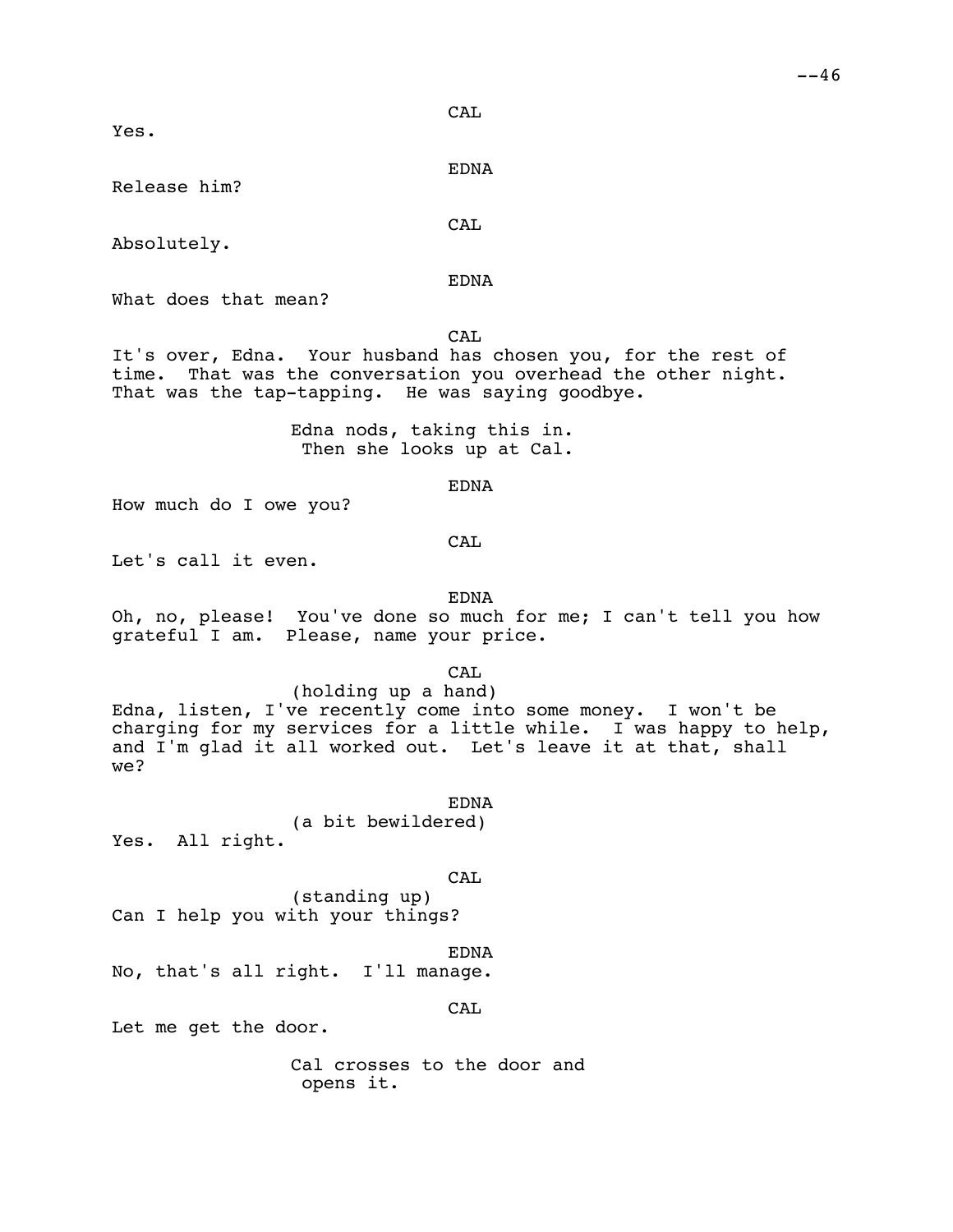| moves toward the exit.<br>For a moment, she pauses<br>indecisively, facing Cal.<br>Then, with an abrupt                         | Edna gathers her things and<br>movement, she darts forward<br>and kisses him on the mouth. |
|---------------------------------------------------------------------------------------------------------------------------------|--------------------------------------------------------------------------------------------|
| Bless you!                                                                                                                      | EDNA                                                                                       |
| Edna exits. Cal stands<br>there dazed for a moment,<br>holding the doorknob.<br>Then he shakes his head<br>and closes the door. |                                                                                            |
| There is a knock at the<br>door.                                                                                                |                                                                                            |
| Let's leave it at that, Mrs. Pokurski, all right?                                                                               | <b>CAL</b>                                                                                 |
| It's me.                                                                                                                        | SARAH                                                                                      |
| Cal opens the door. There<br>stands Sarah.                                                                                      |                                                                                            |
| May I come in?                                                                                                                  | SARAH                                                                                      |
| Sure, yeah                                                                                                                      | <b>CAL</b>                                                                                 |
| Sarah steps into the room.<br>the door, then closes it.                                                                         | Cal glances around outside                                                                 |
| know who's around.                                                                                                              | CAL<br>You've gotta be careful crossing the outer office. You never                        |
| I was careful.                                                                                                                  | SARAH                                                                                      |
| Did you see Mrs. Pokurski on her way out?                                                                                       | CAL                                                                                        |
| I did. She was glowing. What did you do to her?                                                                                 | SARAH                                                                                      |
|                                                                                                                                 | <b>CAL</b>                                                                                 |

*She* did it to *me*!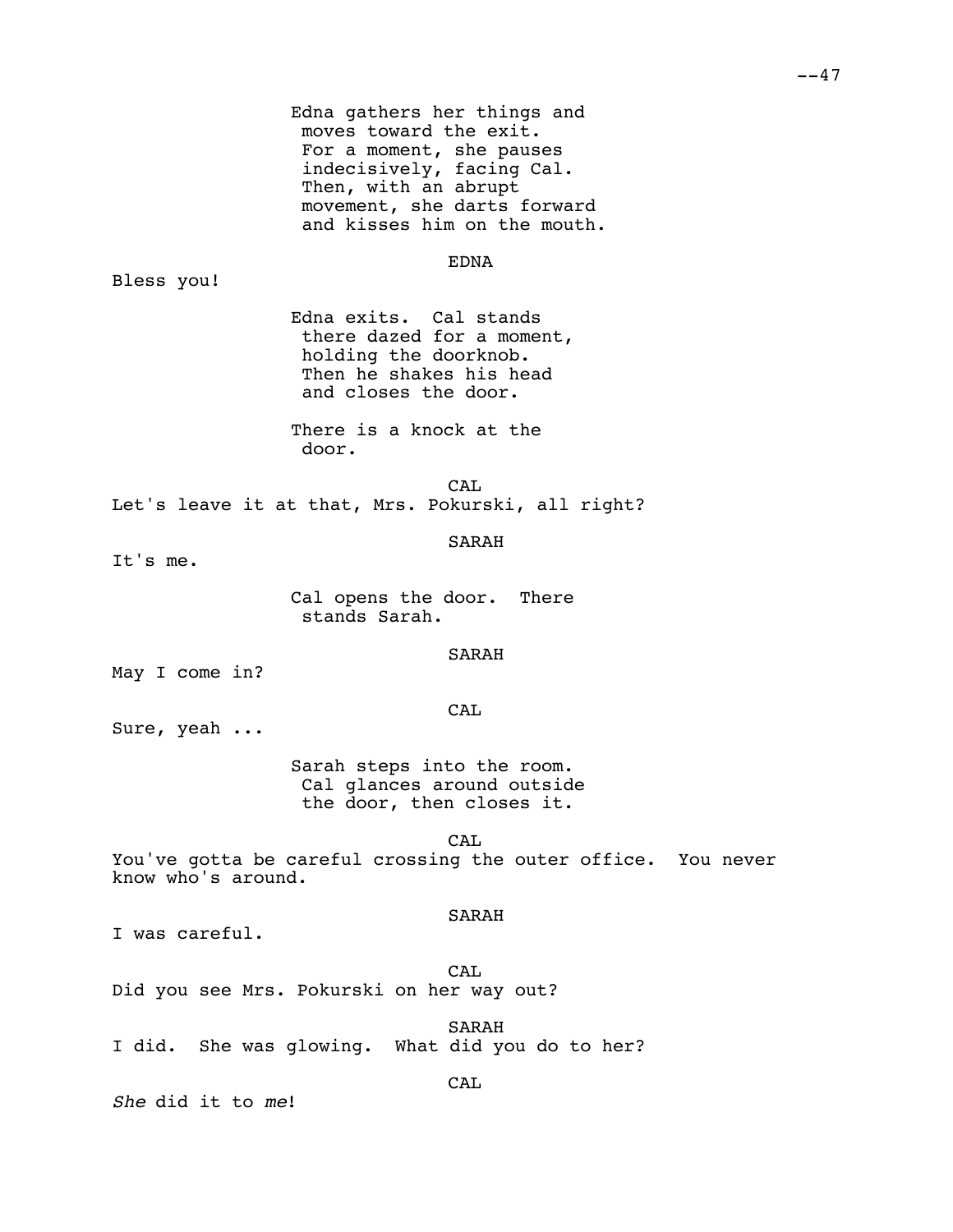## (raising her eyebrows)

Really?

CAL

Well, it was an expression of gratitude. I just told her her marriage was going to be fine.

### SARAH

And *is* it going to be fine?

CAL

Yeah, until she looks under the mattress and finds a picture of Veronica Lake.

> Sarah takes a step toward Cal.

## SARAH

I have a confession to make.

**CAL** 

Save it. Jews don't do confession.

SARAH

Am I supposed to go on feeling guilty forever?

CAL

What, you're just catching on?

SARAH

I overheard some of your conversation. From the storage room.

 $CAT$ 

Just happened to have your ear to the wall?

SARAH

There's an air vent that bridges the two rooms. You never noticed?

CAL I guess I never *stored* anybody before.

SARAH

I think it's sweet what you did.

### CAL

What, lying to her?

## SARAH

Reassuring her.

CA<sub>L</sub> I was just trying to get her out of my hair.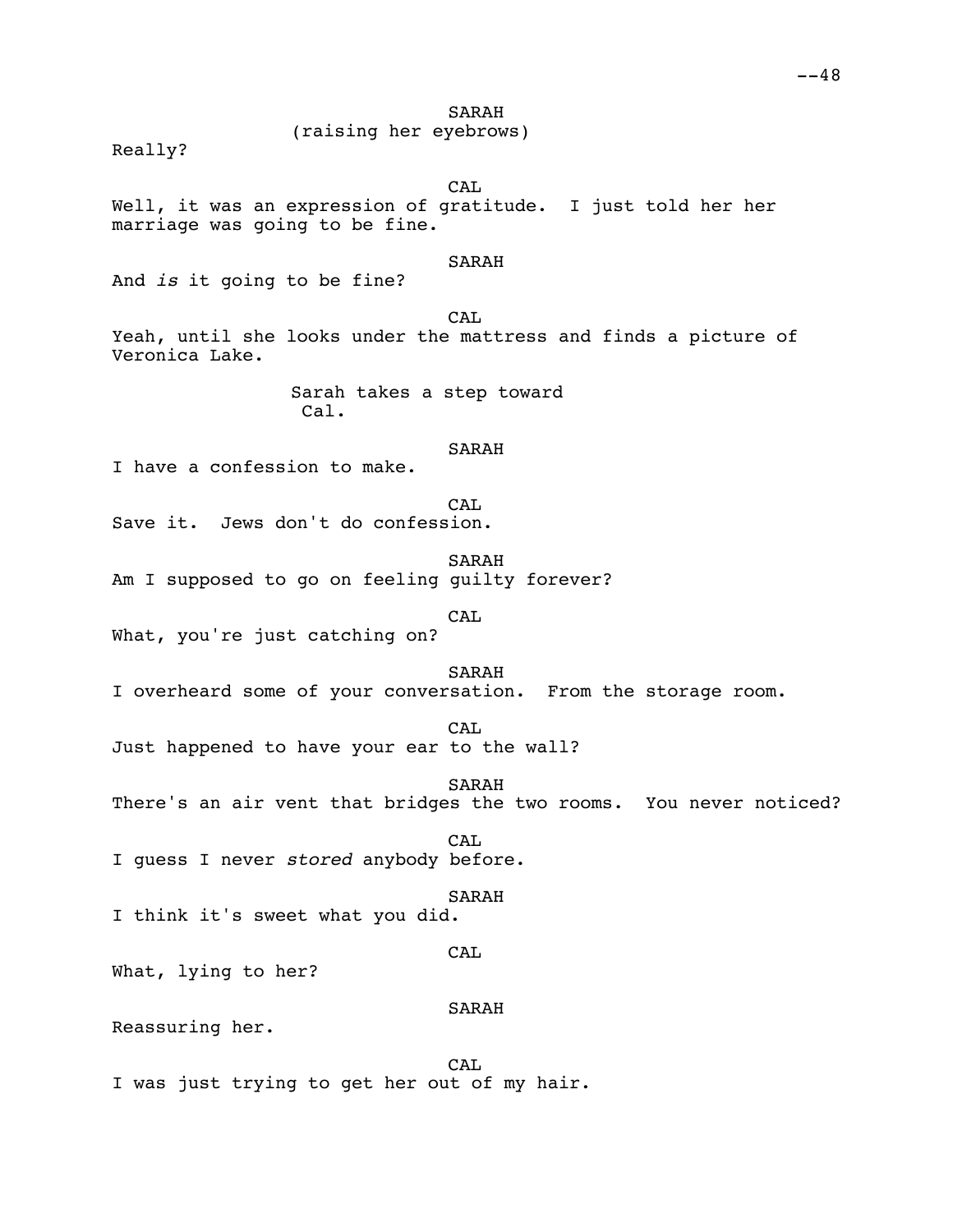SARAH CAL I didn't think you were so naive. SARAH I didn't think you were so sentimental. CAL Honey, you got me all wrong. SARAH CAL SARAH **CAL** SARAH

Definitely.

Maybe.

I don't believe you.

I withdraw my comment. Have you met the husband?

I've seen him.

What's he like?

**CAL** Very ordinary. Why do you care?

SARAH I'm taking an interest because *you* took an interest. **CAL** I was paid to take an interest.

SARAH

SARAH

All right then, I'm bored.

CAL You should work on your memoir.

I'm not a writer.

CAL No? What do you do in there?

SARAH

I draw.

CAL

Can I see?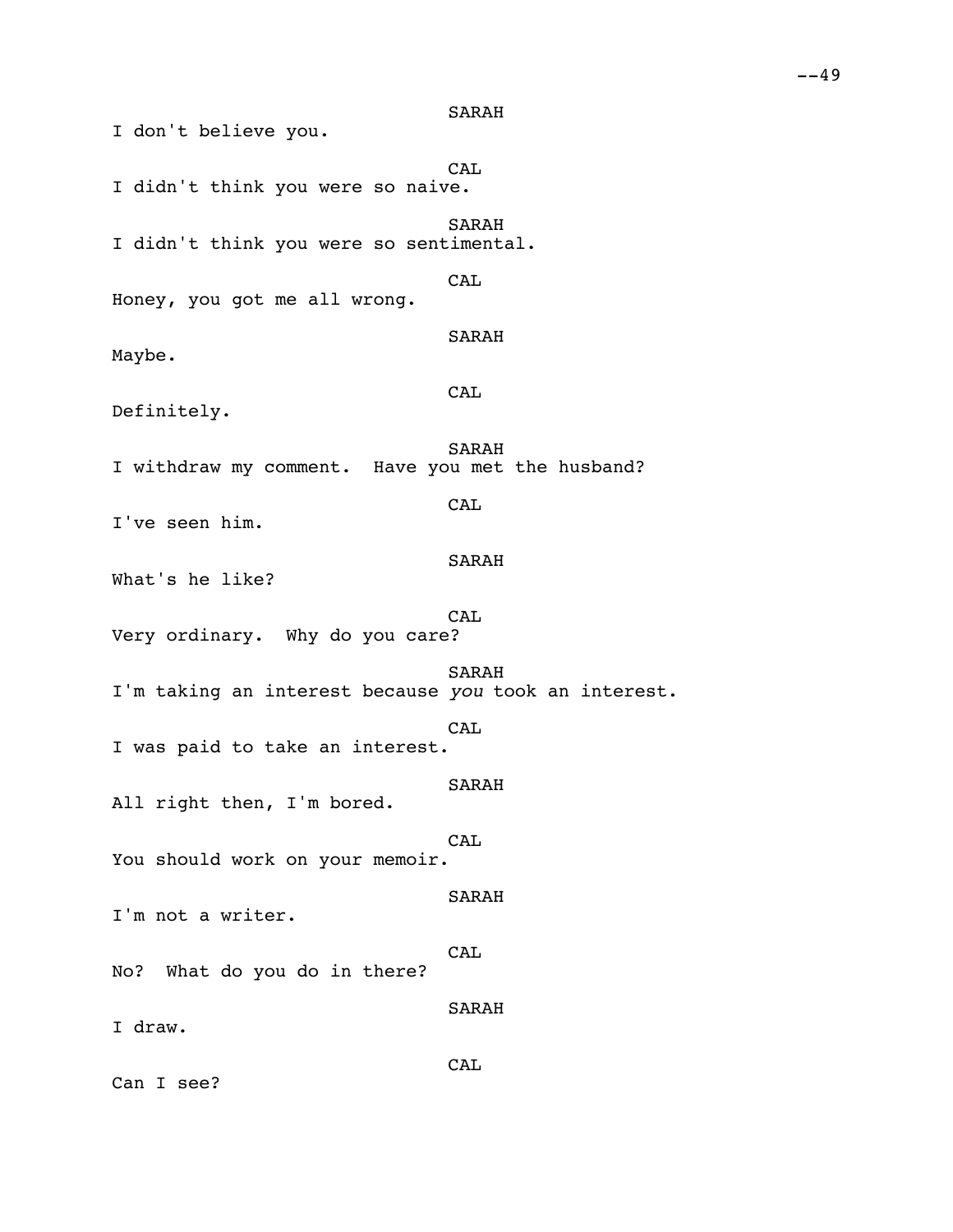First tell me about the husband.

CAL

Why are you so curious?

Sarah shrugs.

# SARAH

I told you. Bored.

CA<sub>L</sub> Viktor Pokurski is *not* the cure for boredom.

SARAH

*Please?*

**CAL** 

All right, have it your way.

Cal crosses to the desk and picks up a file. He holds it out for Sarah to take.

CA<sub>L</sub> Here's the file. Knock yourself out.

SARAH

You kept a *file*?

Cal shrugs.

# **CAL**

It was a job.

#### SARAH

You kept a file on a harmless old man whose wife suspected him of an affair with Rita Hayworth?

CAL

It's nice to have something concrete to hand people. It makes them feel better about surrendering real cash.

# Sarah starts paging through the file.

## SARAH

**CAL** 

This is very thorough.

I'm a professional.

SARAH

I'm impressed.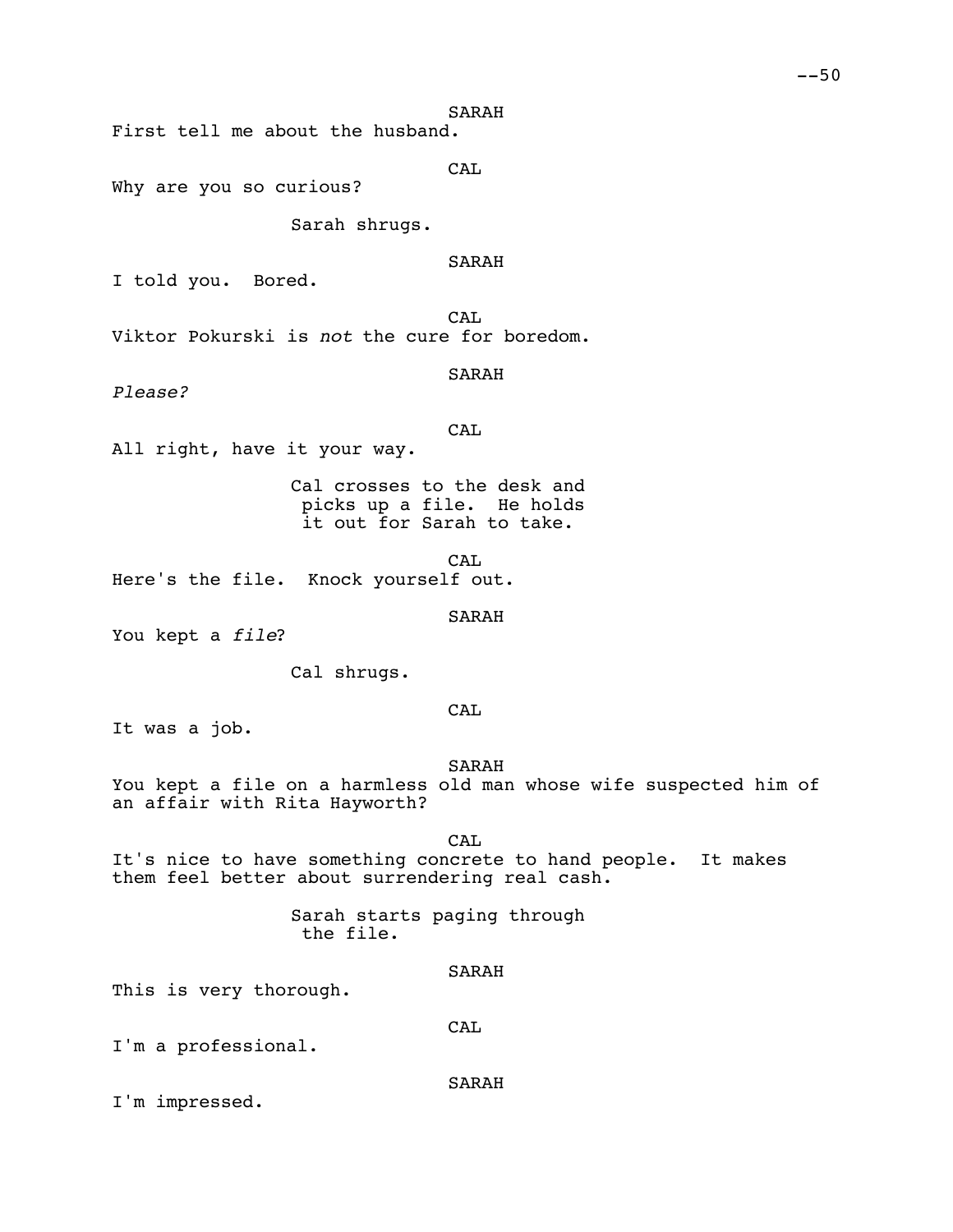CA<sub>L</sub>

I don't care too much about impressing you.

SARAH

I don't believe you.

**CAL** 

Believe what you like.

Pause. Sarah continues sifting through the file. Cal watches her.

CA<sub>L</sub> You know, if I were you, I wouldn't get too interested in Viktor Pokurski. His wife has a teensy bit of a jealous streak.

# SARAH

So I gathered.

CAL Anyway, I don't think he's your type.

Sarah looks up at him.

```
SARAH
```
Are *you* jealous?

CAL

It's been known to happen.

SARAH I mean right now. Are you jealous?

## CAL

Of what? Of who?

SARAH Of all the attention I'm giving to Viktor Pokurski.

### CA<sub>L</sub>

Why would I be jealous?

#### SARAH

I don't know. You tell me.

CAL

Look, I have no time to talk crazy. I'm busy. You want to go through the file, fine. But don't distract me. I've got work to do.

## SARAH

I'll be quiet as a mouse.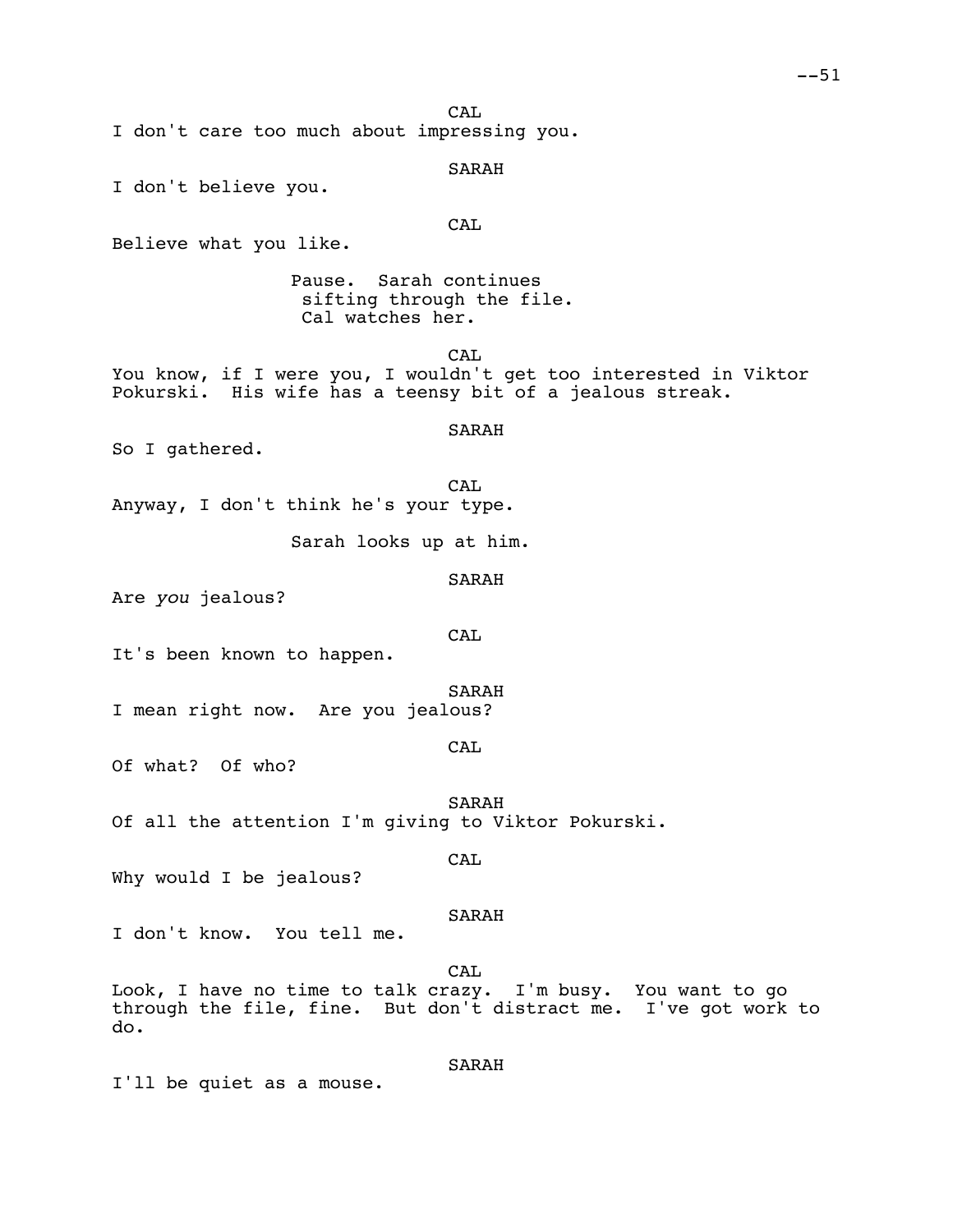CAL

I appreciate it.

SARAH

You won't even know I'm here.

**CAL** 

I look forward to it.

SARAH I'll just sit here with Viktor and get acquainted.

Pause. Cal looks at her.

CAL

Yeah.

Cal crosses to his desk and pretends to work. There is a long-ish pause.

### SARAH

He *is* very handsome.

CAL All right, now you're doing it on purpose!

SARAH

(innocently) Doing what on purpose?

CAL

Making me jealous.

SARAH I don't know what you're talking about.

> They gaze at each other. It's a battle of wills. Cal loses. He lowers his head.

CAL Look, you're a very good-looking woman.

SARAH

Thank you.

CAL

It's not a compliment.

SARAH

No?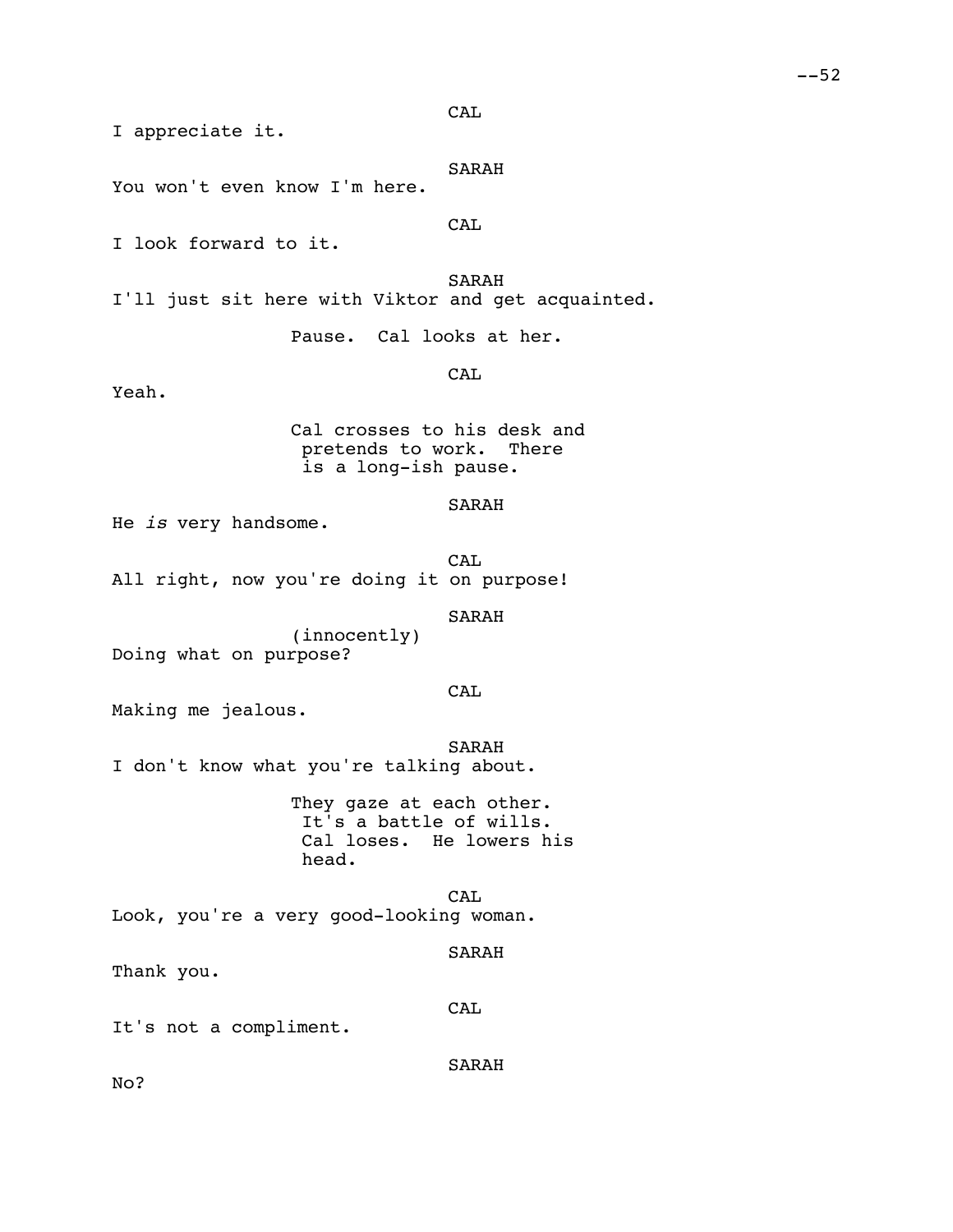CA<sub>L</sub>

If anything, it's a criticism. Good-looking women are the scourge of humanity. They run the world ragged. They turn everything upside-down.

## SARAH

How do you mean?

CAL

(pointing) See, that's it right there! "How do you mean?" Those big eyes, that innocent little pout, the soft voice -- they're all the adornments on the door to Hades. They lead men to their doom, and we never even see it coming.

### SARAH

It sounds like you've had some bad experiences.

CAL

Not at all. Wonderful experiences. But there was always the piper to pay in the light of dawn, do you get me? There was always a catch.

#### SARAH

And that's my fault, somehow.

CA<sub>L</sub>

I didn't say it was your fault. It's a curse, being beautiful. It really is. You'll never know if a man really loves you, or just sees you as a dandy little prize.

SARAH

I think I can tell the difference.

 $CAT$ 

I don't think *we* can tell the difference! We're so blinded and besotted, we don't even *ask* ourselves how we feel. We'd march through fire for you, without even taking the time to soak our boots. You've heard of the Trojan War?

#### SARAH

Once or twice.

CAL

There it is in a nutshell. One woman, a thousand ships. A whole civilization brought to its knees by a nice piece of skirt. It wasn't Helen's fault. She was *born* beautiful. She was born to drive men crazy -- and she absolutely did.

SARAH

CAL

You're not telling me I caused the War in Europe, are you?

No, but you could have.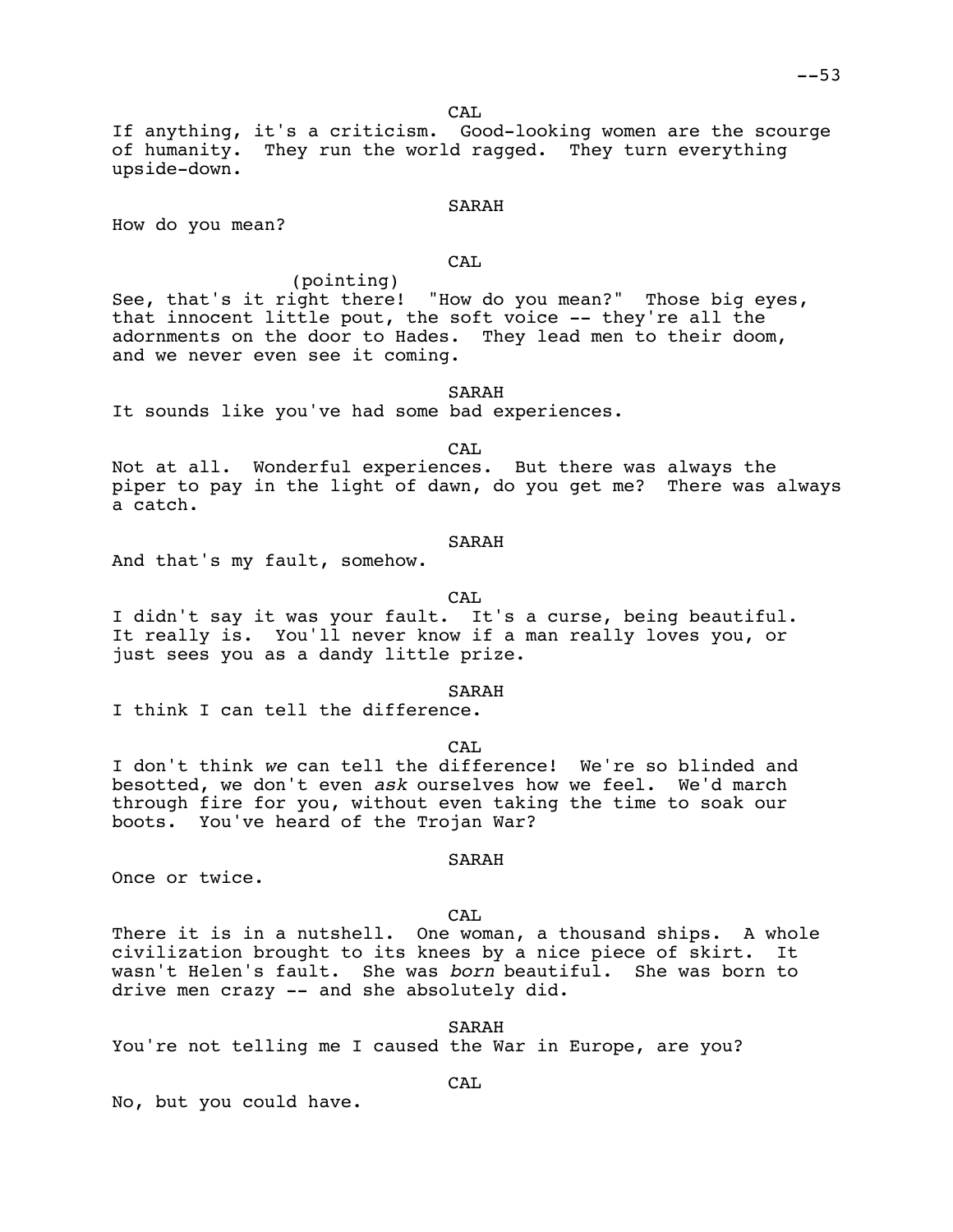Thank you.

CAL

It's not a compliment.

SARAH

No, I think it is.

Pause. They look at each other.

SARAH

Are you saying you don't want to sleep in the bathtub anymore?

CAL

I'm saying I'll have to fill it with ice just to keep a cool head.

SARAH

I told you I wouldn't mind sharing.

CAL Actually, you went further than that.

SARAH

Yes.

CAL But this is the problem, Sarah. You made a point of saying that you were at my mercy, and I could do as I pleased with you.

SARAH

That's about right.

CAL Thing is, I don't really *want* a girl at my mercy. Seems to take some of the fun out of it.

SARAH You'd like more of a challenge.

Yeah, I guess so.

## SARAH

CAL

Why?

CAL I don't *know* why! I think I must be crazy. A fella like me gets a chance with a woman like you -- what kind of numbskull would he have to be to read the fine print?

## SARAH

But you *are* reading it.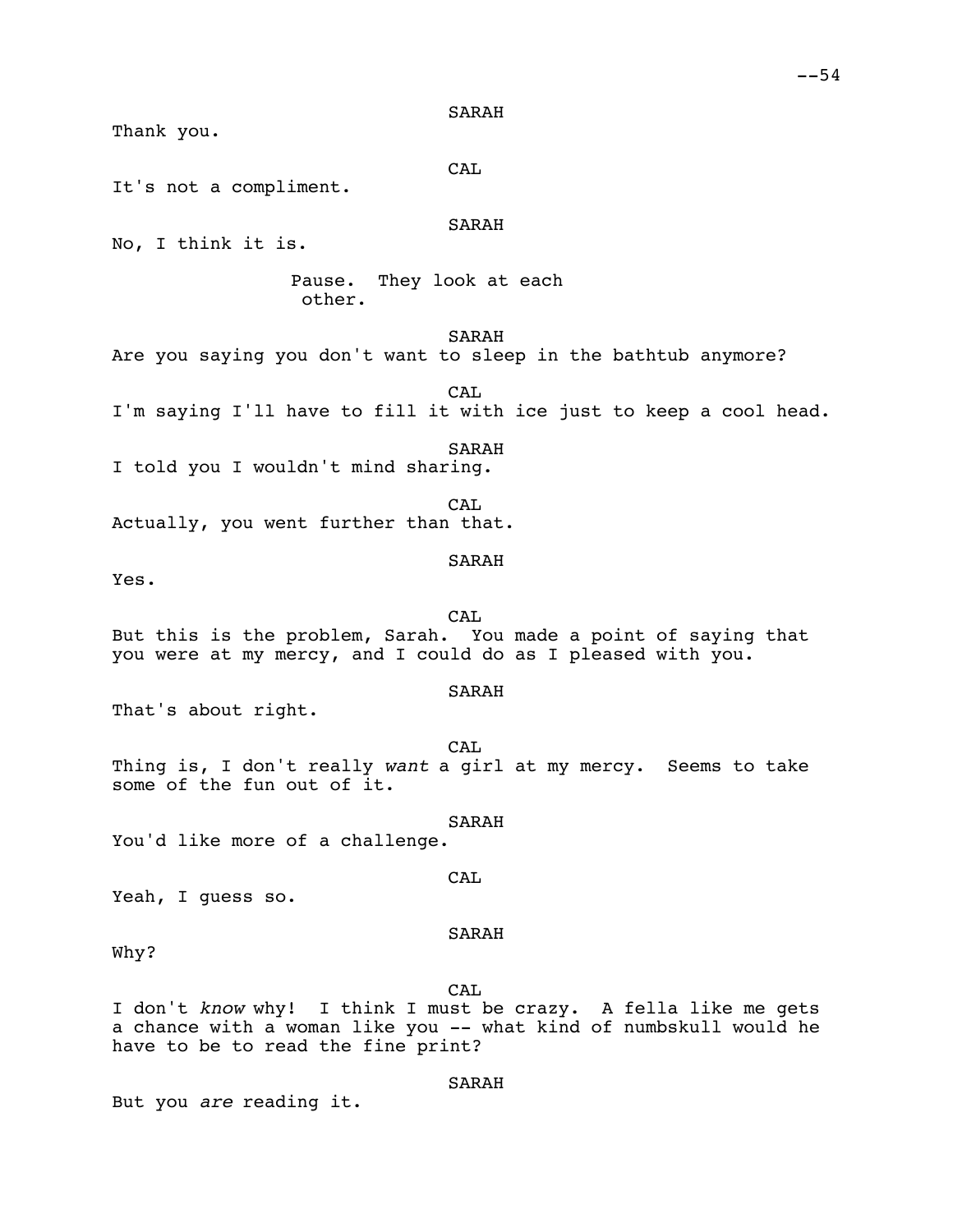I can't seem to help it. SARAH And it's making you hold back. CAL With all the strength I've got. Which, to be fair, isn't much. SARAH So what do you want me to do? I can't help being a refugee, Cal. I can't help needing you. CAL I know that. SARAH So what can I do about it? CAL<br>Keep me away. I don't know. Fend me off. SARAH Physically? CAL Sure, why not? SARAH You're much stronger than I am. CAL Yeah, but I'm not gonna *fight* you. SARAH Not even to get what you want? CAL Of course not. I'm not that kinda guy. SARAH I thought *all* men were that kind of guy. CAL Who told you *that*? SARAH You did. "A thousand ships." Wasn't that the point? They couldn't help themselves. They were under the spell of bea They were under the spell of beauty. CAL Well, it was more complicated than that.

**CAL**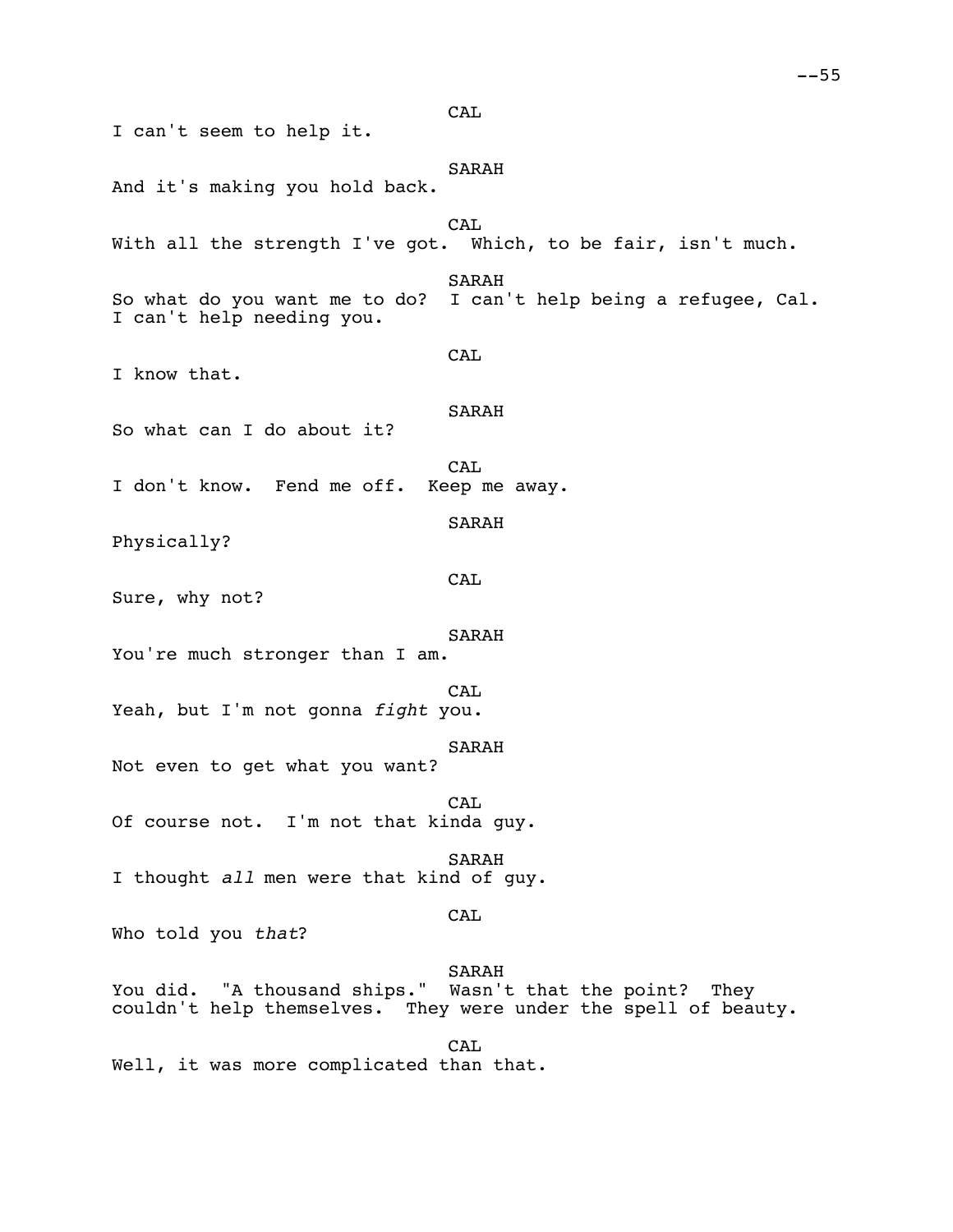How so?

CAL. Well, you see, *one* of 'em was under the spell of beauty.

## SARAH

Menelaus.

CA<sub>L</sub> Right. And he was a king. And his *brother* was a king. So that's where you got trouble.

## SARAH

I see.

CAL Because if a peasant falls under the spell of beauty, that's a pity for him, and his wife, and probably his sheep, or what-haveyou. But a *king* falls under the spell ... Well, now we got trouble. Because what is he gonna do?

## SARAH

Raise an army.

#### CAL

Raise an army! That's right. And sail off into the blue. So now you got your thousand ships, you got your Trojan Horse, you got your arrow through the tendon, you got your beaches and your tents and your big long speeches, and kids being thrown off of battlements, and the whole place burning to the ground. And all because why? Because of a woman.

## SARAH

Or because of a king.

Pause.

Come again?

#### SARAH

CAL

Wasn't Menelaus the face that launched a thousand ships? As you said, if it had happened to a peasant, we wouldn't be speaking about it now. Menelaus had powerful friends -- that's what turned a tryst into a tragedy. Humanity doesn't have a problem with beautiful women. Humanity has a problem with kings.

> Cal frowns, thinking this over.

That's, uh ... that's an interesting way of looking at it.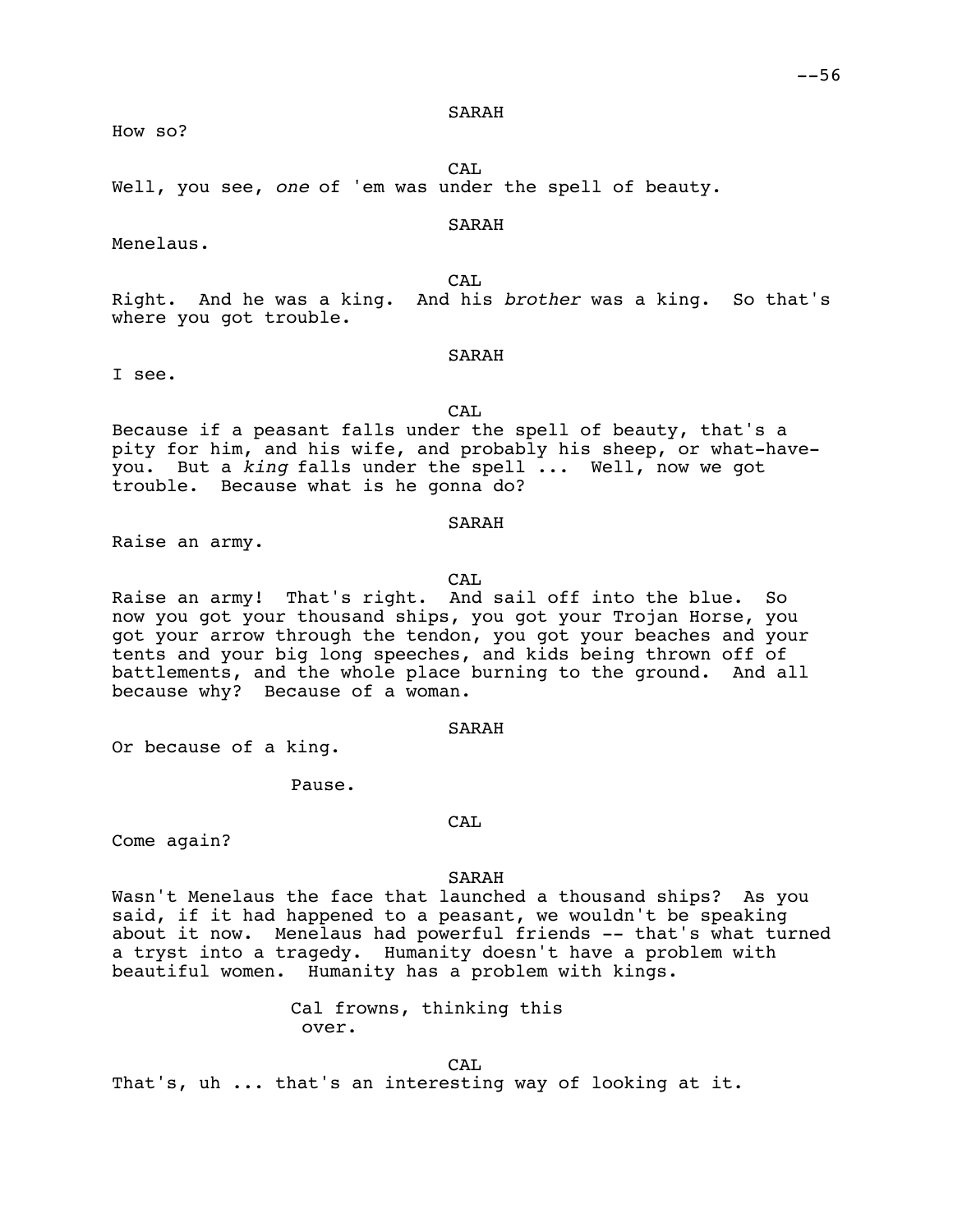Thank you. CAL I never quite put it together that way before. SARAH Glad I could help. CAL (looking up at her) So what does that mean for you and me? SARAH I'm not sure. I lost track of what we were talking about. CAL I'm not a king. SARAH I'm not a mythical Greek beauty. **CAL** I guess we're not that important. SARAH I think you're right. CAL I guess we can kinda do what we want. SARAH It seems that way. CAL What do *you* want, Sarah? SARAH A lady never tells. They drift together. They kiss. Cal pulls away. **CAL** I can't do it. SARAH You're doing fine. **CAL** I can't do it. SARAH Why not?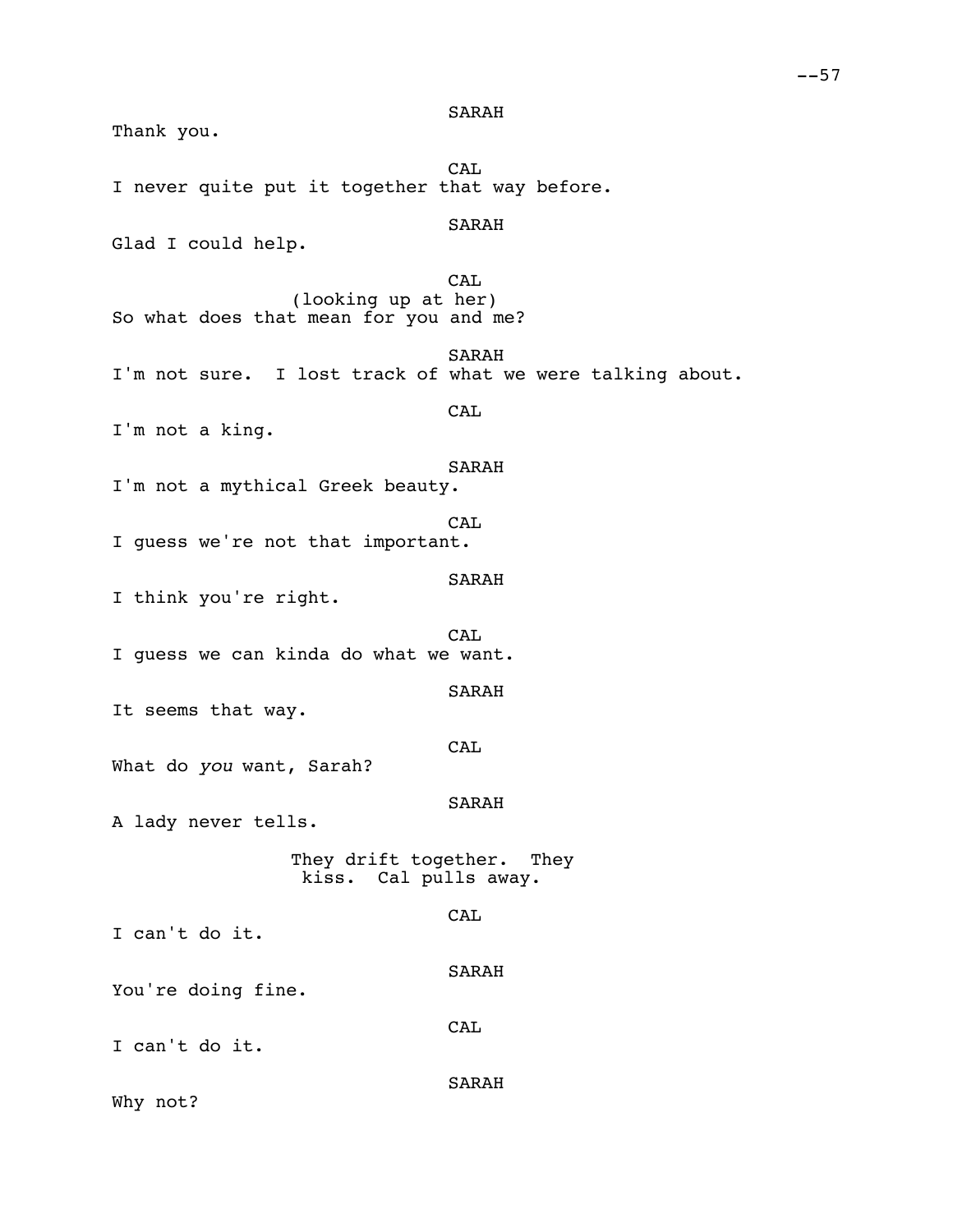resolutely away.

SARAH I didn't take you for a Puritan, Cal. CAL It's not about that. SARAH Then what is it? CAL A kiss oughtta mean something. That's all. SARAH It *does* mean something. CAL It oughtta mean something nice. Pause. They look at each other. Then Sarah picks up the Pokurski file and holds it to her chest. SARAH I'm going to go draw. CAL Good idea. SARAH I'll see you at lunch. **CAL** Yeah. Sarah leans in and kisses him on the cheek. Then she moves toward the door. CAL You're taking Pokurski with you? Sarah stops. She turns. She looks a little guilty; then she smiles. SARAH He really is very handsome.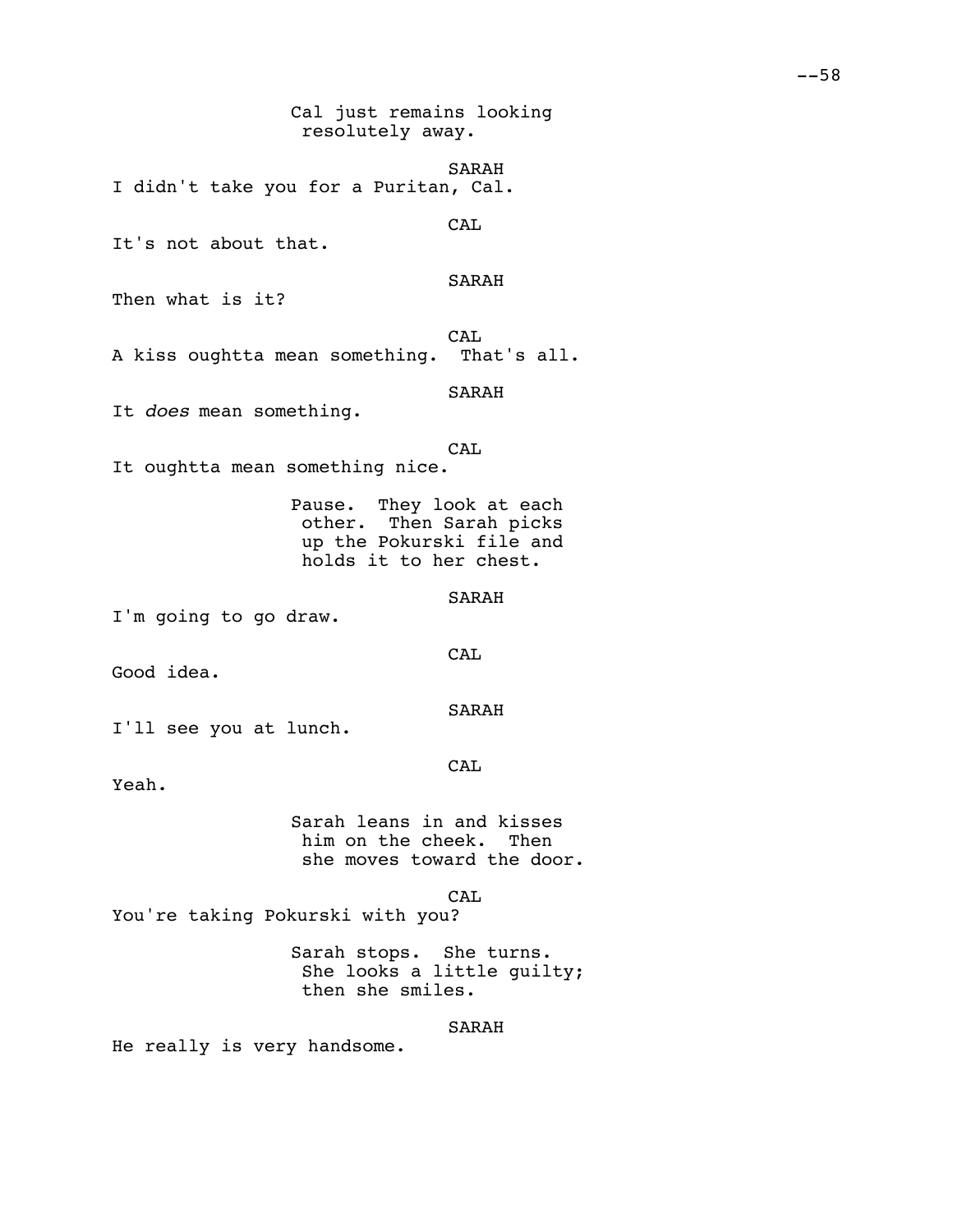CAL

(shaking his head)

Get outta here.

With a playful glance, Sarah leaves, closing the door behind her. Cal chuckles to himself, then grows pensive. He leans against the door and broods.

Lights down.

### SCENE FOUR

Lights up on the same room, late at night. Most of the light comes from a desk lamp. Cal is seated at the desk, hunched over, poring over some documents. He takes a sip of coffee. Softly, the door opens, and Sarah enters, carrying the Pokurski file. She closes the door behind her and stands watching Cal for a moment.

### SARAH

You're working late.

CA<sub>L</sub>

Yeah, it's this damn bank fraud case. I'm out of my depth.

SARAH

Don't the banks have their own investigators for that kind of thing?

CAL

It's not that kind of bank.

#### SARAH

Not a legal bank, you mean.

## CAL

Not *strictly* legal, no.

SARAH

How much of what you do is not *strictly* legal?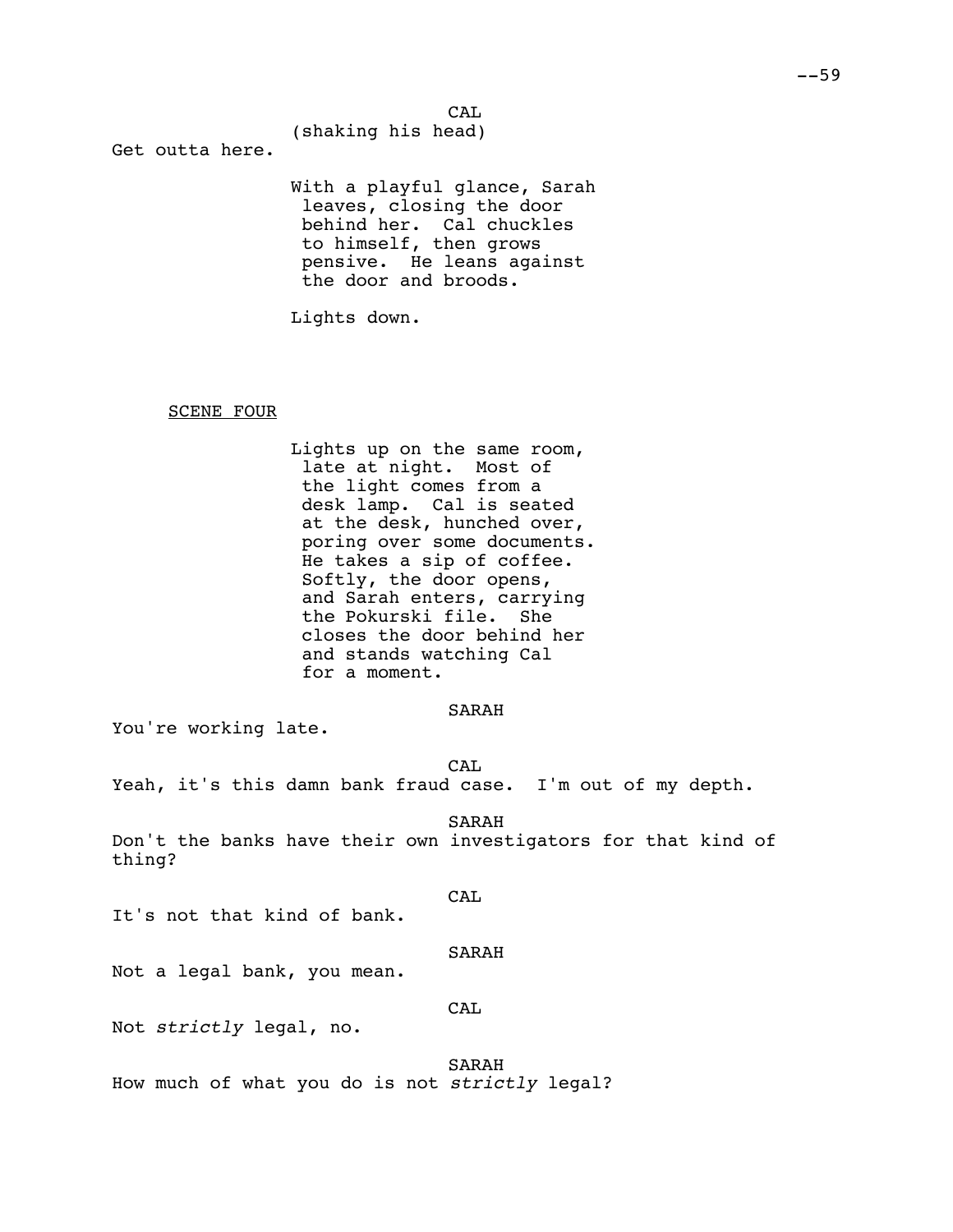CAL

What am I, a lawyer?

SARAH

If you had to guess.

CAL

There's a certain amount of gray area.

SARAH

And you live in that gray area.

CAL

That's where the money is.

Sarah takes a few steps toward the desk and holds out the file.

SARAH

I finished reading this.

CAL (focused on the papers in front of him) Come to any staggering conclusions?

SARAH

I think she's lonely.

Cal looks up at her over his brows.

**CAL** 

(archly) Yeah, you have a future in this business.

SARAH

That's why she comes to you, isn't it? She doesn't get the attention she wants at home. She gets it from you.

CAL

It's too bad she's not my type.

# SARAH

I don't think you *have* a type.

CAL

You think I'm completely indiscriminate.

SARAH

No, I think you're completely celibate.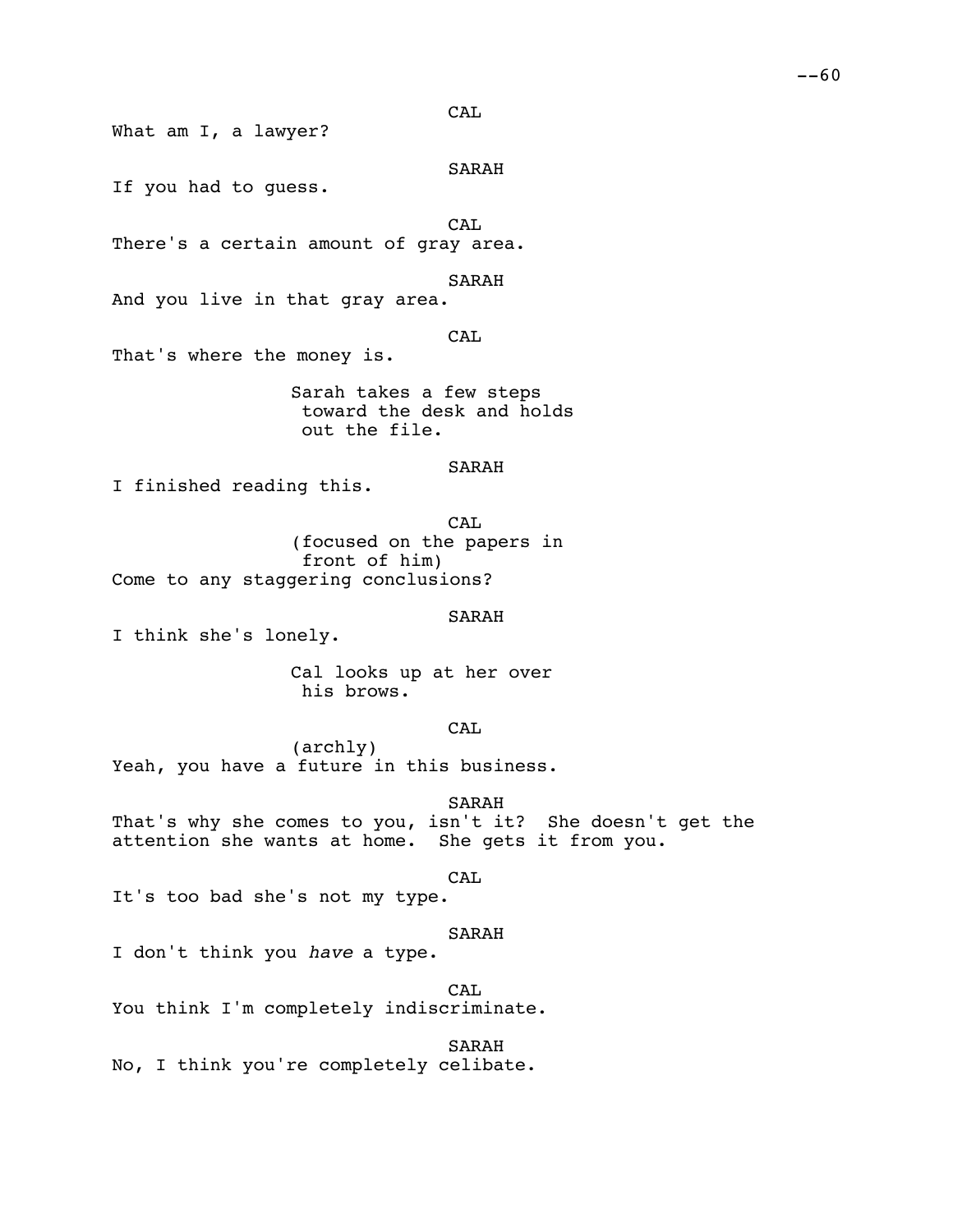Cal looks up. He stares at her. CAL Honey, you could not be more wrong. SARAH How long has it been? CAL Hours. SARAH Years. CAL What makes you say that? SARAH You'll always find a reason not to. **CAL** In your case, it's a pretty good reason. SARAH Would you care to share it? **CAL** Not much, no. Pause. She takes a step toward him. SARAH Am I too young for you? CAL You're too young for anyone. SARAH Do you think I'm untouched? CAL None of my business. SARAH Would it ease your mind to know that I've had -- CAL (cutting her off emphatically) It absolutely would not. Pause. They look at each other.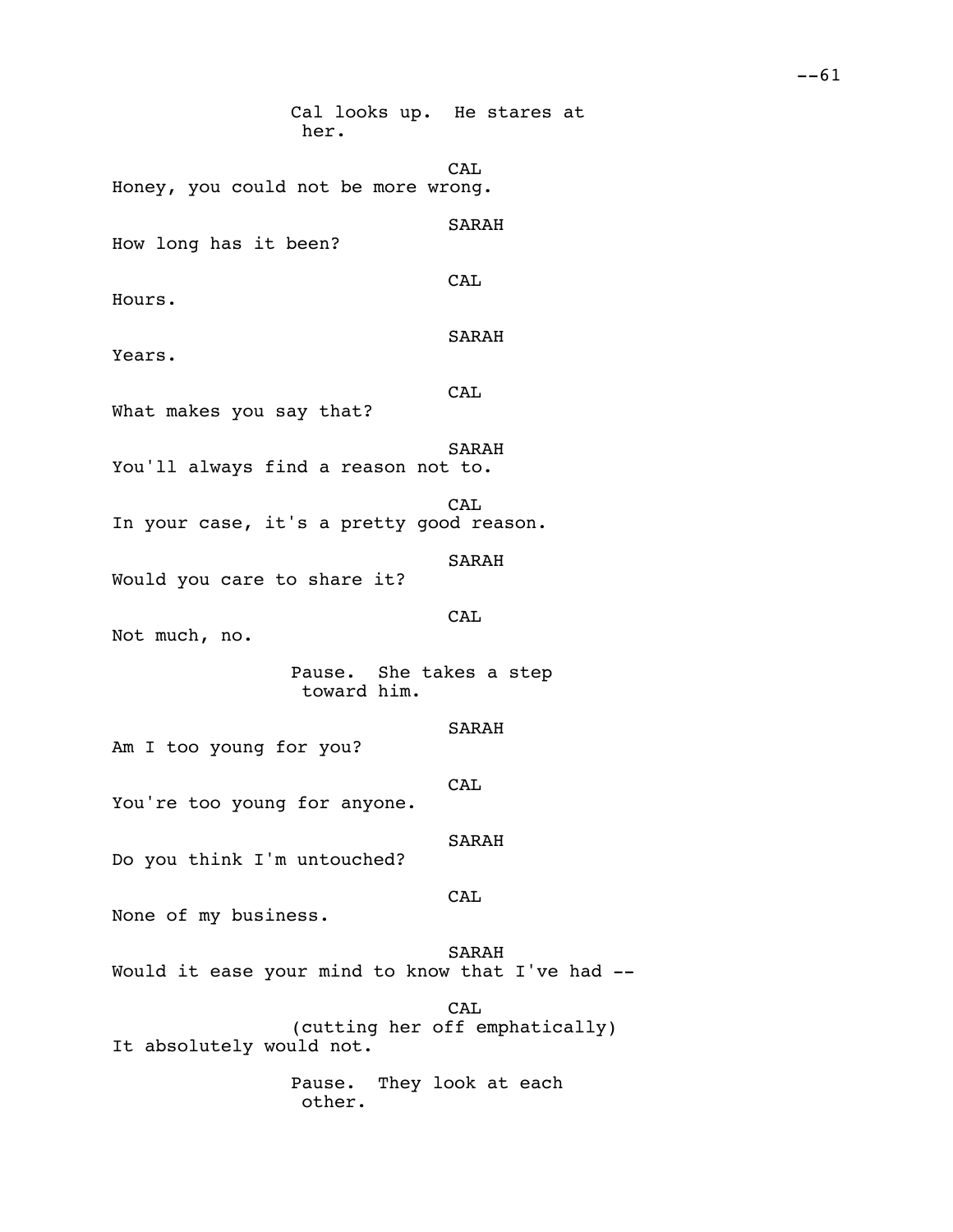papers. Sarah comes around the desk, looking over his shoulder. SARAH Can I see what you're working on? CAL It's just a bunch of numbers. SARAH Balance sheets. CAL SARAH Can I see? Cal sighs and relents. He stands up and steps away from the desk. CAL

Then Cal returns to his

Knock yourself out.

Yeah.

Sarah slides into Cal's chair and examines the papers. Cal crosses out from behind the desk, rubbing his tired face. Sarah glances up at him.

## SARAH

Are you all right?

#### CAL

Yeah, I'm all right.

SARAH I'm surprised that you're working at this so hard.

### CAL

Why's that?

### SARAH

You recently "came into some money." You told Mrs. Pokurski. You don't need to work for a while. But here you are, burning the midnight oils.

CAL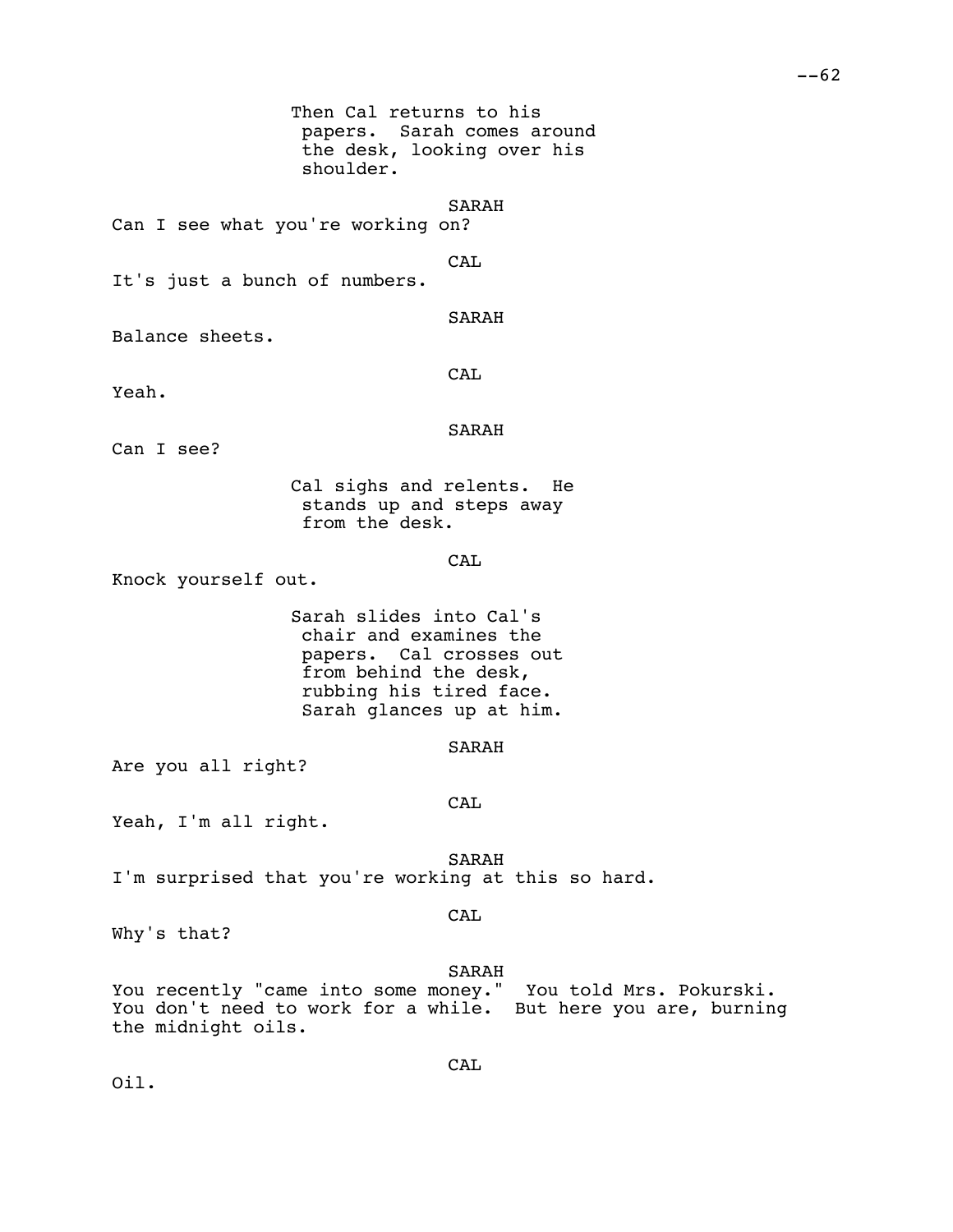Oil.

CAL I took this case on before you showed up. SARAH And you couldn't just say "forget it"? CAL Not to this kind of men. SARAH I think you like it. CAL Like what? Staring at balance sheets? SARAH Working. I think you like working. I think you like your job. CAL It's not a crime to like the job. SARAH But you pretend you don't like it. CAL I don't pretend anything. SARAH Now you're pretending not to be pretending. CAL This is more tiring than the bank statements. SARAH Do you want me to shut up? **CAL** Is that on the menu? SARAH Of course. CAL Then yes, please. SARAH All right. Pause. Sarah returns to perusing the documents.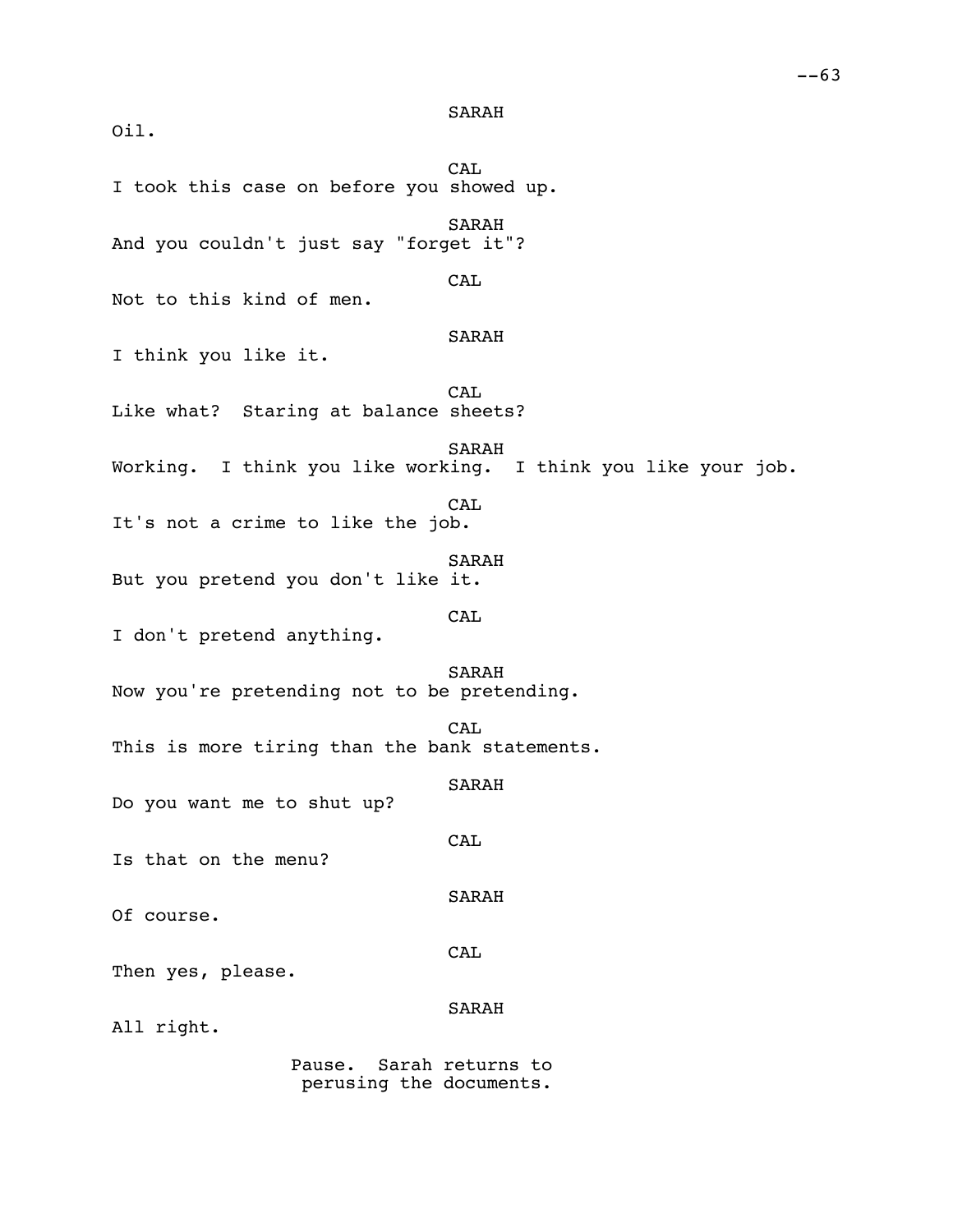Cal scuffs the floor with his foot.

CAL Look, I didn't mean that you should ...

> Sarah looks up, but says nothing.

> > CA<sub>L</sub>

I don't want you to shut up because I said to shut up. You should shut up if you want to. I mean, it should be your choice.

Sarah just stares at him.

CAL

Stop looking at me like that.

Sarah looks down at the papers.

**CAL** 

Well, don't just *ignore* me!

Sarah looks up at Cal. Then she looks away.

CAL Is this some kinda game you're playing?

SARAH No. Honestly. It's not. I just want to make you happy.

CAL

I don't do happy.

SARAH

Can I make you pleased?

CAL

I don't wanna be pleased.

SARAH

What do you want?

CAL

(raising his voice) I want what everybody wants! I want to make some sense of this bank fraud case, and then go to sleep in my bathtub!

Pause.

I'm sorry I shouted.

CAL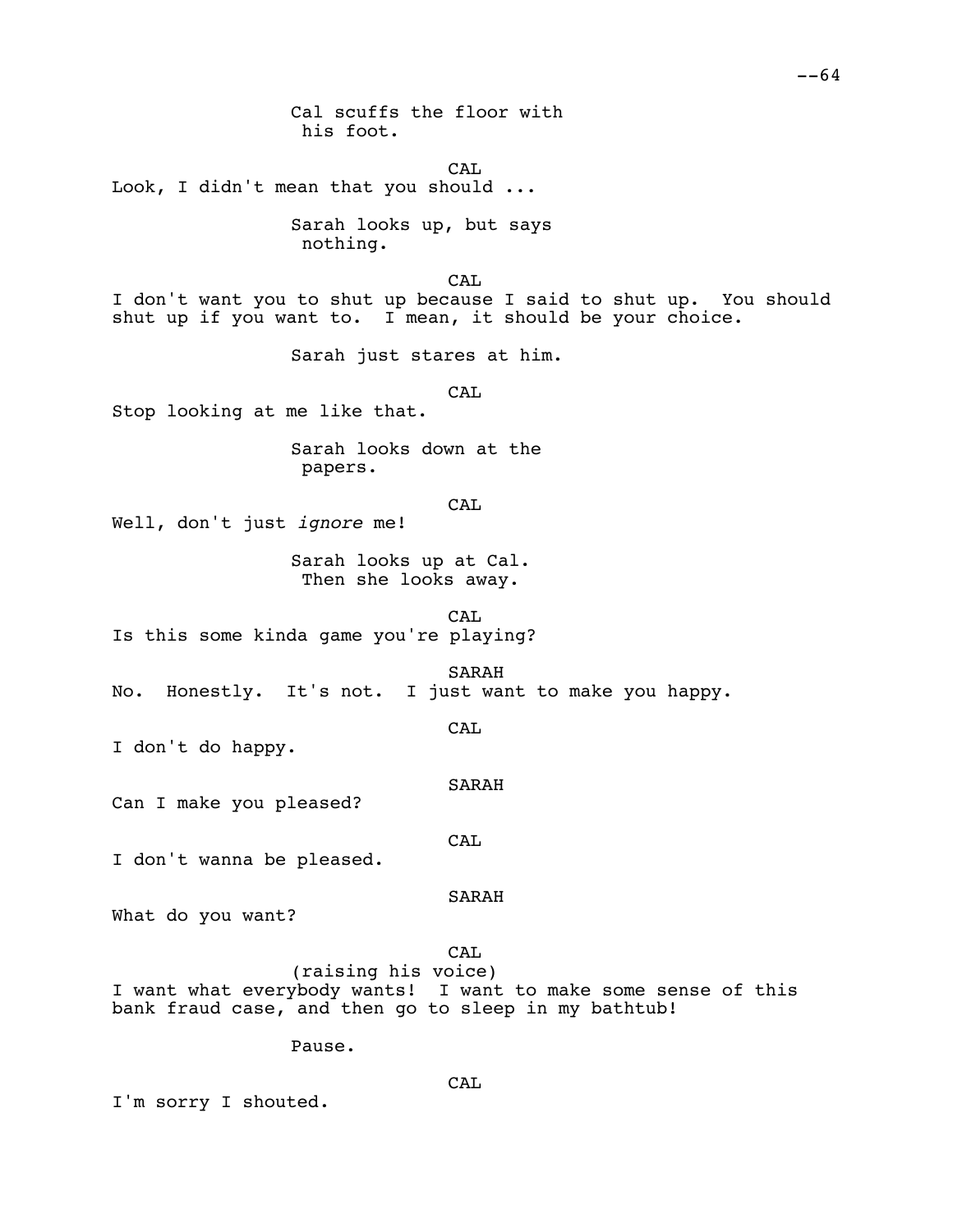SARAH That wasn't shouting. CAL Well, I spoke a little loudly. SARAH You're allowed to speak loudly. **CAL** Sure, but it's not very nice. SARAH You don't have to be nice. CAL What are you, my personal slave now? SARAH More or less. He stares at her. CAL That's not ... SARAH I know. It's not what you want. CAL It's not right, Sarah. SARAH I don't care what's right. **CAL** You should. SARAH Why? CAL Because I don't know, because otherwise the world falls to pieces. SARAH The world *is* falling to pieces. CAL Well, you shouldn't oughtta be helping it. SARAH

If I ran away, would you come after me?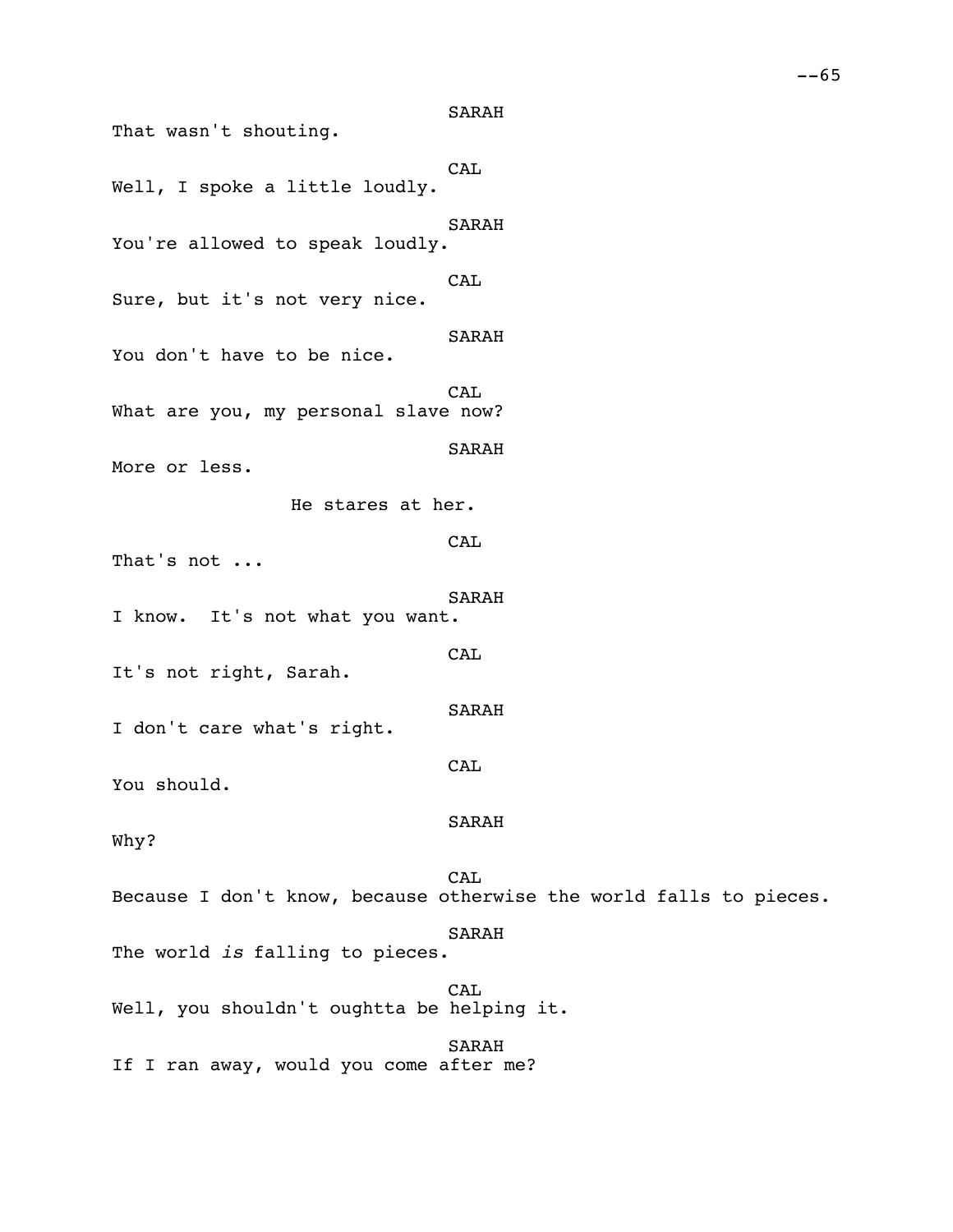| Ran away where?                               | CAL        |  |
|-----------------------------------------------|------------|--|
| You wouldn't know where.                      | SARAH      |  |
| Then how could I come after you?              | CAL        |  |
| You're a detective.                           | SARAH      |  |
| Yeah, not a foxhound.                         | CAL        |  |
| Would you even try?                           | SARAH      |  |
| Pause.                                        |            |  |
| I quess I would try.                          | CAL        |  |
| And what if you found me?                     | SARAH      |  |
| I'd give myself a medal.                      | CAL        |  |
| What would you do to me?                      | SARAH      |  |
| Something not very nice.                      | CAL        |  |
| You'd hit me.                                 | SARAH      |  |
| No, I wouldn't hit you.                       | CAL        |  |
| You'd shout at me.                            | SARAH      |  |
| Like you've never been shouted at before.     | <b>CAL</b> |  |
| Slight pause.                                 |            |  |
| That doesn't sound very threatening, does it? | CAL        |  |
|                                               | SARAH      |  |

There isn't much you could threaten me with.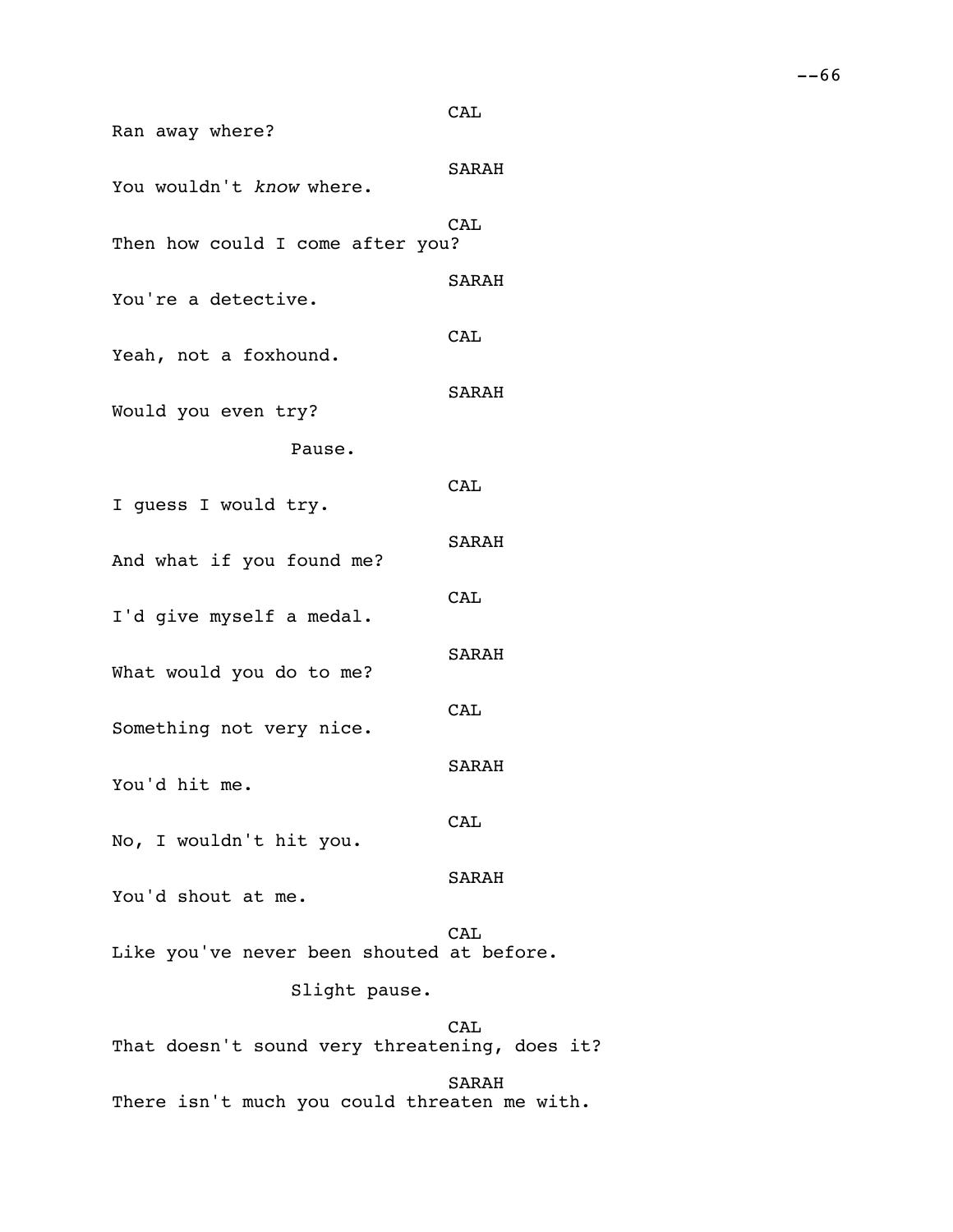CA<sub>L</sub>

Well, I would certainly say some unkind things.

SARAH

And then would you respect me?

What do you mean?

SARAH

CAL

If I showed that much independence. Running away from you. I wonder if that would make you respect me.

CA<sub>L</sub>

What makes you think I don't respect you?

SARAH

It's why you won't share the bed.

CAL

It has nothing to do with that.

SARAH

It has everything to do with that. You believe I'm a victim. You can't see me as a woman. You can only see me as scared little girl on the run from dark forces.

### CAL

You don't strike me as scared.

SARAH

I strike you as weak. And you want someone strong. You don't like the way I depend on you. It makes me undesirable.

CAL

You're not undesirable.

SARAH Then why are you sleeping in a bathtub?

CA<sub>L</sub>

Saves time in the mornings.

SARAH

Cal. Talk honestly with me.

CAL

You wanna be honest? Let's be honest. Why do you want me so much? It's not because you're scared? It's not because you need me? It's why, then? My sparkling personality?

SARAH

Don't sell yourself short.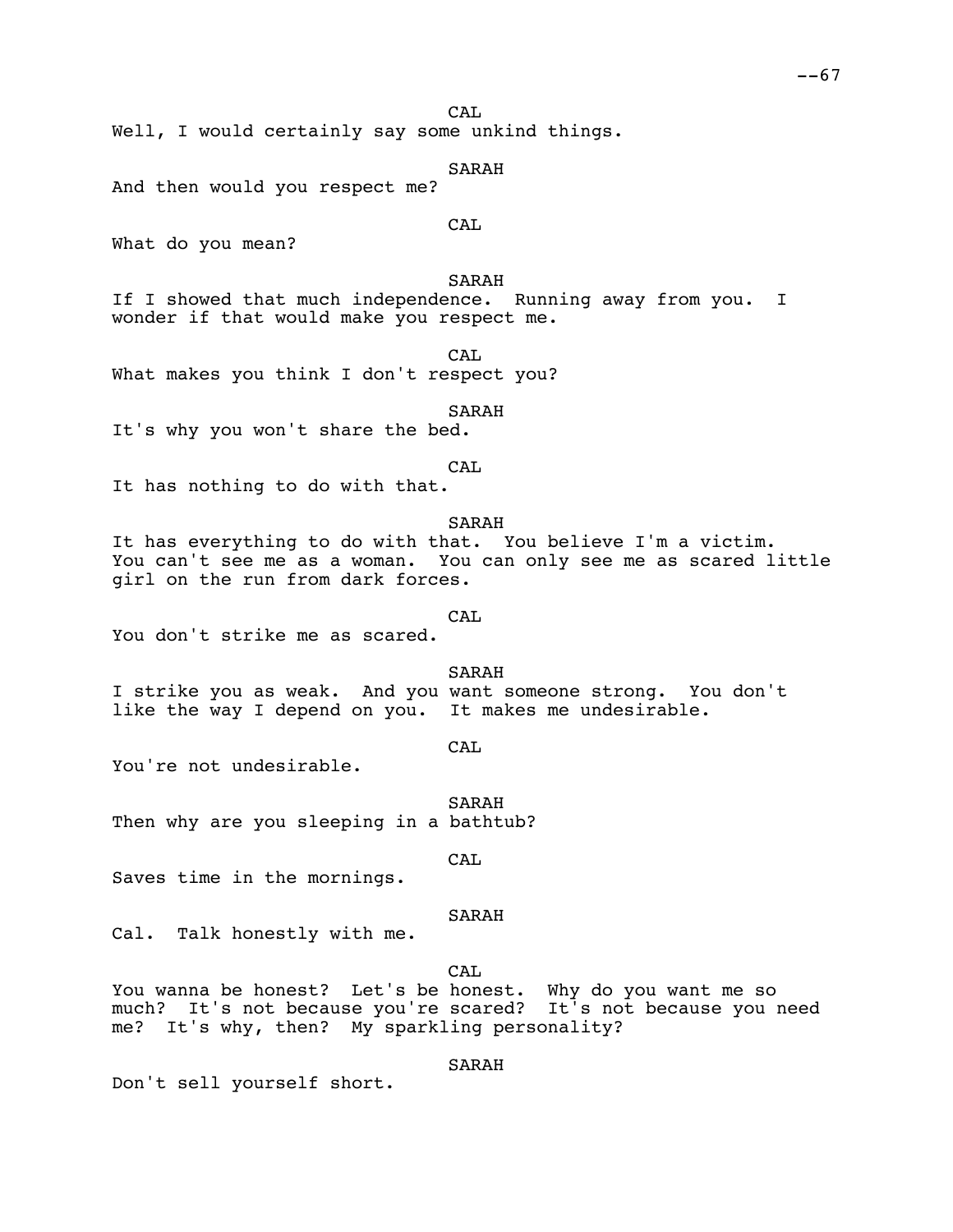CA<sub>L</sub>

Don't sell me a bill of goods. We meet two years ago in a café in Paris, you're telling me you give me a second look? You're telling me I take you to bed? In Paris? When things are good? I don't believe it. You want me now because I'm what you've *got* now. And I don't much like being a marker of the depth you've sunk to.

Pause.

SARAH

(softly) This is why you're alone, Cal.

CAL

I get more *done* alone.

#### SARAH

There is always a circumstance. There is always a situation. If you refuse to owe anything to chance, then you will never *have*<br>anything. Would I have given you a second look in Paris? No, I anything. Would I have given you a second look in Paris? doubt it. *Lucky for us* we didn't meet in Paris! Lucky for us there's a war in Europe. Lucky for us I need you. If you don't know luck when it's staring you in the face, Cal, you will die a lonely, lonely death.

#### CAL

I'm not afraid to die alone.

#### SARAH

You're afraid of good fortune.

CAL

I'm not afraid of anything.

SARAH

You're afraid of everything! You think I'm weak? I'm strong enough to say I want you. And you're weak enough to pretend you don't want me.

#### CA<sub>L</sub>

I didn't say you were weak.

#### SARAH

You treat me like a china doll.

# CA<sub>L</sub>

There are worse ways to treat a woman.

SARAH

Show me one.

CAL And I didn't say I didn't want you.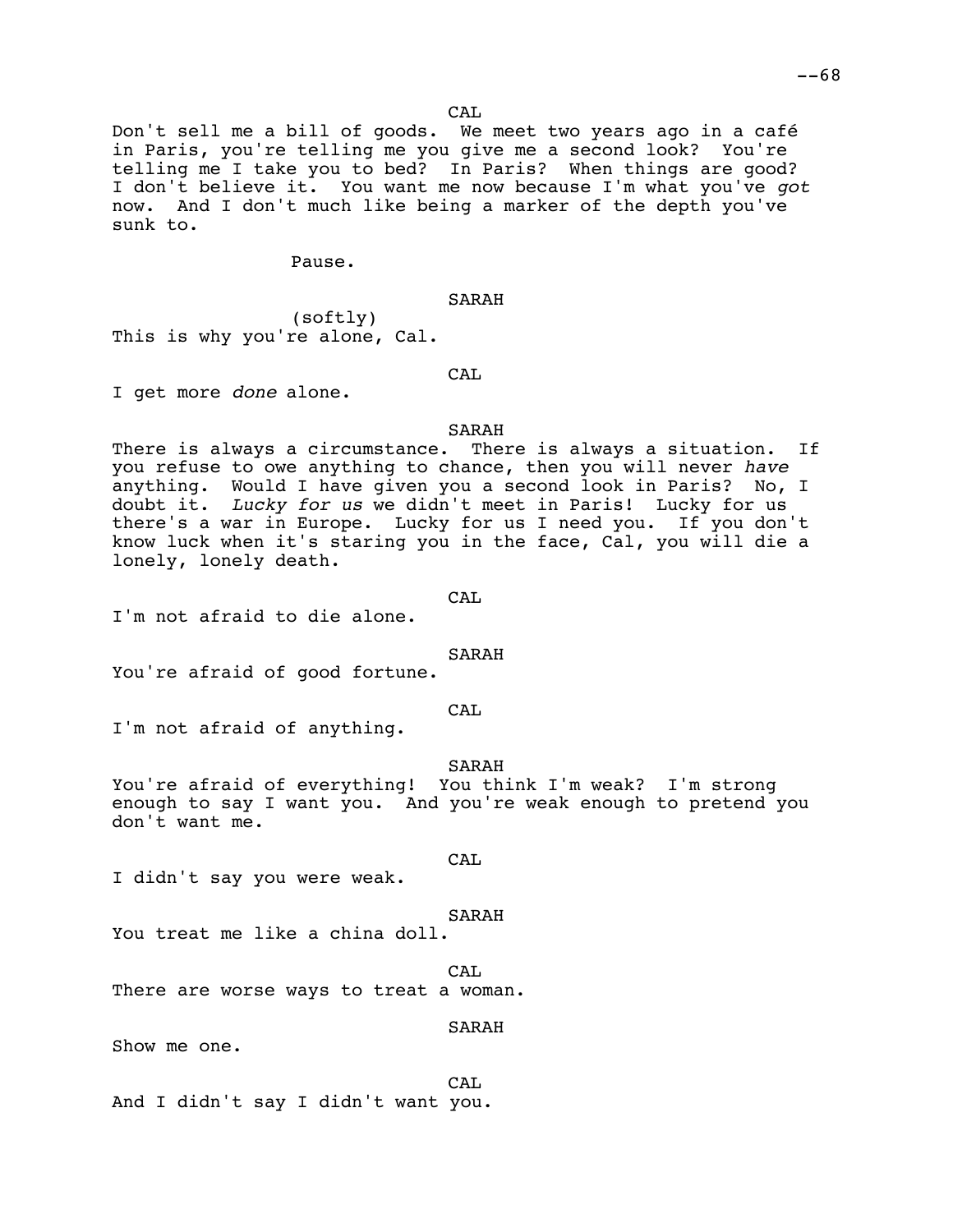So say you want me.

CAL What for? So you can win the argument?

SARAH

So we can *both* win.

CAL

I don't want you that bad.

SARAH

Bad enough to admit it.

CAL

(fiercely) Bad enough to *take advantage!*

> Pause. Cal continues in a softer tone.

CAL You're not weak. You're in a weak position. If I exploit that, what does that make me?

SARAH

I'm *asking* you to exploit it.

CA<sub>L</sub>

And I'm asking you *why*.

Pause.

CAL

What are you not telling me, Sarah? You're being terribly persistent, but you're avoiding the main point. I do this for a living, you know. I can tell when I'm getting the edited version.

Pause. Sarah looks away.

SARAH

When my mother was my age, she had two children. Even then, things were not easy for Jews in Europe. My mother told me things would<br>be different in my lifetime. I was her hope for the future. She be different in my lifetime. I was her hope for the future. died in the hospital when she bore her fifth child. She died with a smile on her lips. She said she had given the world five gifts.

You want children.

SARAH

CAL

The world needs children.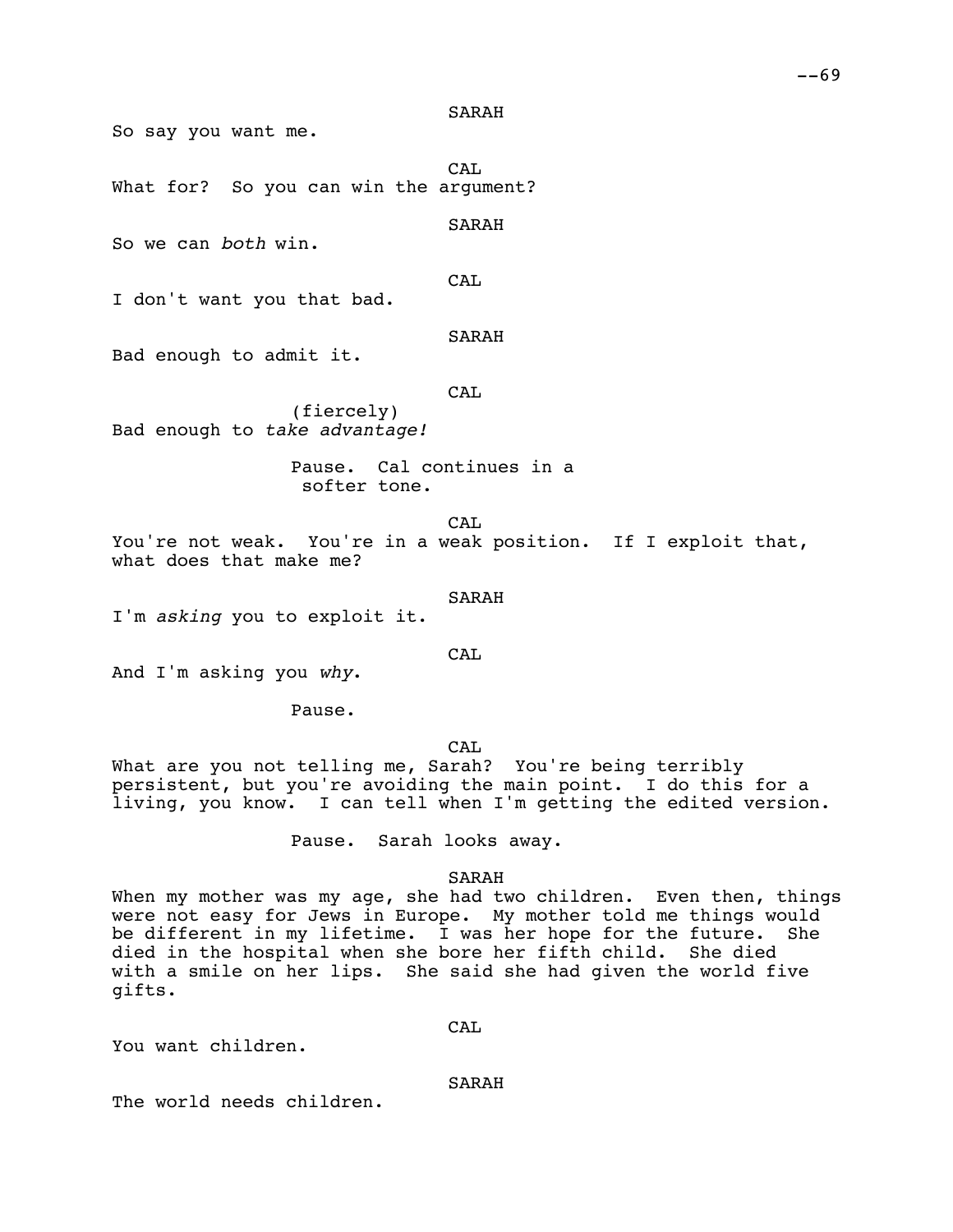CA<sub>L</sub> The world needs to fix a few things first.

SARAH And when does that time come? When will everything be in readiness? Do we wait to have children until then? We might wait till doomsday. CAL Maybe it's best if we do. SARAH I think the only weapon against war is love. CAL You're not talking about love, Sarah. SARAH What am I talking about? CAL Breeding. Pause. SARAH When the war is over. **CAL** If there's anyone left alive. SARAH Will that be the time? **CAL** I hope so. Sarah strides forward and extends her hand to Cal.

SARAH

Let's shake on it, then.

Cal looks at her, wondering and faintly amused.

CA<sub>L</sub>

We'll have kids when the war is over?

SARAH

We'll fall in love when the war is over. We'll see what happens after that.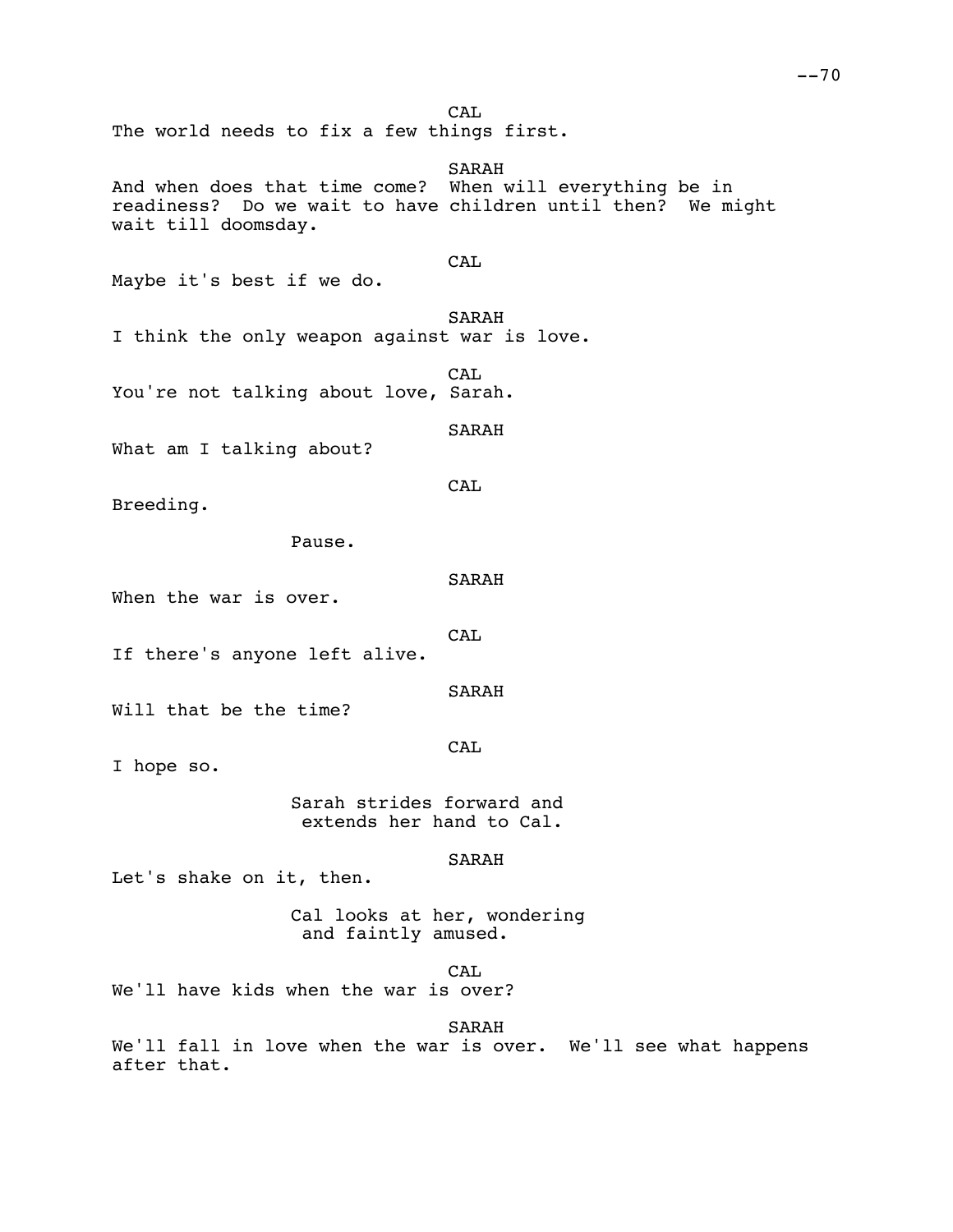CA<sub>L</sub>

Does this mean you'll get off my case about the bathtub?

SARAH

I'll never mention it again.

All right.

He takes her hand.

**CAL** 

**CAL** 

It's a deal.

They shake.

SARAH

Excellent.

Briskly, Sarah steps away and retrieves the Pokurski file. She starts toward the door.

CAL

Where are *you* going?

SARAH

I'm going to take a stroll.

CAL

I'm not supposed to let you out of my sight.

SARAH

I'll be back in five minutes. If I'm not, you can come looking.

CAL What makes you think I'll come looking?

SARAH

You told me you would.

Cal smiles. Sarah crosses to the door and opens it. She turns in the doorway and addresses Cal.

SARAH

By the way, there's no bank fraud. It was a mathematical error. You'll find it. Bottom of Page Three.

CA<sub>L</sub>

You're joking, right?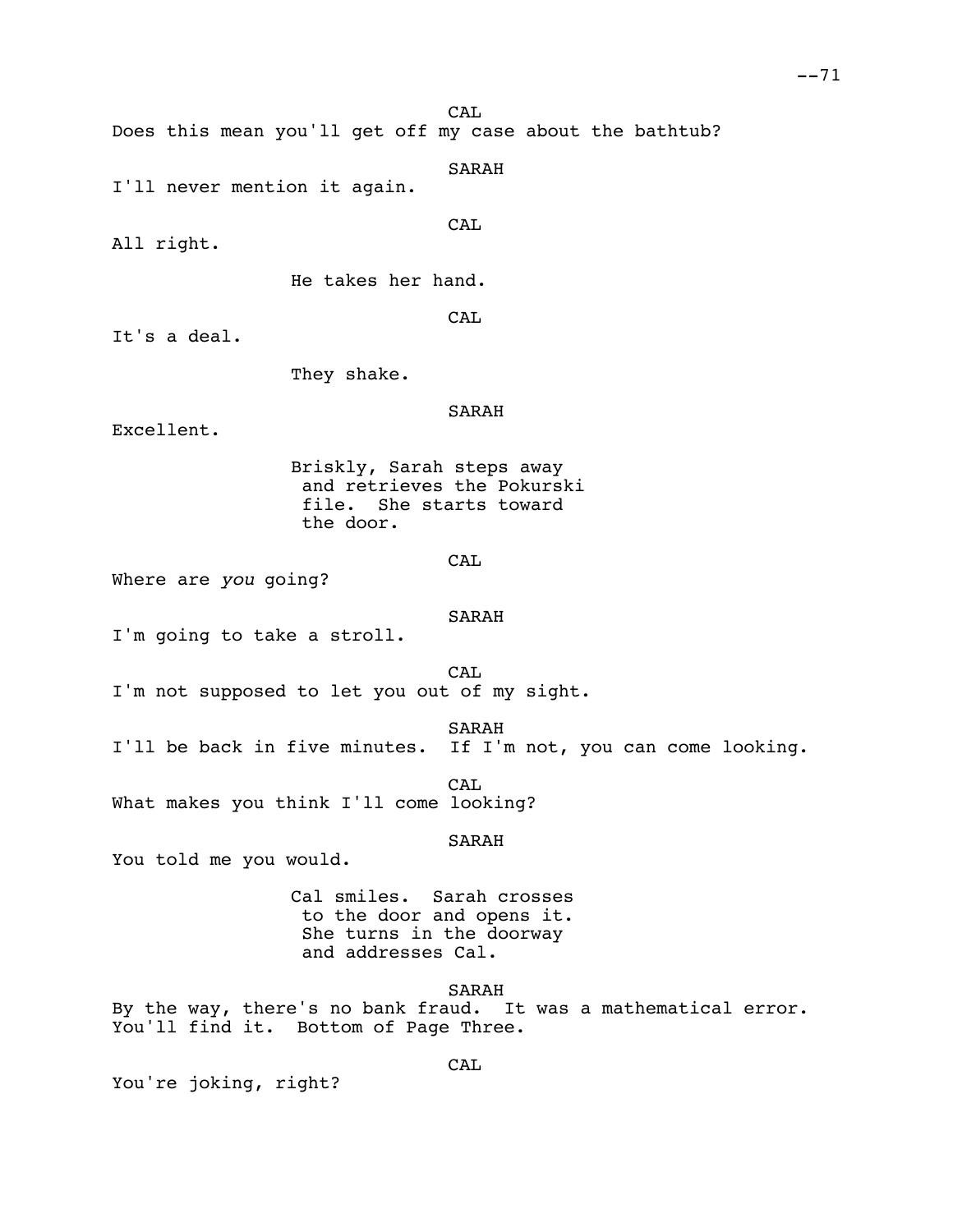SARAH

Not at all. I'm very good with numbers. Father insisted.

CAL

You may be useful to me after all.

SARAH

We can only hope.

Sarah shoots him a smile, spins jauntily, and leaves, closing the door behind her. Cal looks at the door, then at his desk. He crosses behind the desk and sits down in his chair. He picks up the papers and turns to Page Three. He frowns at it.

CA<sub>L</sub>

I'll be damned ...

Cal reaches for a pencil and makes a small correction to the document in front of him. He leans back in his chair, a faint smile on his face, staring at the page in his hand. Lights fade.

SCENE FIVE

Lights up on the same room. Cal is leaning back in his chair, hands behind his head, waiting. He looks at his watch. Then he straightens up and turns his attention to some papers on his desk.

There is a knock at the door. Cal looks up, curiously.

Come in!

**CAL**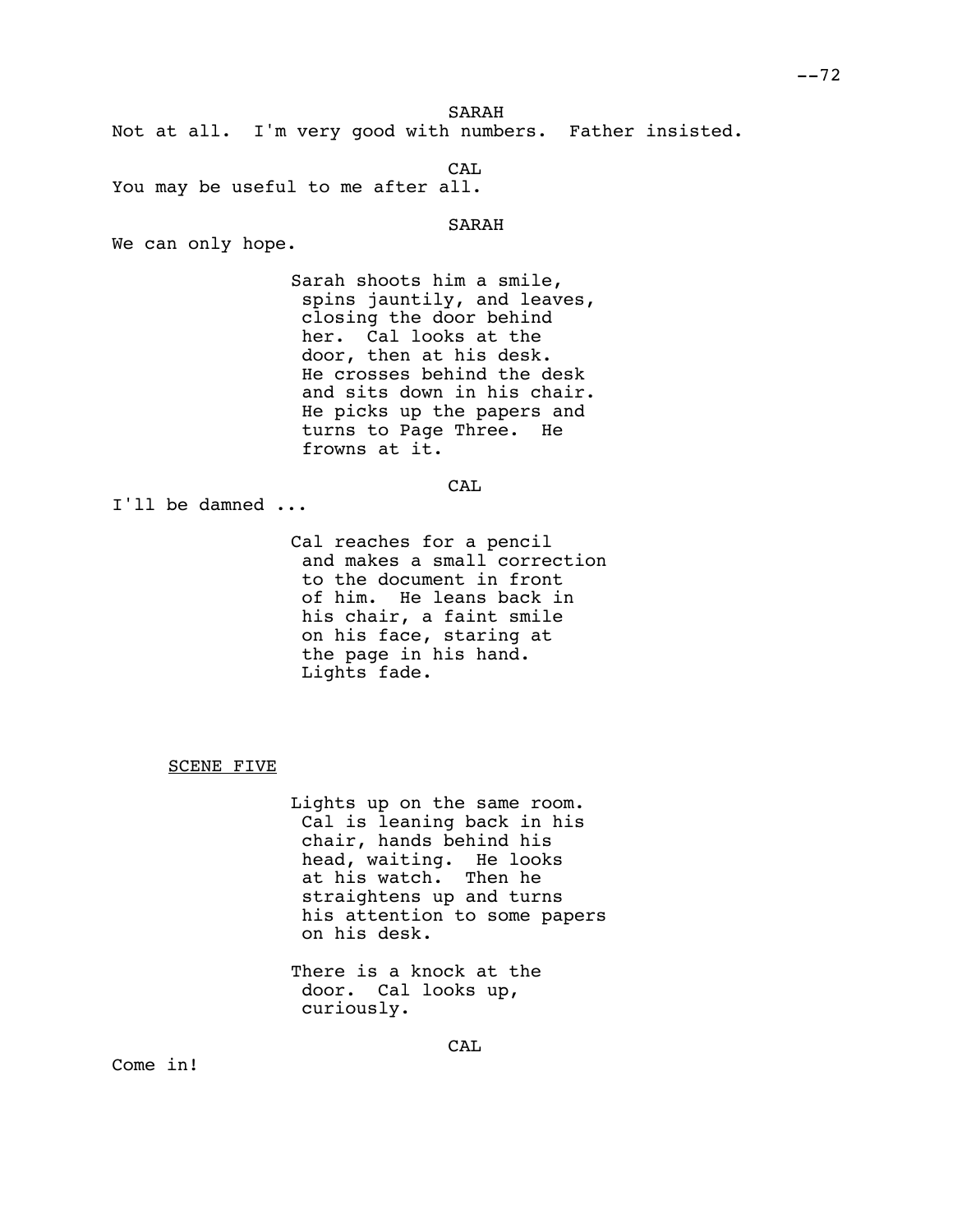Edna enters, looking pale. She closes the door behind her. CAL Good morning, Mrs. Pokurski! I wasn't expecting you today. EDNA I hope I'm not intruding. CAL Not at all. Please, sit down. EDNA Thank you. Edna makes her way to the chair, a little unsteadily. She half-collapses into it. **CAL** Are you all right? EDNA Yes. Thank you. CAL Would you like a glass of water? EDNA I'm fine. Thanks. Pause. Cal eyes her curiously. After a moment, she looks up. EDNA You know, I would love a glass of water. CA<sub>L</sub> Sure. No trouble. Cal gets up and exits the room. Edna takes out a handkerchief and dabs the corners of her eyes. She breathes deeply. Cal reenters with a glass of water and hands it to her. CA<sub>L</sub> Here you are.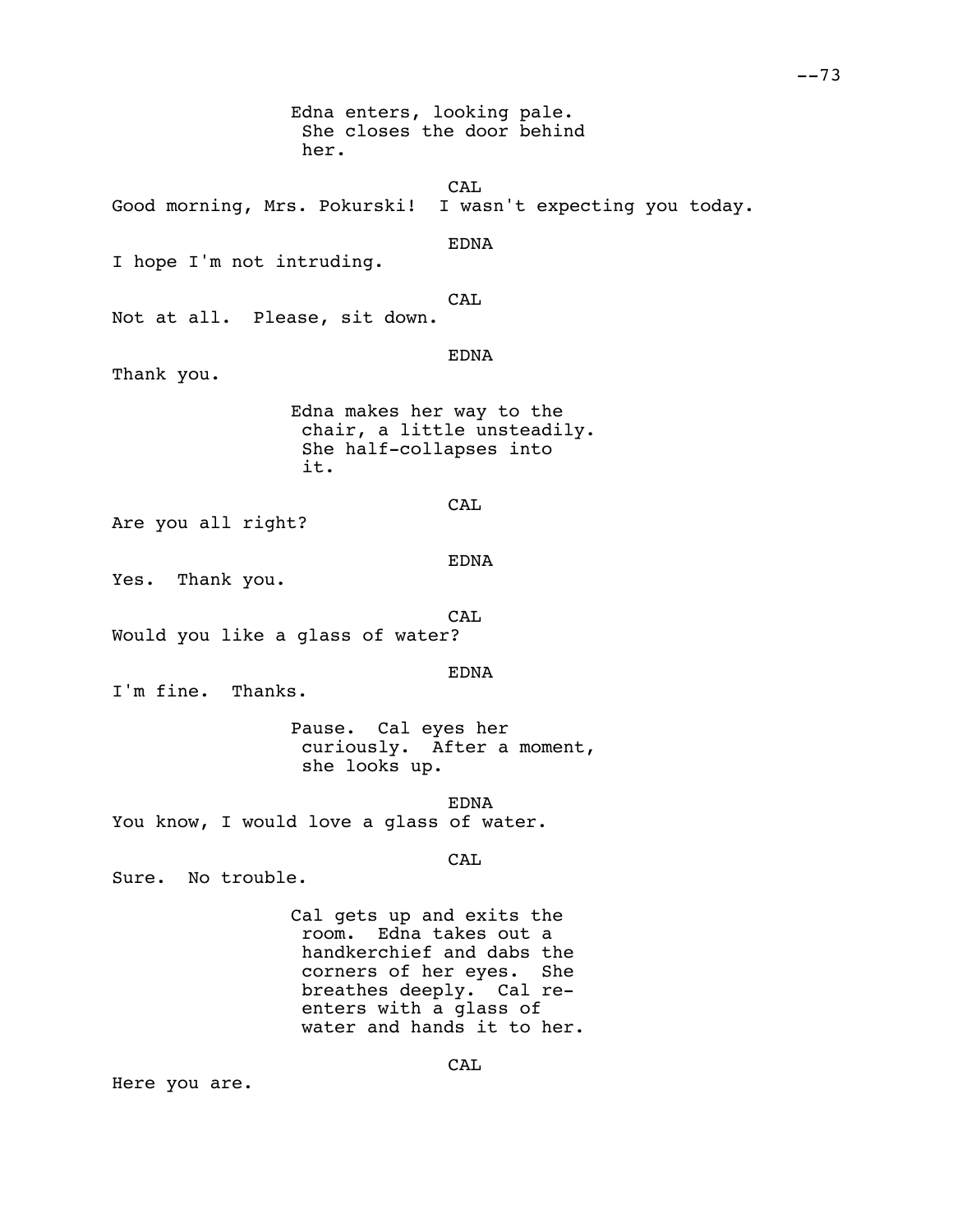EDNA

Thank you, dear. CAL Not at all. Cal settles against the front of his desk and folds his arms. CAL So. What did the old rascal do this time? EDNA He's dead. There is a frozen pause. Cal's face goes pale. CAL I'm so sorry ... EDNA It's all right, dear. It was his time. Pause. Cal struggles to think of something worthwhile to say. CA<sub>L</sub> Did he go peacefully? EDNA I believe so. Edna takes a moment to collect herself, then goes on: EDNA It was in the night. When his snoring stopped, it woke me - like you said it would. I opened my eyes very carefully, in case he was up at the telegraph machine again. But he wasn't. He was lying right beside me, poor dear, on his back the way he always sleeps, and his mouth was open but no sound was coming out. I

CAL

knew at once it was all over. The day Viktor Pokurski stops

Did you send for a doctor?

snoring is the day he dies.

EDNA

There was no need. I didn't want to bother anybody till morning. (MORE)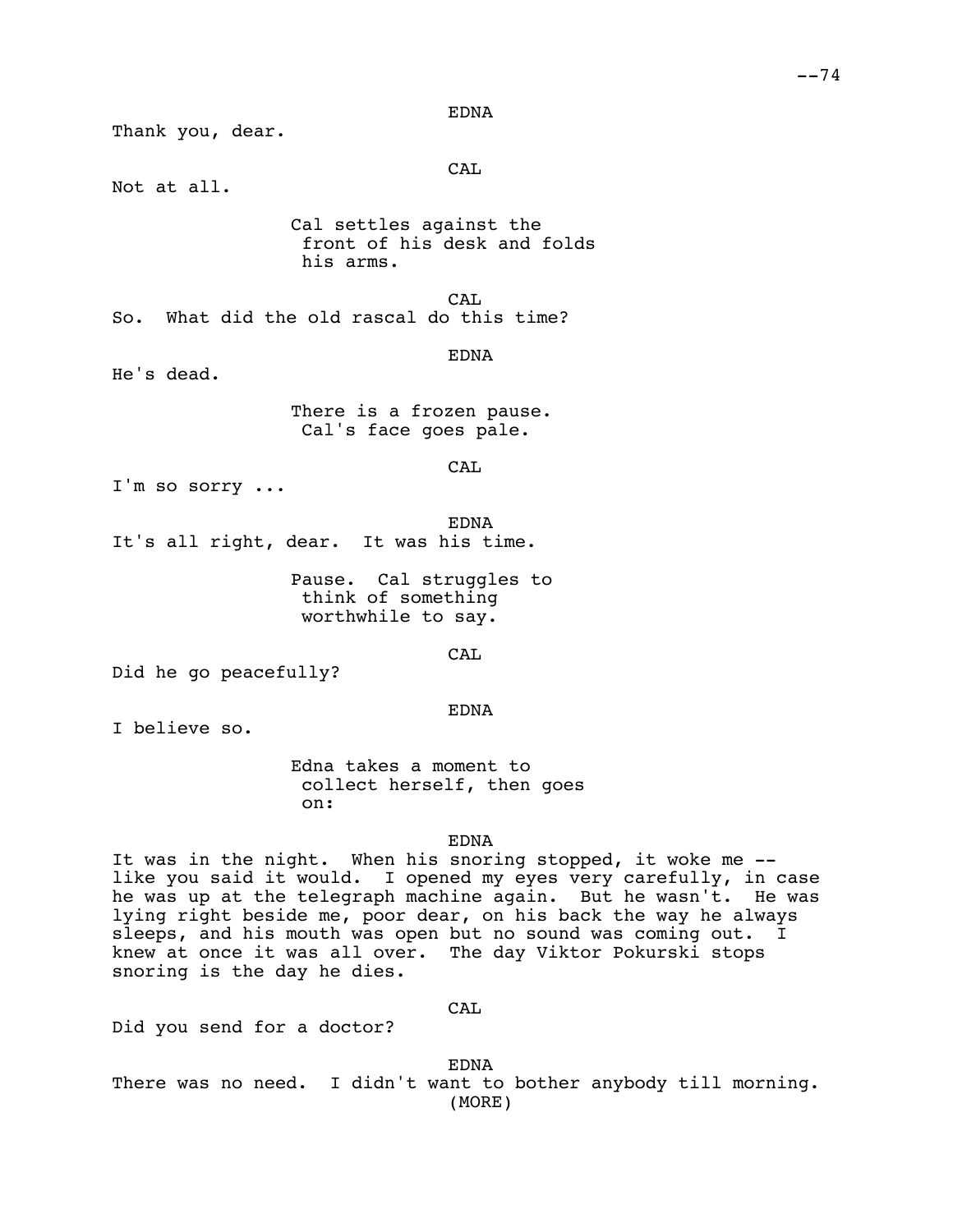EDNA (CONT'D)

So I just rolled over onto my side and put my arms around him - to keep him warm.

> She pauses, overcome, but then soldiers on.

> > EDNA

We didn't sleep like that anymore. I flail about in my sleep, and it would disturb him. But it didn't matter now. I put my arms around him, and I held him so tightly, and I felt so close to him. As close as ever. But I knew that in the morning they would take him away, and so I held on, and held on, and held on, and the next thing I knew it was morning, and I had to get up and make the phone calls, and I left him there lying on his back in the bedroom, and went downstairs.

> She smiles, and dabs at her eyes with the handkerchief.

> > EDNA

It's strange, but even though I knew I was alone now, that wasn't what bothered me. What bothered me was that *he* was alone.

> She stops, again struck mute by emotion. Cal shifts uneasily, at a loss.

> > CAL

Do you need any help with the ... arrangements?

EDNA

No, dear, bless you. You've been such a help already. I only wanted to come by and let you know that the case is closed on Viktor Pokurski. And I wanted to thank you, too. I had one day with him that was completely free of suspicion, free of jealousy, free of fear. That may seem like a small thing to you. But it wasn't. It meant the world to me. Although I do wish I'd had more than the one day ...

> Tears come into her eyes again, and she bows her head, embarrassed. At last, Cal steps forward and puts his hand on Edna's shoulder.

> > CA<sub>L</sub>

I'm very sorry to hear about your husband. He was a fine man.

EDNA

Yes. He was.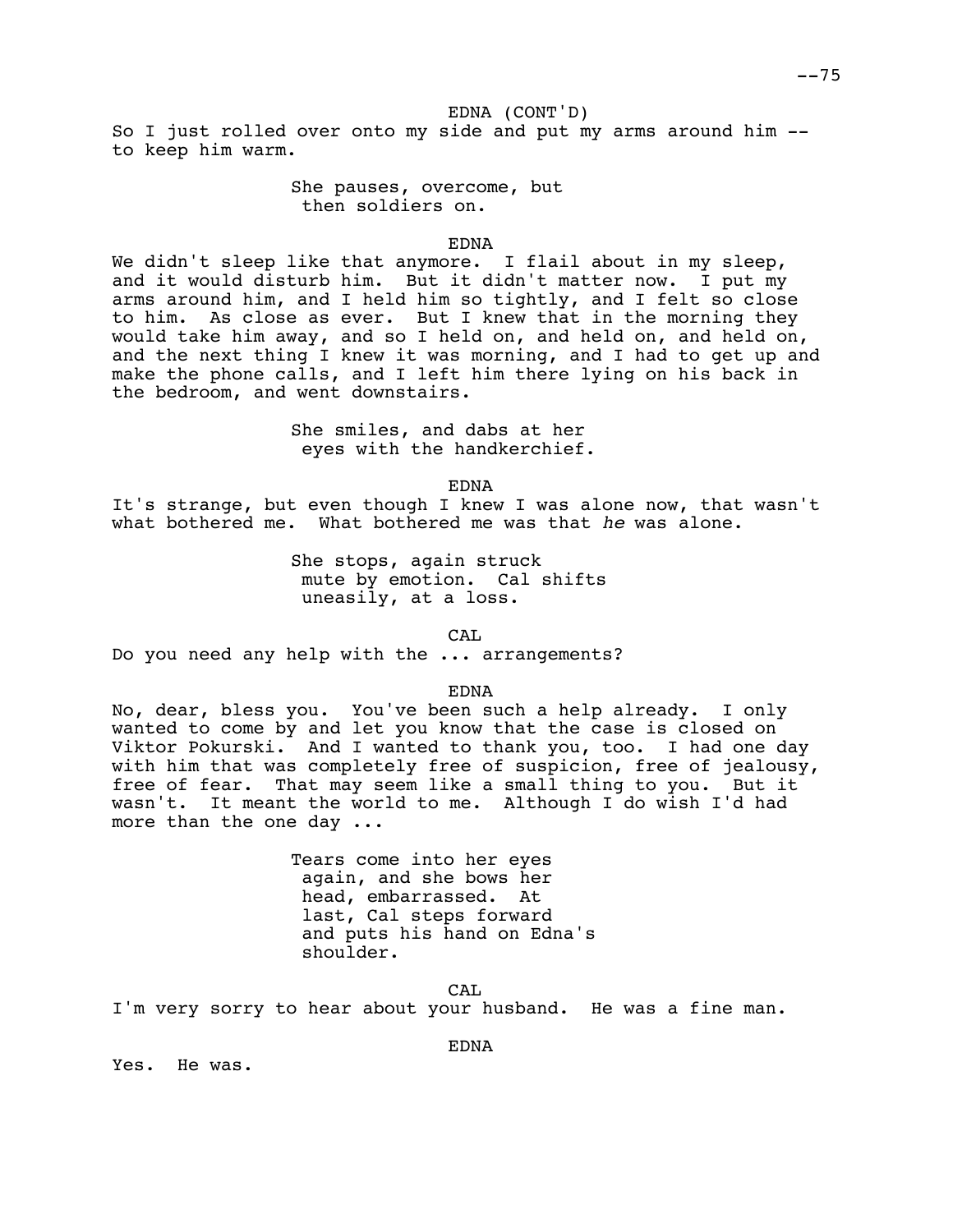CAL

And he loved you.

EDNA

I know.

For a moment, they are motionless, with Cal's hand resting firmly on Edna's shoulder. Then she sniffs, and shifts in her seat, and Cal withdraws his hand.

EDNA

You know, I had the funniest dream last night.

(in a tiny voice)

CAL

You mean ... afterwards?

#### EDNA

No, I think it was before.

She shakes her head, as if to clear it.

EDNA

Oh, it's all mixed up in my head. I remember what you said about my mind. I can't trust it the way I used to. And you're right. When Viktor stopped snoring, and  $\overline{I}$  slowly opened my eyes, I could have sworn I saw a woman in the doorway. A beautiful young woman. My first thought was "Rita! That conniving wench!"

She laughs.

EDNA

But it wasn't Rita. It was a very young woman, very soft and lovely. She had a needle, with a plunger in it -- you know, the kind that ...

A syringe.

CAL

EDNA

Yes. And she put it away into a little bag, and she gave one last glance at Viktor, and then she slipped through the door and was gone.

She smiles.

EDNA Isn't it funny the things you imagine? (MORE)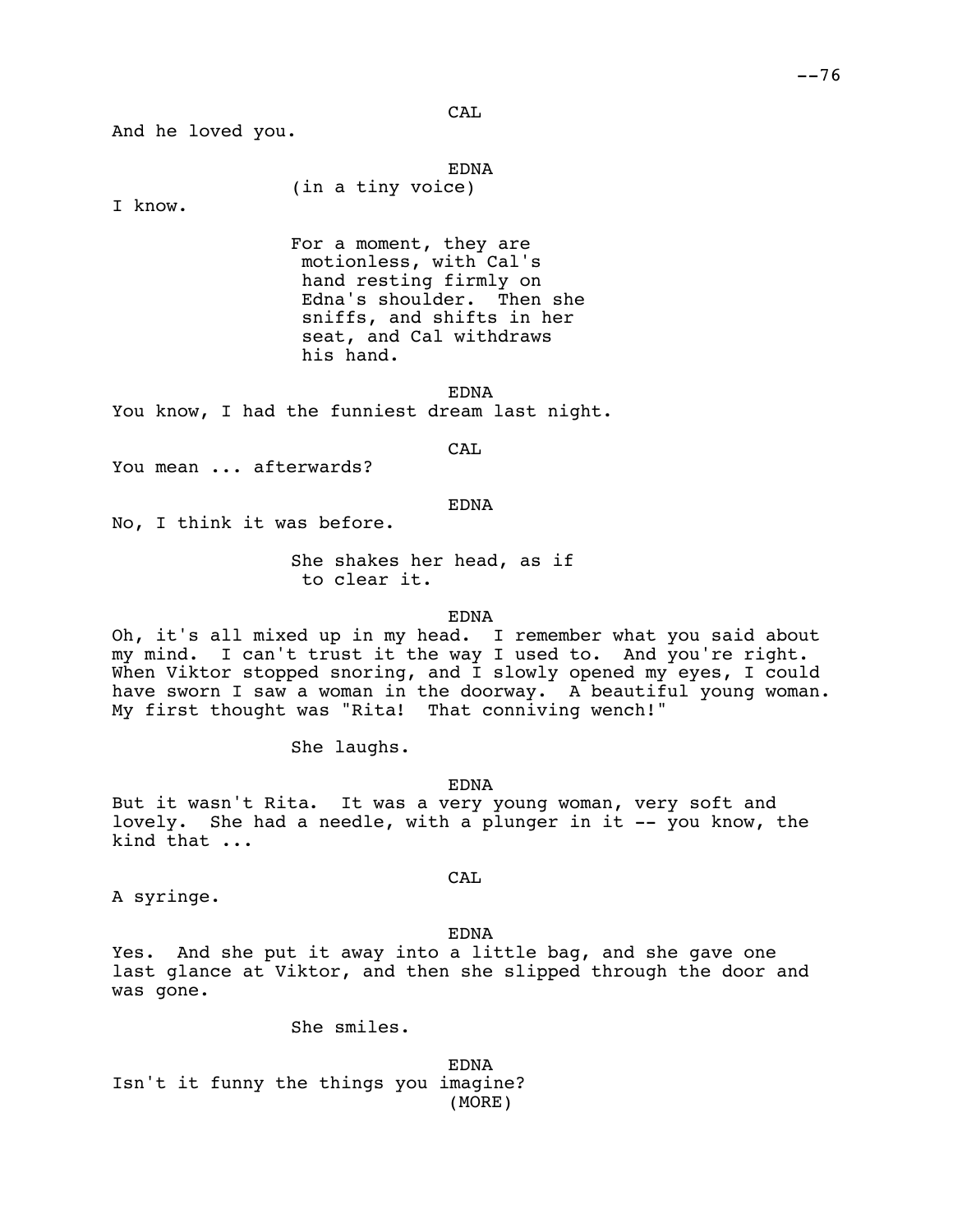EDNA (CONT'D) Even at the end, I was still so jealous. Having nightmares about lovely young women. I must be a very silly old thing. CAL What did she look like?

EDNA

It's very hazy. I must have been half asleep.

CAL

Fair skin? Dark hair? Big wide eyes?

EDNA

Maybe ...

Edna looks up at Cal curiously.

EDNA

Did you dream about her too?

Cal turns away and puts his fists on the desk, his head bowed. He stays this way for a long moment - long enough to make Edna concerned.

EDNA

Are you all right, Mr. Harvey?

Cal raises his head.

**CAL** 

Sarah!

Pause.

**CAL** Sarah, I know you can hear me. Would you come in here a moment, please?

> Edna stares at Cal. Cal turns to look at her.

CA<sub>L</sub> Do you have a weak heart, Mrs. Pokurski?

EDNA

(confused) No. Not at all.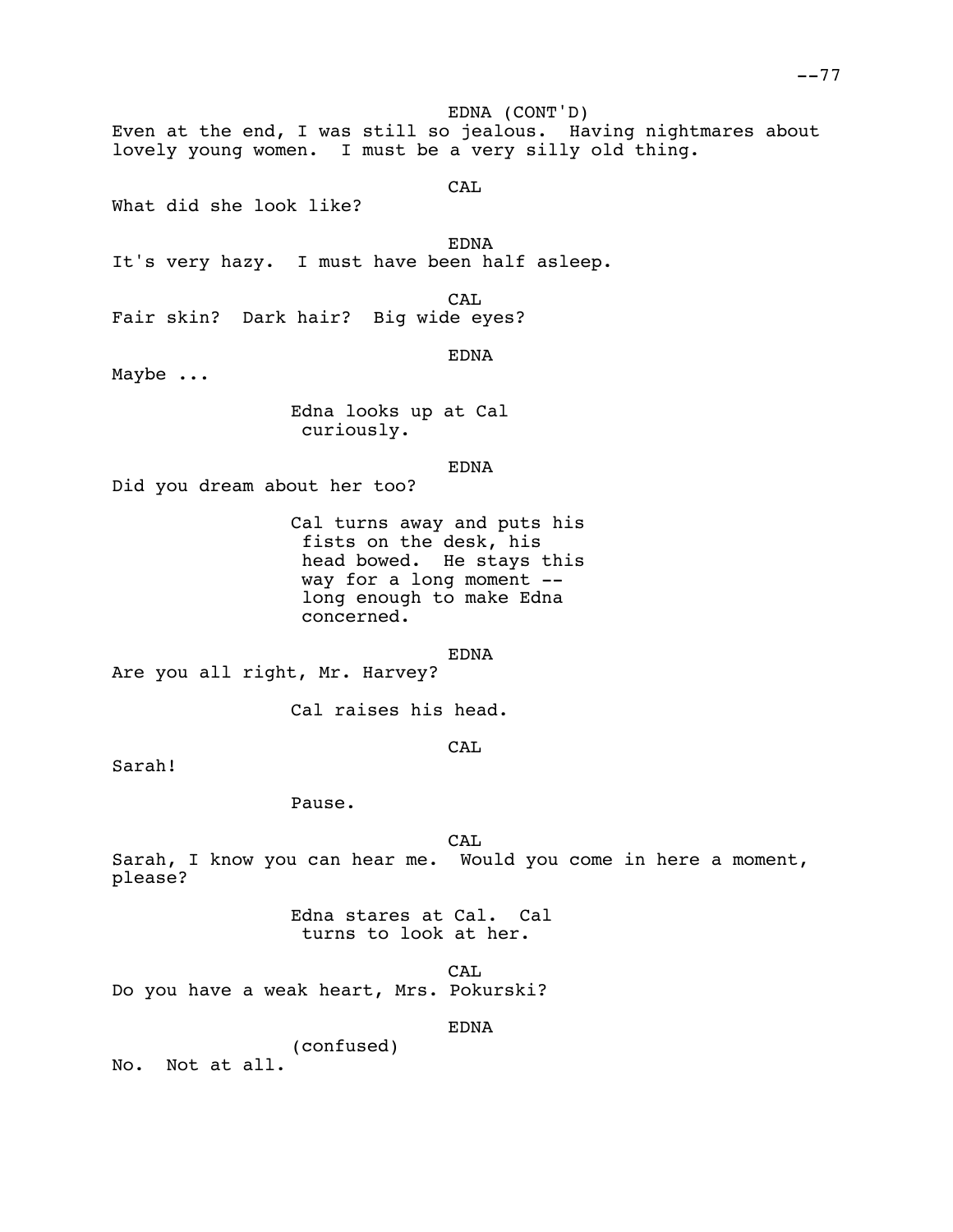CAL

Good. Cal turns his attention to the door. After several long seconds, the door opens slowly, revealing Sarah. Her head is lowered, her face flushed. She carries the Pokurski file. CAL (in a tight, controlled voice) Close the door, please. Sarah turns and closes the door behind her. CAL Mrs. Pokurski, this is Sarah. Don't be rude, Sarah. Look up. With a mighty effort, Sarah looks up and meets Edna's eyes. Edna gasps and puts a hand to her chest. EDNA My word! CAL That's what I thought. SARAH Cal, let me explain ... CAL You better sit down first. You have a *lot* of explaining to do. In a daze, Sarah casts about her for somewhere to sit. Cal fetches his chair from behind the desk and plunks it down between Edna and the desk's front edge. Sarah drifts over to it and sits down; Cal looms above her, leaning on his desk. CAL

All right. Let's hear it.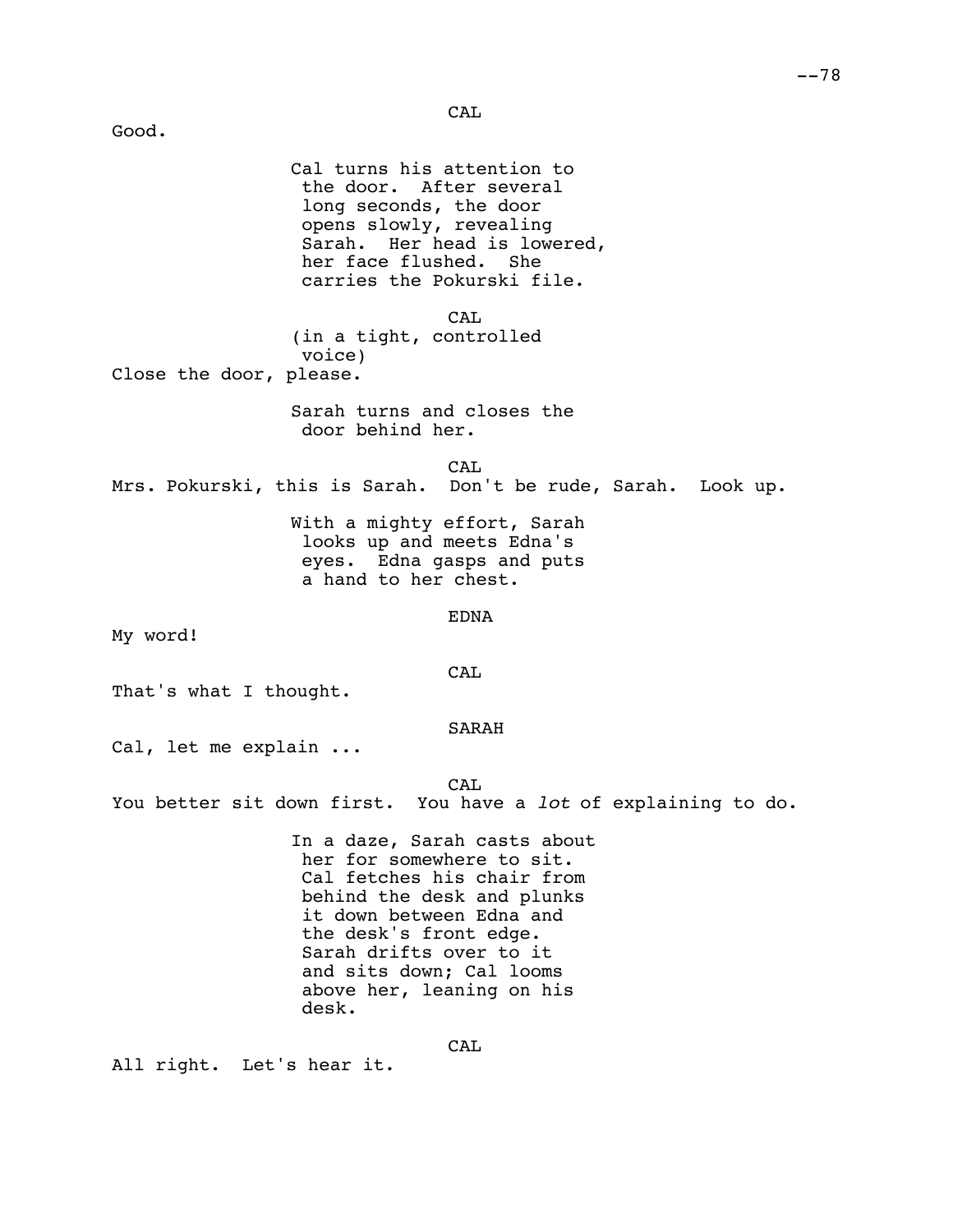#### SARAH

They have my family, Cal.

CAL

Can you prove that?

SARAH

Can you prove it was me in Mrs. Pokurski's bedroom?

CA<sub>L</sub>

That's the beauty part; I don't have to. You're an illegal immigrant. All I have to prove is that you're here in New York, and you'll be shipped off to prison or straight back to good old Nazi-infested Europe. Not a pretty picture either way. You better come clean, princess. I may turn you in anyway, out of spite. But if you lie to me, I *certainly* will.

EDNA

Mr. Harvey, who *is* this woman?

CAL

We're about to find out.

Pause.

(to Sarah)

CAL

Speak.

SARAH

I was at school in Paris. That part was true. And I really did hide in a cellar when the Germans took the city. It's even true that Desmond was the one who found me. Only he wasn't there on behalf of my father. He was working for the SS.

CAL

I should've guessed that.

SARAH

You're not the first one to be fooled. (resuming her story) Desmond told me that his men in Germany had taken my father. They had my sisters too. He showed me little keepsakes -- paper dolls, and scraps of clothing, and things I knew they had. And he told me if I was very, very good, no harm would come to them. Only I would have to be very good indeed.

CAL

And were you?

SARAH

I had no choice, Cal. I did everything he said. Everything. He became a protector and a lover and a torturer all at once. (MORE)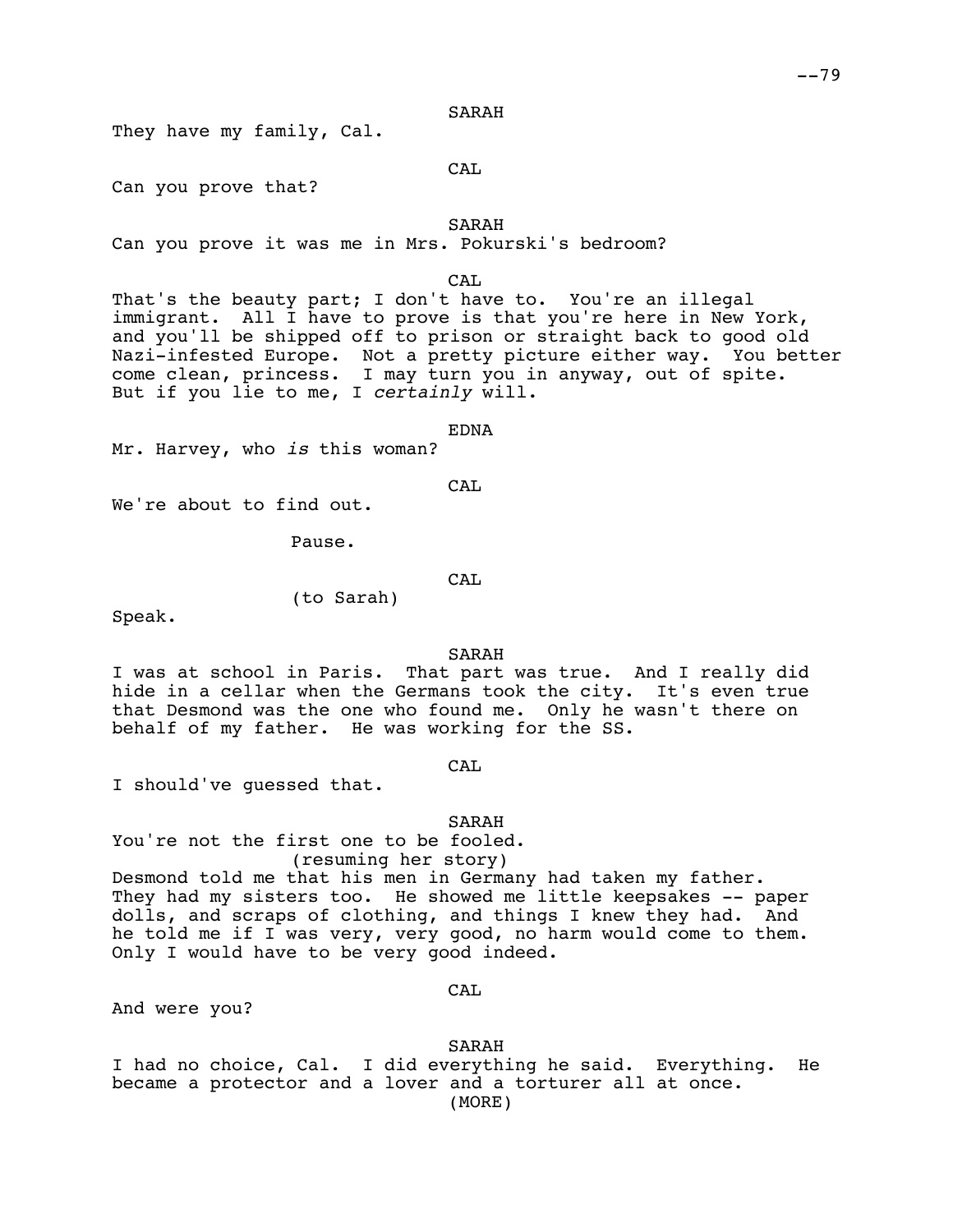SARAH (CONT'D)

At times I even thought I loved him. That was how deeply he crept into my soul.

CAL

What brought you to me?

## SARAH

He never told me. He never told me anything except what my next order was. He wouldn't give me a chance to think ahead, or make any plans of my own. I didn't know we were crossing the ocean until I heard the ship's whistle. Half the time, I didn't know if I was in a train, or a boat, or a warehouse. He wanted to be everything -- even my eyes. I've never felt so helpless. Not even in the cellar.

CAL What were his orders when you got here?

SARAH To wait for his word. To tell you nothing. (more softly) To get close to you.

```
CAL
```
(hoarsely)

Why me?

SARAH

He never told me!

CA<sub>L</sub>

You must have a pretty good guess.

She looks up at him, blankly. Then she holds up the file.

CAL

Viktor Pokurski?

SARAH

Read it.

CAL

I've read it.

SARAH

I've added a few pages. Transcripts. I found them in Viktor's cubbyhole, where he kept the telegraph. Desmond has the originals, but I copied them out. He doesn't know.

She turns to Edna.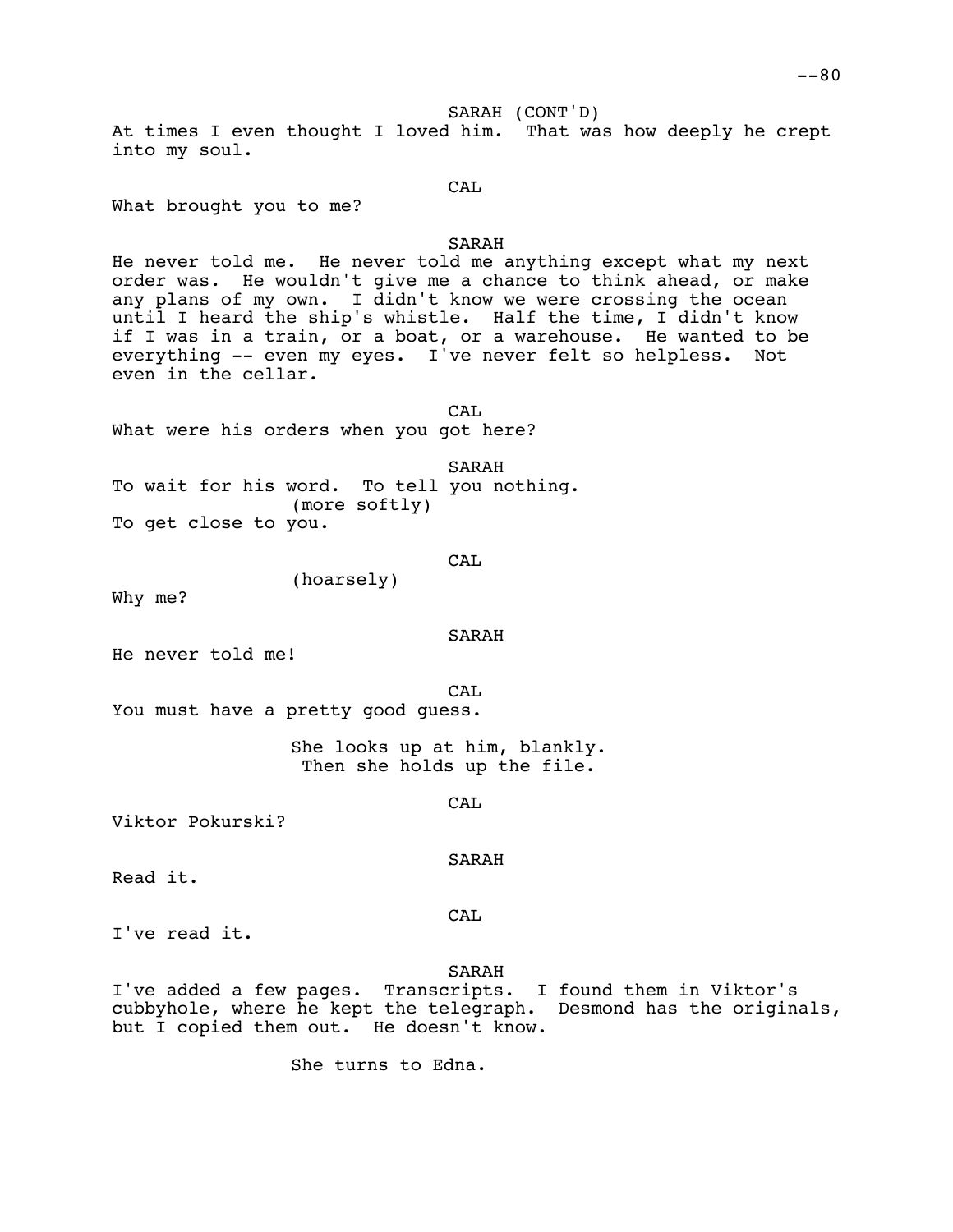SARAH

I'm so sorry, Mrs. Pokurski ...

CAL

Don't speak to her.

Cal considers the file. He makes as if to hand it to Edna.

CAL

Mrs. Pokurski, would you like to --

SARAH

Cal.

Cal looks at her.

(emphatically)

SARAH

You read it first.

Cal stares at her, then nods. He opens the file and turns to the new pages. He reads. His eyes widen. He slumps against the desk. He reads.

At last, after a long, awful moment, he closes the file, like a man in a dream. He stares straight ahead of him, unseeing. His face has turned the color of ash.

Pause.

EDNA

What is it, Mr. Harvey?

CAL

The Jews ...

Pause.

EDNA

Mr. Harvey, I've been alive a long time. I'm used to bad news from Europe about the Jews.

> Cal shakes his head, still staring straight in front of him.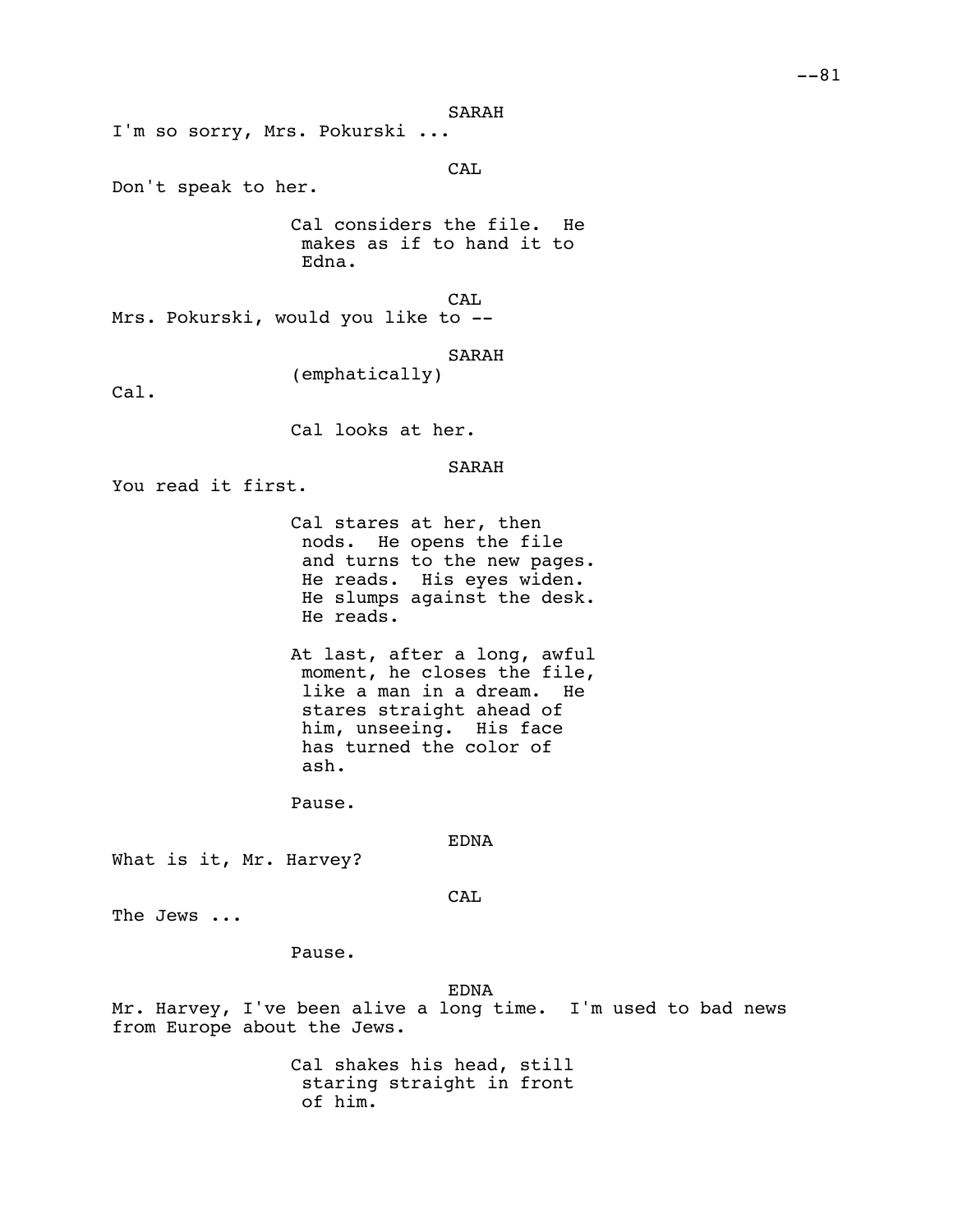$-82$ 

CA<sub>L</sub>

This is different. Not just beatings and fires and ghettos. They're going the whole way this time. Doing it like scientists. Like modern men. Doing it the way you rid a house of vermin. You don't just make an example of a few prominent offenders. You don't just pass laws or hand out propaganda. You make a project of it. You round them up -- and you burn them. Every last one.

He looks at Sarah.

CAL

Ovens. It says, ovens.

She nods.

# SARAH

Yes.

He takes a step forward, brandishing the papers.

CAL

I swear before God, if this is a lie ...

SARAH

Cal, I only wish it were. Viktor knew. He's dead because he knew. If it were a lie, why go after him? It's only dangerous if it's true.

> There is a long, awful pause, as they all privately try to take in the magnitude of what they've learned. At last, Edna turns to Sarah, gently.

> > EDNA

Was my husband a spy, dear?

Sarah nods.

## SARAH

He was in contact with Polish freedom fighters. He passed their messages along to a network in New York. It was all there in his papers. He was a very brave man.

Edna nods to herself.

# EDNA

Yes. He was.

### SARAH

You should be proud of him.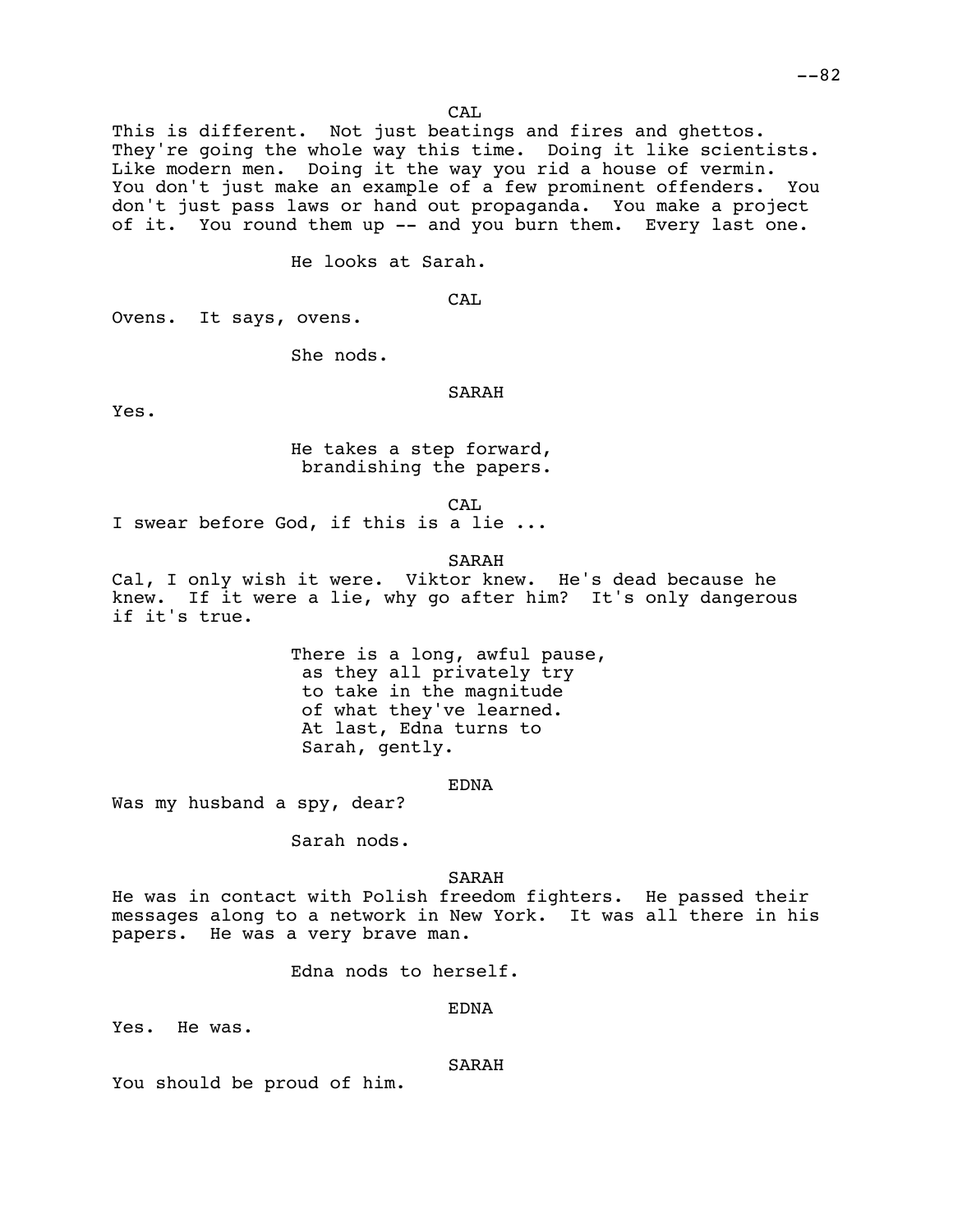#### EDNA

I always have been.

Edna looks up at Sarah again.

EDNA

You killed him.

## SARAH

Yes.

EDNA

To protect your family?

Sarah nods. Edna reaches out a hand and puts it on Sarah's wrist. She squeezes, firmly but not painfully. Sarah meets her eye, wondering and afraid.

EDNA

I understand.

They remain like this for a long moment. Cal watches, transfixed. Then Sarah collapses forward and begins sobbing. Edna puts her arms around her comfortingly.

EDNA

There, there, dear. It's all right.

Sarah sobs into Edna's motherly embrace. After a few moments of this, Cal returns his attention to the papers. A dark look comes over his face.

**CAL** 

Sarah.

She looks up at him, mastering her tears.

CAL

How did you get your orders from Desmond? The new ones.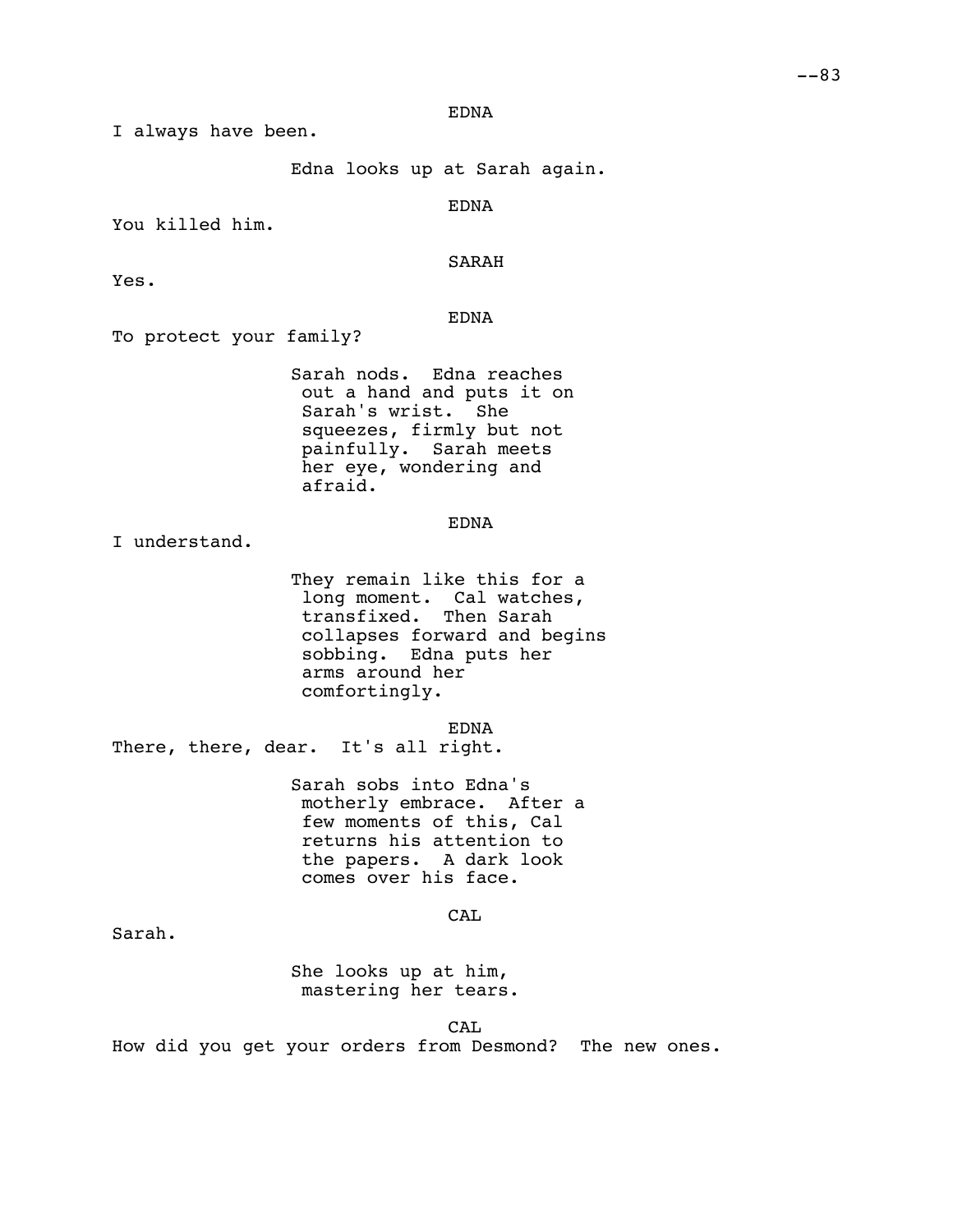SARAH Slips of paper. He leaves them under a brick in the alley outside the building. CA<sub>L</sub> And you pick them up on your five-minute "walks." She nods. CA<sub>L</sub> That means he's still in New York. SARAH I think so. CAL Can you get him a message? SARAH What are you going to do? **CAL** I'd like to meet with him. Face-to-face. Tonight, if possible. SARAH Why? CAL See if we can straighten out a few things. SARAH He's a killer, Cal. He's absolutely heartless. CAL I'm not exactly Santa Claus myself. EDNA Vengeance belongs to God, Mr. Harvey. CAL God can wait his turn. Edna stares at Cal. Sarah lowers her head. Lights fade. SCENE SIX

Lights up on the same room, late at night.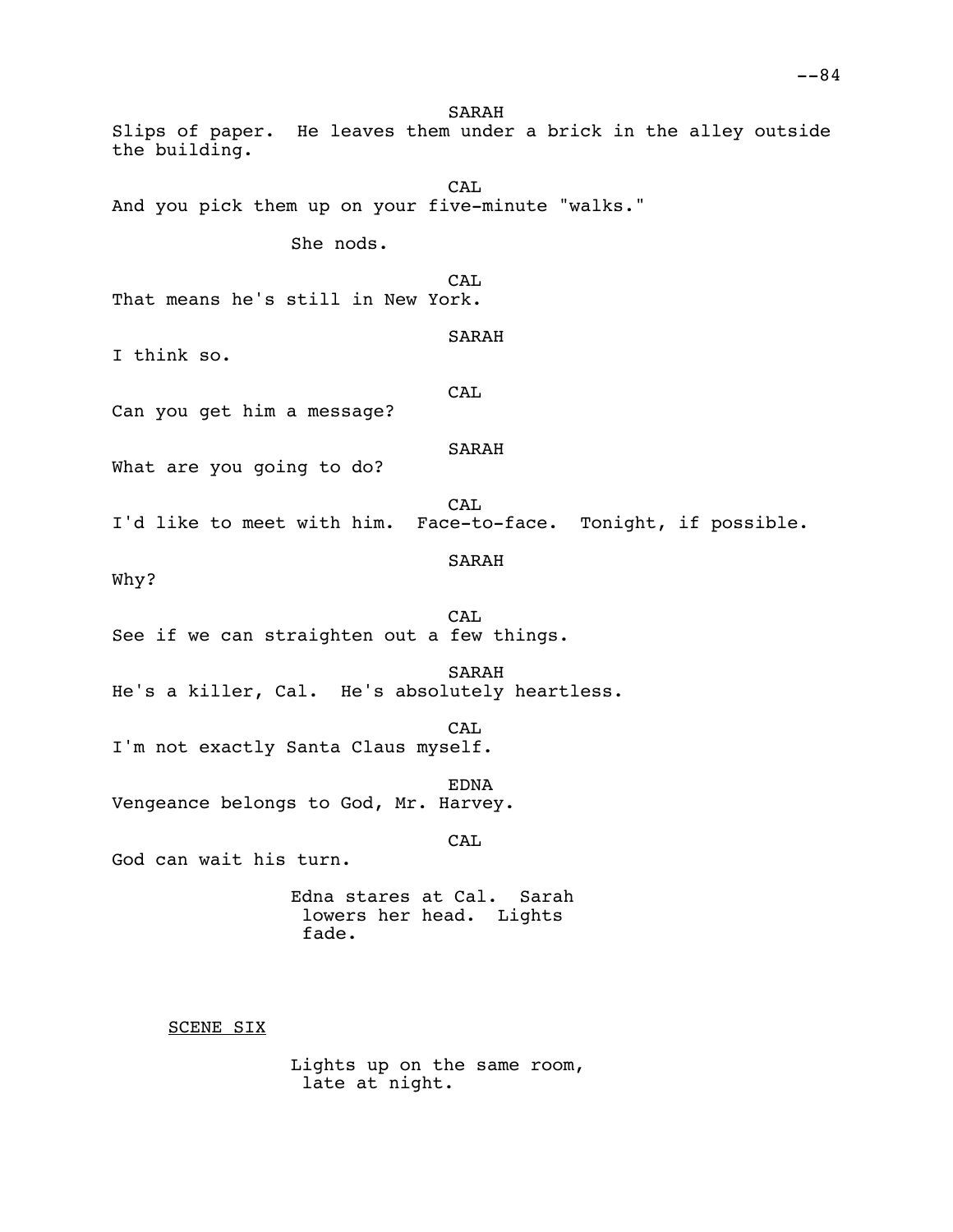The lights are mostly out, but a desk lamp is illuminated, and Sarah sits behind the desk, quietly drawing. After a few moments, the door opens, and Desmond steps in, wearing his overcoat. He regards Sarah for a moment from the doorway.

DESMOND

What was so urgent, butterfly?

She ignores him. He takes a step into the room.

DESMOND

I don't like coming here. It's enemy territory. If you were any other agent, I would assume you'd been turned. But I trust you,<br>butterfly. I wanted to show you that. And I want you to know I wanted to show you that. And I want you to know that you can trust me.

Pause.

DESMOND

Darling?

He takes another step forward. His face grows hard.

DESMOND

I am *speaking* to you.

Cal, who has crouched unseen behind the couch, bolts forward and yanks the top of Desmond's overcoat down over his elbows, pinning his arms to his sides. Deftly, he reaches around the front of Desmond's torso and slips the gun from his holster; then he shoves Desmond backwards into the chair and trains the gun on him. All of this happens quickly, smoothly, as if in one motion. It ends in a frozen moment of utter helplessness for Desmond.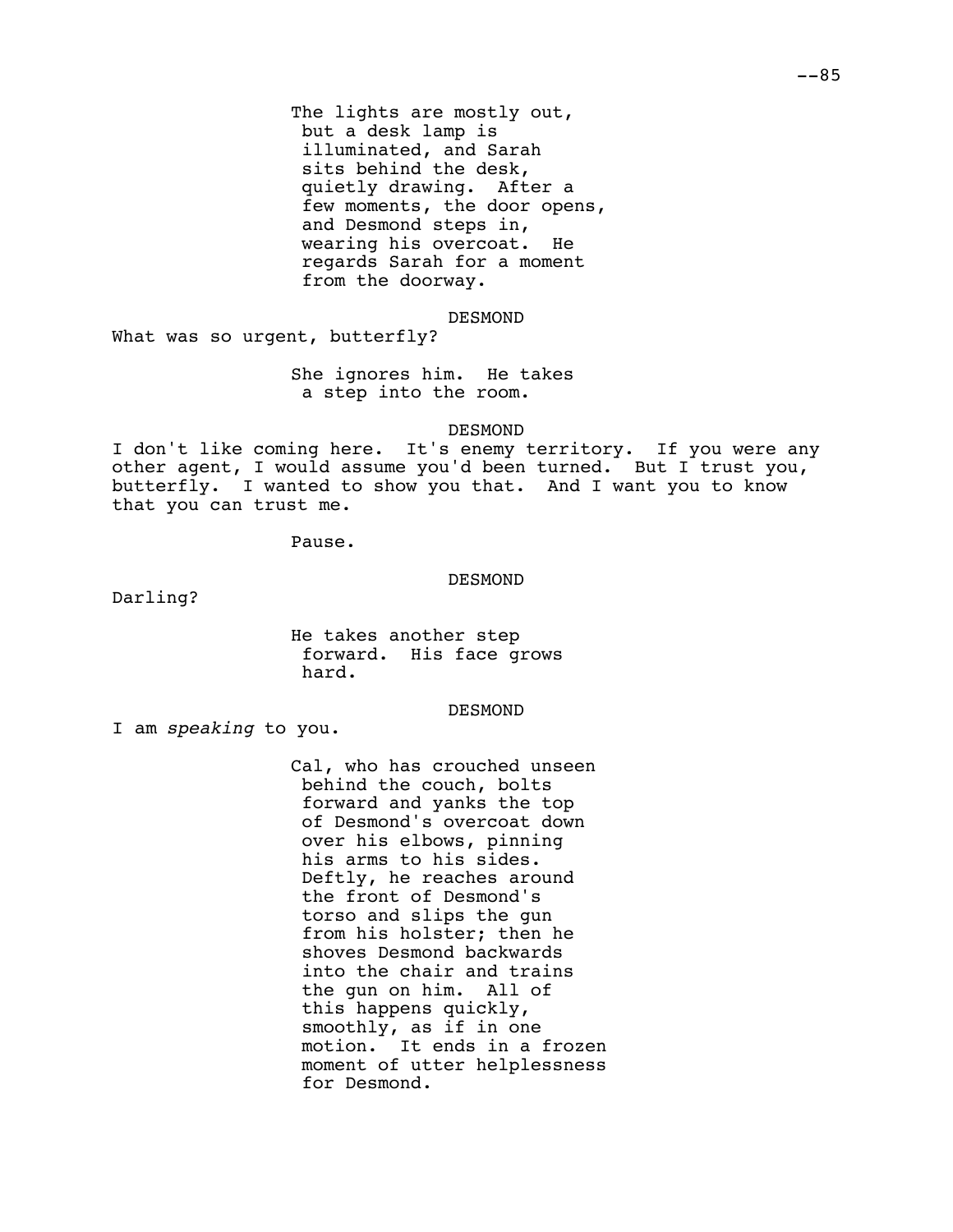Cal stands panting triumphantly, the look in his eyes a little wild. He wipes his brow with his forearm.

CAL Pull up your collar. You look ridiculous.

> Glaring, Desmond restores his overcoat to its proper position, as Cal backs away a step or two.

> > CA<sub>L</sub>

Sorry for the subterfuge. I didn't think you much wanted to see me.

Desmond just glares.

CAL

Oh, come on, don't be rude. Say *something*.

DESMOND

You will burn in the fires of a righteous Hell, Jewish dog.

CA<sub>L</sub> You know, I've always been partial to "Hello."

Desmond just glares.

CA<sub>L</sub>

Sarah, would you leave us alone for a moment? I think Desmond's embarrassed to speak in front of you.

## SARAH

Of course.

Sarah crosses out from behind the desk, and, on her way to the door, kisses Cal pretty torridly. Cal keeps the gun trained on Desmond throughout. Desmond's fingers clench with impotent fury.

Sarah breaks the kiss and exits, closing the door.

CAL

Sweet girl. I can see what you saw in her. Still, it's always more fun when they want you, isn't it?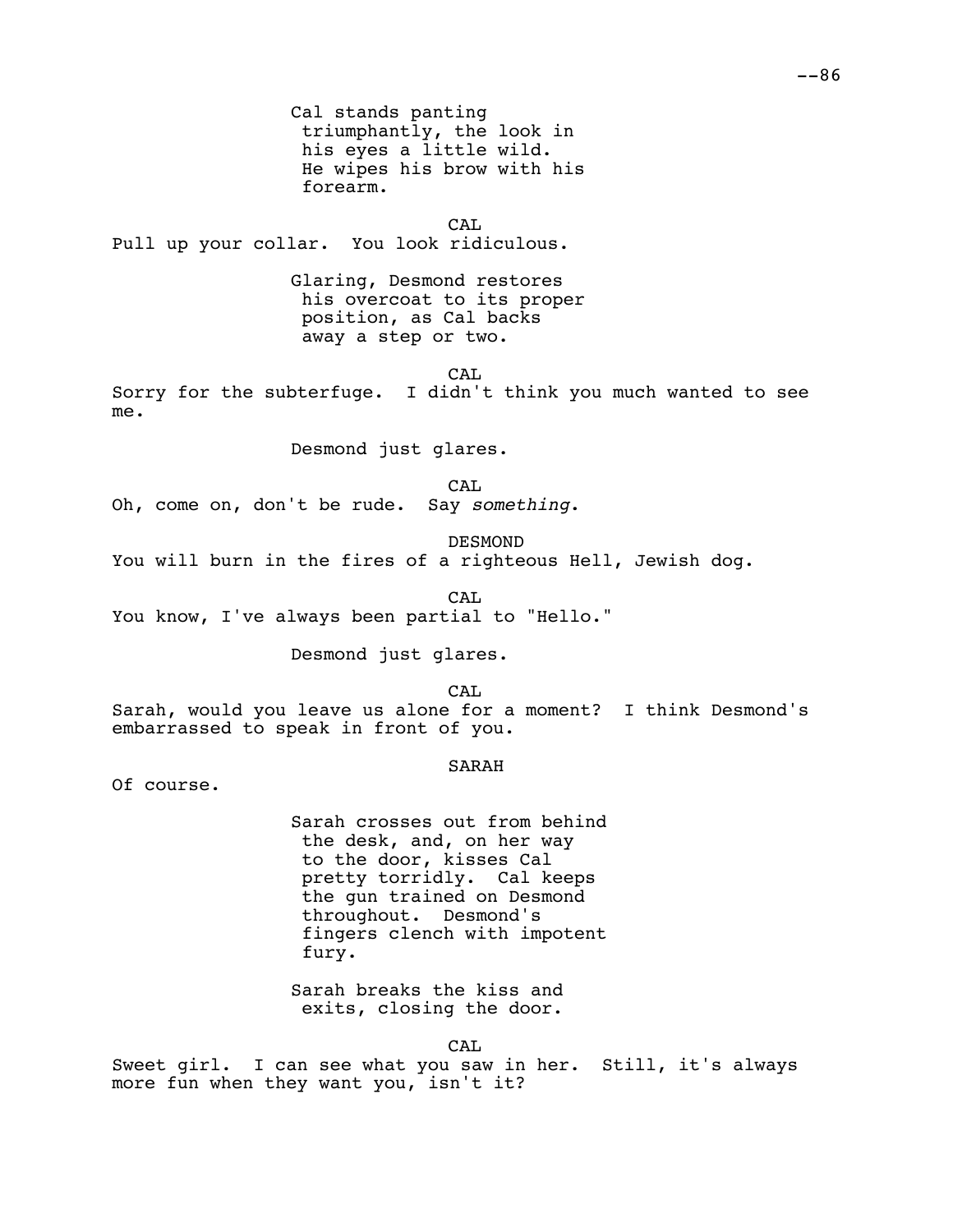Desmond says nothing.

CA<sub>L</sub>

You know, so far this is a very one-sided interrogation.

No response.

CA<sub>L</sub>

Come to think of it, I like the sound of *my* voice better anyhow. Let me see if I can do the whole thing myself. You'll let me know if I foul up something important.

> Cal pauses for a moment, collecting his thoughts.

> > CAL

You captured a Polish freedom fighter with a telegraph machine. Found out he'd been sending messages to New York. This man had been in the camps, and you knew only too well what sort of message he'd be likely to send. So you started sniffing around through your contacts here. Maybe heard something about a newsstand that stays open despite a lack of business. Followed Pokurski from there, and discovered that I'd been sniffing around too. Jackpot. If I was after the same thing, and I had it, you could get the dirt you needed without coming anywhere *near* Pokurski. After all, secret agents don't like to get too directly involved in things. That's how they stay secret.

> Cal has been pacing, and has now reached the edge of his desk. He turns and looks over his shoulder at Desmond.

> > CAL

CAL

That about right so far?

No response.

Good.

Cal leans against the edge of his desk and continues.

CAL

So what kind of bait do you use on a broken-down Jewish gumshoe? A beautiful Jewish girl. And you had just the girl for the job, didn't you? The only catch was, I didn't know anything. So you had to send her in a little deeper than you planned.

Pause.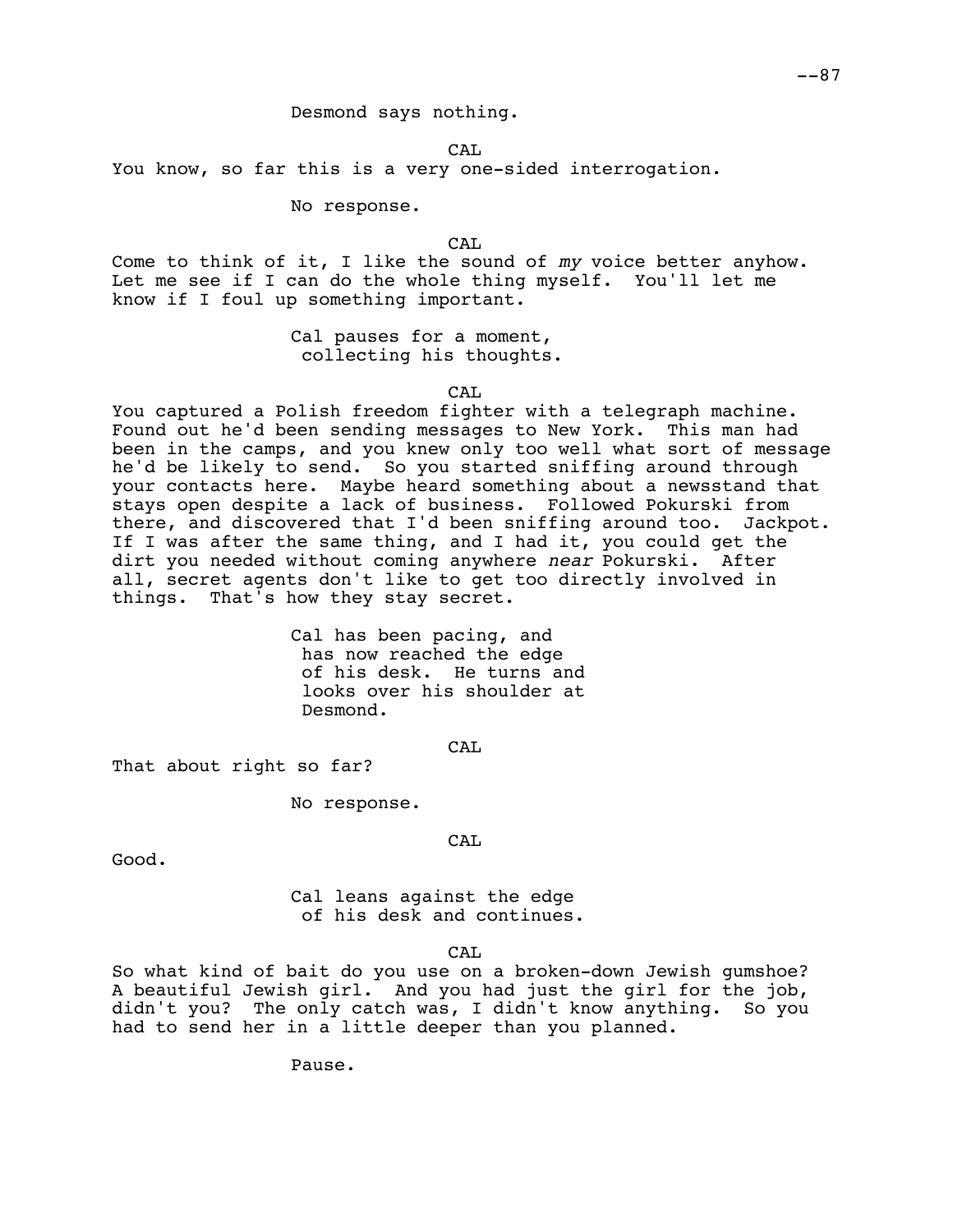CA<sub>L</sub>

For the record, I don't think you bungled this caper too badly. Sarah's a bright girl, and you had her in your pocket. How were you to know the old lady was a light sleeper? Or that she was just a little less batty than she seemed?

Pause.

CAL

Don't beat yourself up, "Desmond." You did fine. The fact is, I didn't even outplay you. I just had some luck, that's all.

> Pause. Cal leans forward toward Desmond.

> > CAL

But here's your problem now. I got friends in the newspapers. Jewish men, some of 'em. They'd give their best tie for a story like this. And I got no reason not to give it to 'em.

DESMOND

So give it to them.

CAL

I fully intend to.

#### DESMOND

Then do so. You took all this trouble to get me here so that you could what? Gloat? Ask my advice? *Warn* me? Why have you not gone to the newspapers already?

CAL

It's late.

DESMOND

Wake them up.

CAL

It can wait till morning.

**DESMOND** It can wait forever. It will make no difference.

> Pause. Cal stares. Desmond leans forward in his chair, a smug gleam in his eye.

### DESMOND

But I am telling you something you already know. Am I not? It will make no difference. The newspapers are full of your war effort. They do not want this to be a war about Jews. They do not like Jews. Hitler is enormously popular here, if only as an enemy. He is on the cover of your comic books. He is a star. (MORE)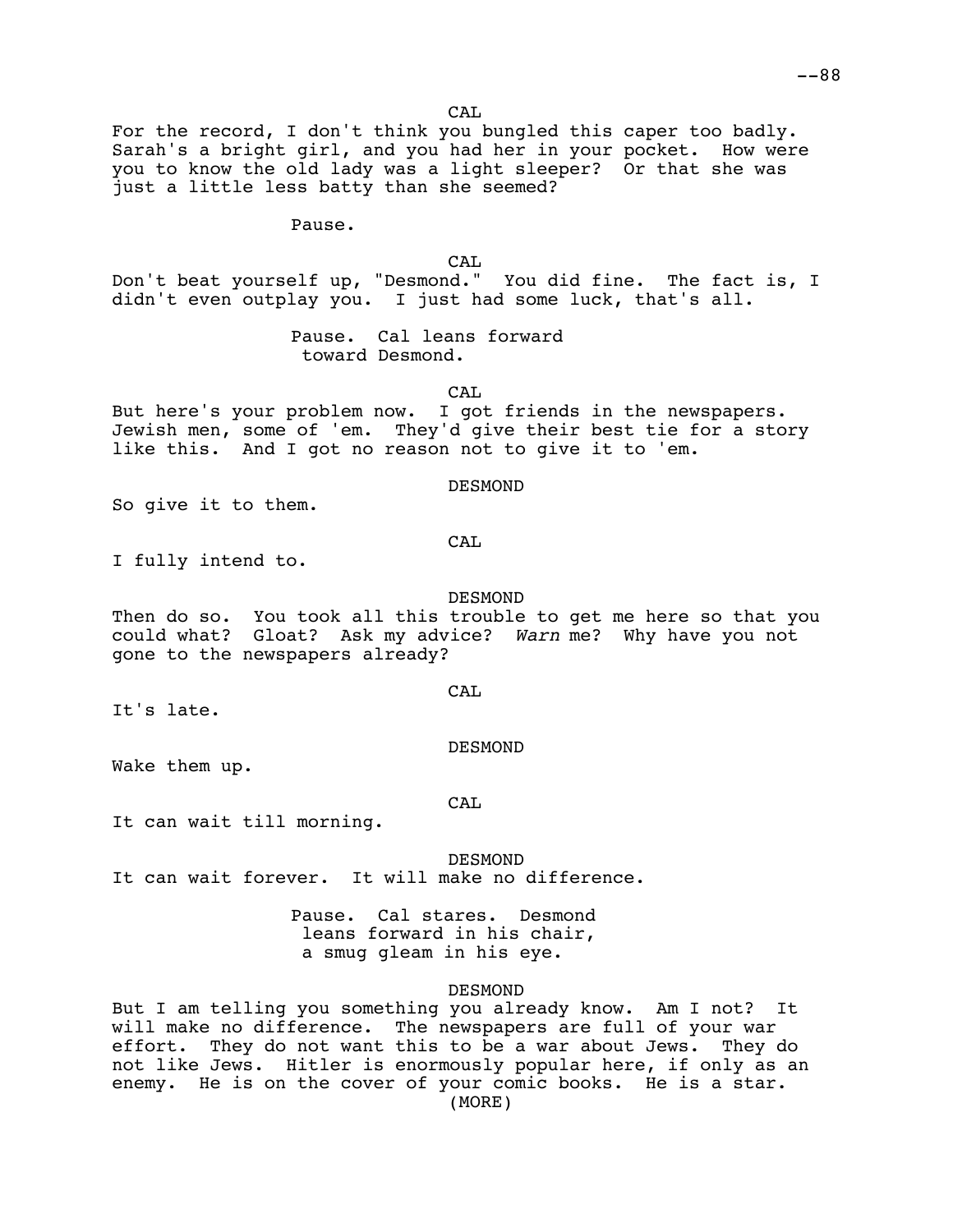## DESMOND (CONT'D)

Jews are not popular. They are not bad enough to be hated, not good enough to be loved. They are inconvenient. Pitiable as victims, yes, but victims are not very interesting. You Americans want "good guys" and "bad guys" and beautiful girls to rescue. You are not ready to be seen as a Jew-loving country. And so this story will never sell.

CAL

You're wrong.

DESMOND Maybe I *am* wrong. Let's assume that. The story sells. It captures the public imagination. What then?

> Desmond pauses significantly, as if waiting for Cal to answer. Then he goes on, with some enjoyment.

> > DESMOND

It will make no difference. You are at war with Germany anyway - and the camps are behind enemy lines. Mr. Roosevelt will not bomb the camps. It might too easily look like cruelty, and anyway it would divert his forces. Will he send in special units to free the prisoners while the battle goes on around them? Can he afford to? He has a war to win.

CAL

I think he'll be interested to know what you're doing to your own citizens.

DESMOND

You don't think he knows already? It is a massive operation. We are very good at keeping secrets, but even we are not *that* good. Of course he knows! And he will do nothing! Because he lives in a Jew-fearing country, and he has bigger fish to fry!

> Pause. Cal searches for a rebuttal. He finds himself stymied. Then he brightens.

> > CAL

If, as you're so eager to say, it "doesn't make any difference," why did Viktor Pokurski become a target? Why did he die?

DESMOND

We knew the origin of the messages, but we did not know their content. We were afraid he might know something truly damaging. Troop movements, or a secret battle plan. If we had known it was this? Only this? This little matter of cleaning up the house? We would hardly have bothered. So like a Jew, to treat the suffering of his people as a secret of the utmost importance. (MORE)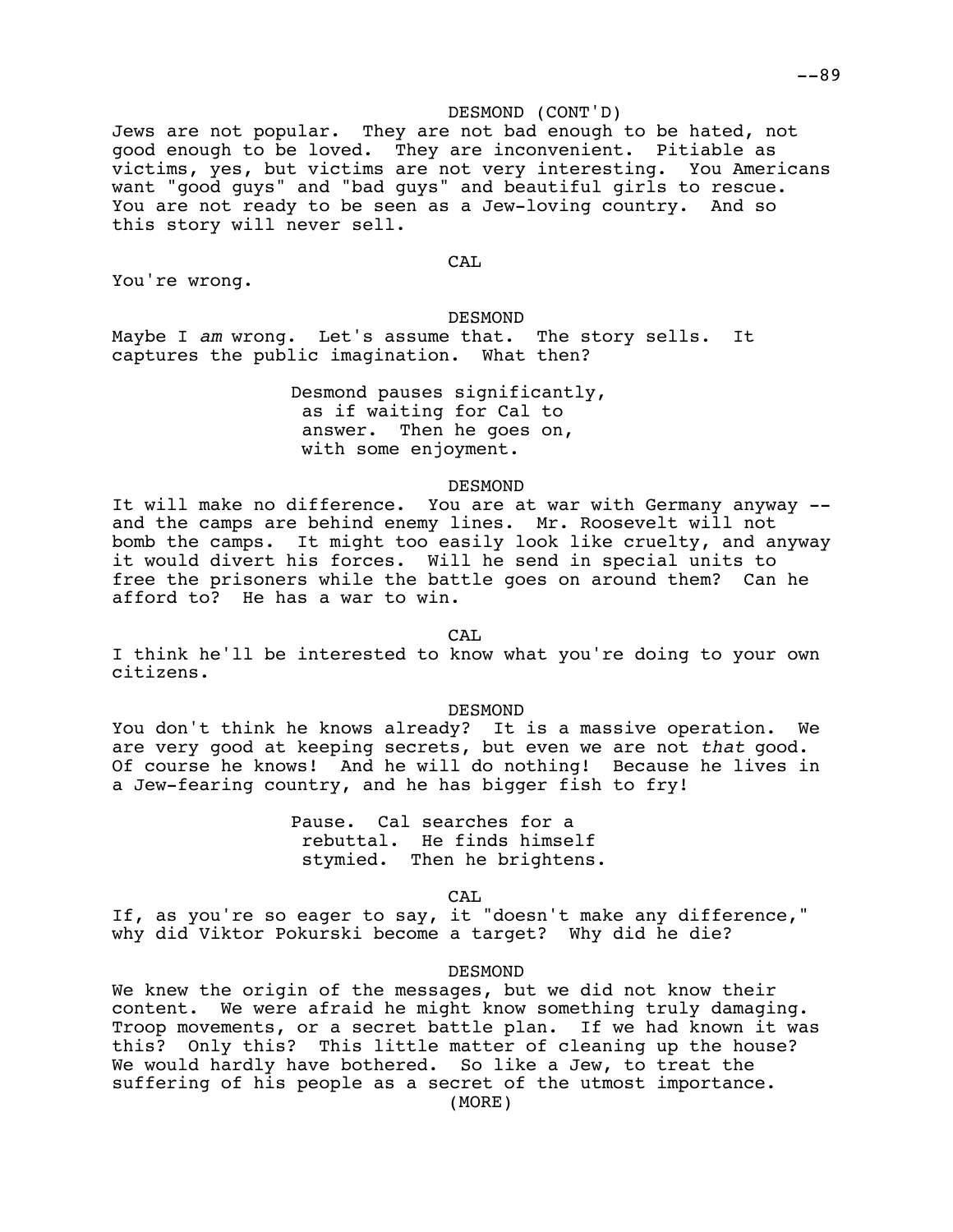DESMOND (CONT'D) The Jews have always suffered. The Jews *will* always suffer. What the Führer offers is simply an end to your suffering.

> Cal fumes, but can find nothing to say.

> > DESMOND

I'm sorry to be so blunt, Mr. Glazer. But you see, I very much doubt that I will be leaving this room alive.

CAL

You think I'm going to kill you?

DESMOND

I'd bet my life on it.

Cal smiles.

CAL

You have it all wrong, Cinderella. I've already beaten you. As far as I'm concerned, we're even.

DESMOND

That's very broad-minded of you.

CA<sub>L</sub>

On the other hand, you do have a bit of reckoning to do. Scales to be balanced. I'm sure you understand.

DESMOND

But not with you?

CAL

No. Not with me.

DESMOND (nodding, frowning) Oh. Yes. I think I see what you mean.

> The door opens, and Sarah enters. She stands for a moment in the doorway.

> > DESMOND

Butterfly.

Sarah advances toward Desmond. Cal takes a step back to give her room.

DESMOND I was everything to you. Remember the boats and the trains? (MORE)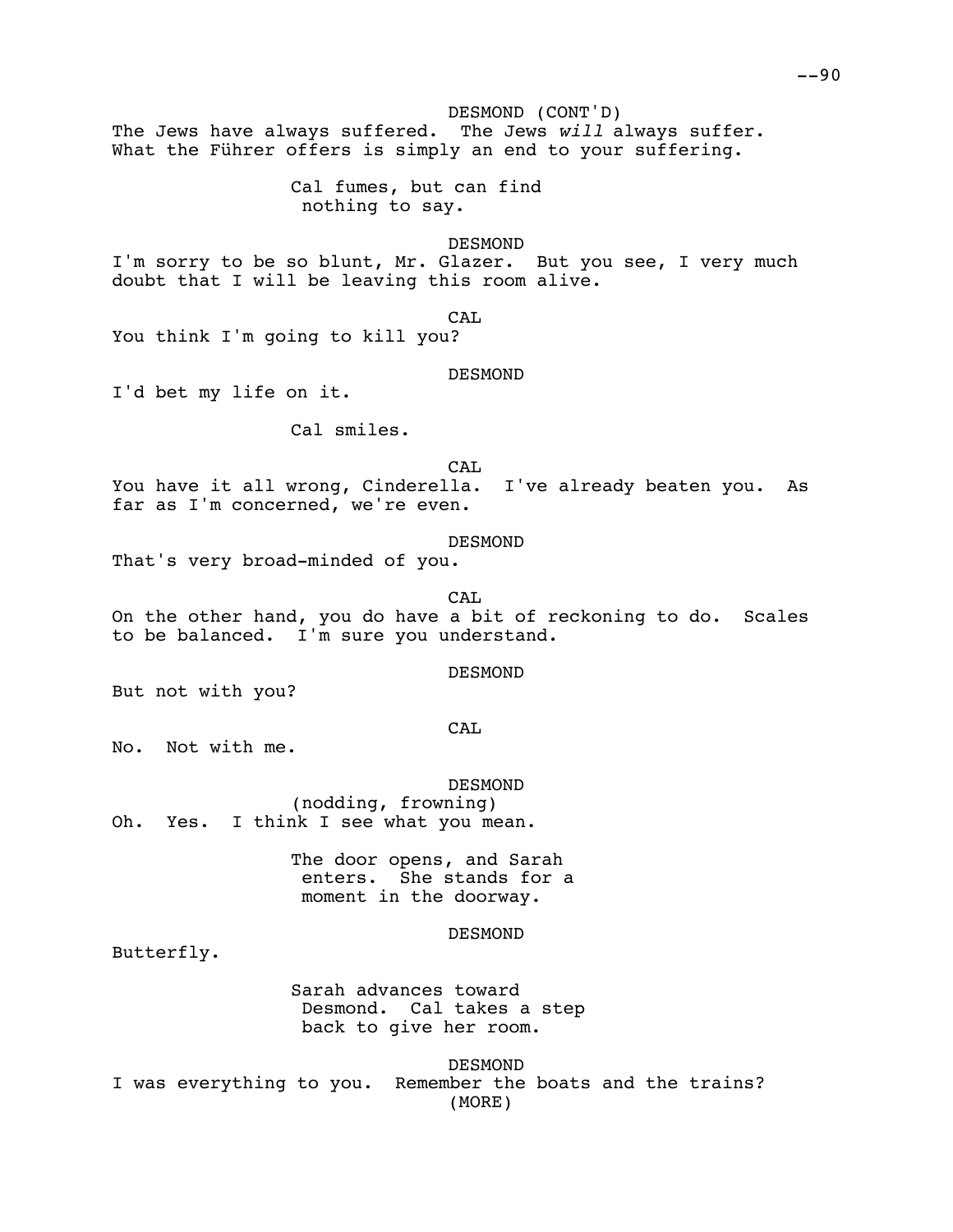DESMOND (CONT'D)

I took you places. I taught you things. I made you a woman. Are you so ungrateful?

Sarah produces a syringe.

DESMOND

Your father and sisters! We can make an arrangement! I have great influence in the Party. They listen to me. We can come to an understanding.

SARAH I know what's happened to my father and my sisters.

DESMOND

(his last effort)

I love you.

SARAH

I hate you with all my soul.

Sarah plunges the syringe into Desmond's arm. He cries out. He puts an arm around her. They remain locked in a strange embrace, as Desmond flails and kicks and then lies still.

Sarah releases him. She steps back, trembling, eyes locked on Desmond's corpse.

Cal sets the gun on his desk and goes to her. He puts his arms around her from behind. She continues staring at Desmond's body.

CA<sub>L</sub>

You're safe now.

SARAH

(a whisper)

Yes.

CAL

You ended it.

SARAH

Yes.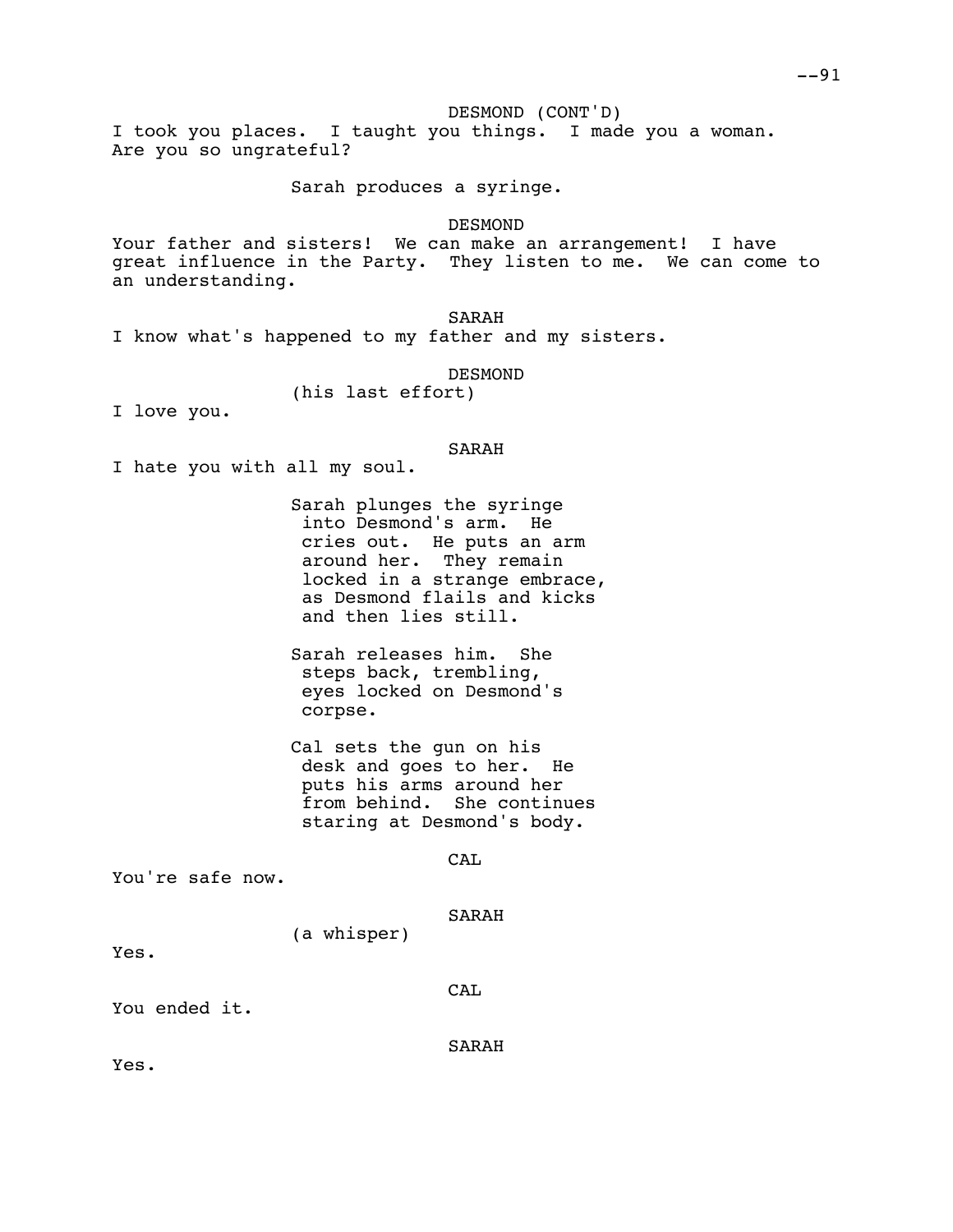CAL

I'm proud of you.

She shakes him off violently and gives him a wild look.

# SARAH

*Don't*! Be *proud*.

Cal raises his hands in surrender.

# **CAL**

I won't. I'm sorry.

Sarah stares at him for a moment, then turns her attention back to the body.

## SARAH

What will we do with him?

**CAL** 

East River is traditional.

#### SARAH

Shouldn't we bury him?

**CAL** 

After what he did to you?

She turns to look at Cal and speaks with quiet, immense conviction.

SARAH

We have to be better, Cal. The whole world has to be better.

Cal blinks at her. Then he nods.

CAL Yeah. All right. We'll bury him. We can find a spot in the park.

## SARAH

Not in the park.

## CAL

How about New Jersey?

Slowly, reluctantly, Sarah smiles.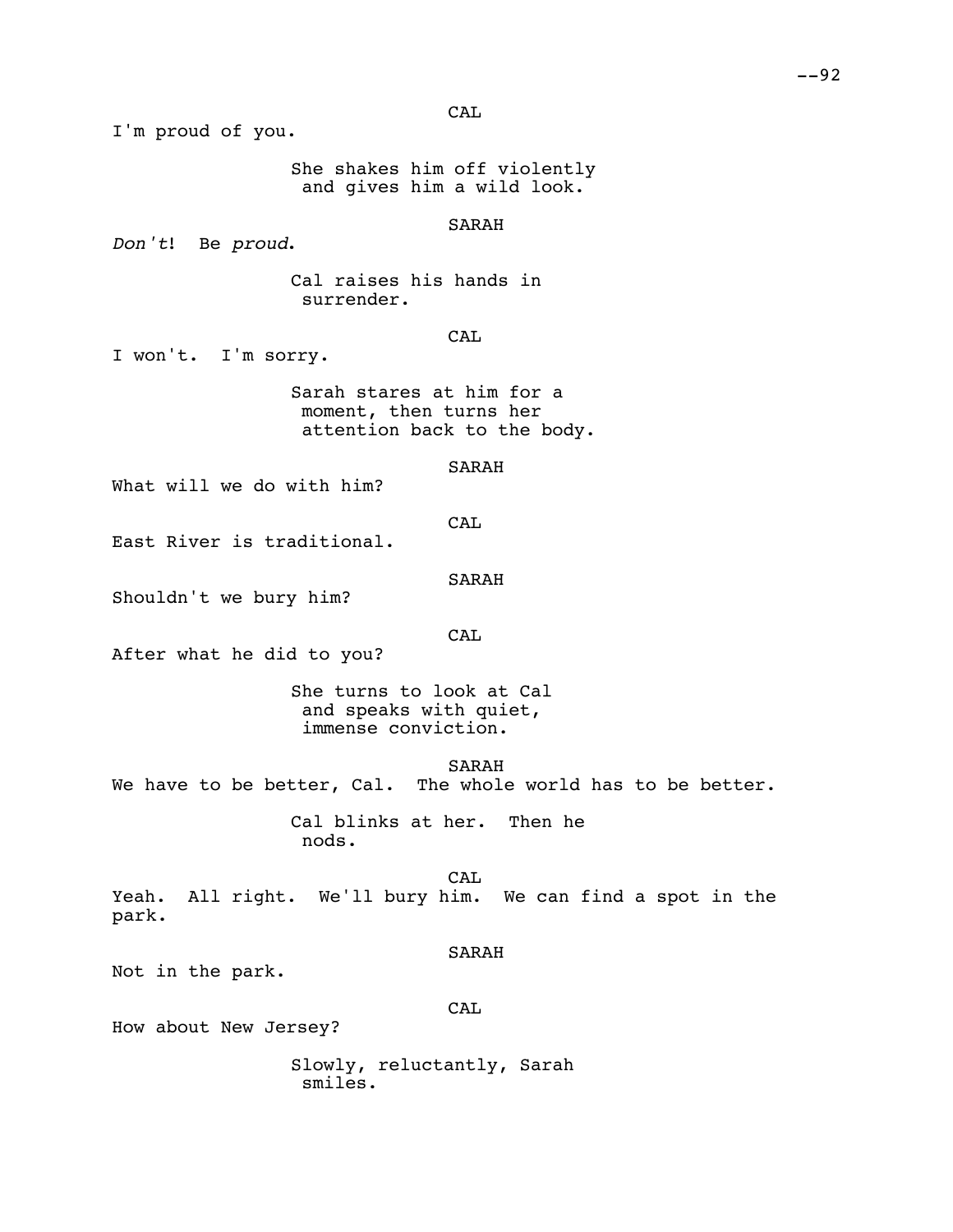# SARAH

| Perfect.                      |                                                                                                                           |
|-------------------------------|---------------------------------------------------------------------------------------------------------------------------|
|                               | Pause. Sarah looks at<br>Desmond's body. Cal looks<br>at her. After several<br>moments, she turns and<br>faces him again. |
| What am I?                    | SARAH                                                                                                                     |
| Not a butterfly.              | CAL                                                                                                                       |
| What, then?                   | SARAH                                                                                                                     |
| A survivor.                   | CAL                                                                                                                       |
| I'm a killer.                 | SARAH                                                                                                                     |
| You're a survivor.            | CAL                                                                                                                       |
| I murdered that poor old man. | SARAH                                                                                                                     |
|                               | CAT.<br>It's a war, Sarah. Nobody comes out clean.                                                                        |
|                               | SARAH<br>I changed my mind. I don't think I want children.                                                                |
| It's a shame.                 | CAL                                                                                                                       |
| Why?                          | <b>SARAH</b>                                                                                                              |
|                               | CAT.<br>They would be extraordinary people.                                                                               |
| They would be killers.        | SARAH                                                                                                                     |
| Maybe that's what we need.    | CAT.                                                                                                                      |
|                               | Sarah stares at Cal for a<br>moment. Then she buries<br>herself in his arms.                                              |